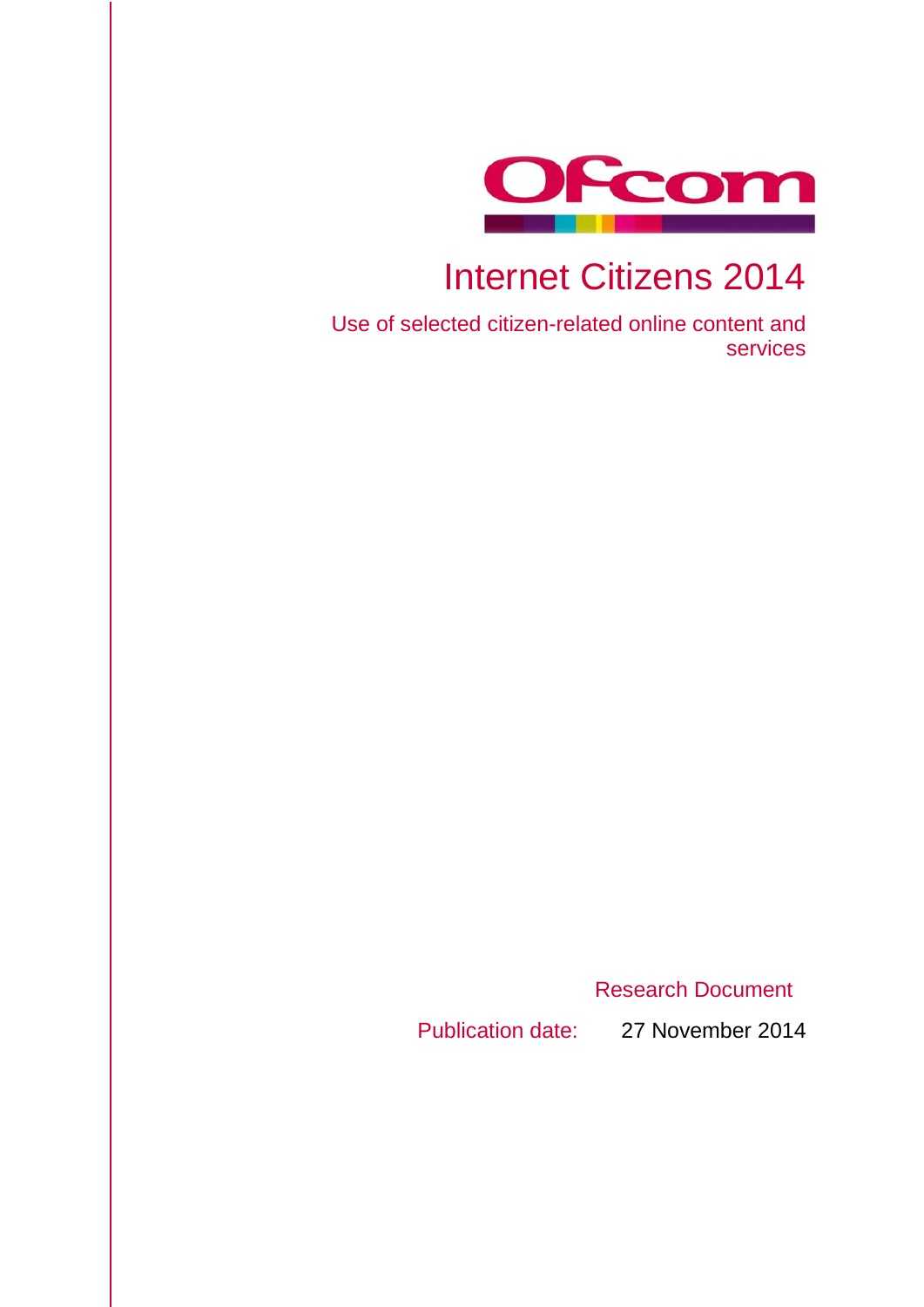# About this document

Ofcom's role in furthering the interests of citizens includes seeking to ensure that people have access to the services and content they need in order to participate fully in society. This report provides an overview of people's online use of such services and content in a range of citizen-orientated areas.

It provides metrics relating to UK adults' online participation in government websites, epetitions, health, education, public service broadcasting, news, local websites, hyperlocal sites, citizen journalism, cultural activities and libraries. We have examined these activities together to get a clearer picture of the range of citizen-focused activity that is taking place online.

The report follows on from our 2013 *Internet Citizens* report. We hope to continue to track this activity to build a clear picture of how the consumption of online citizen content is developing.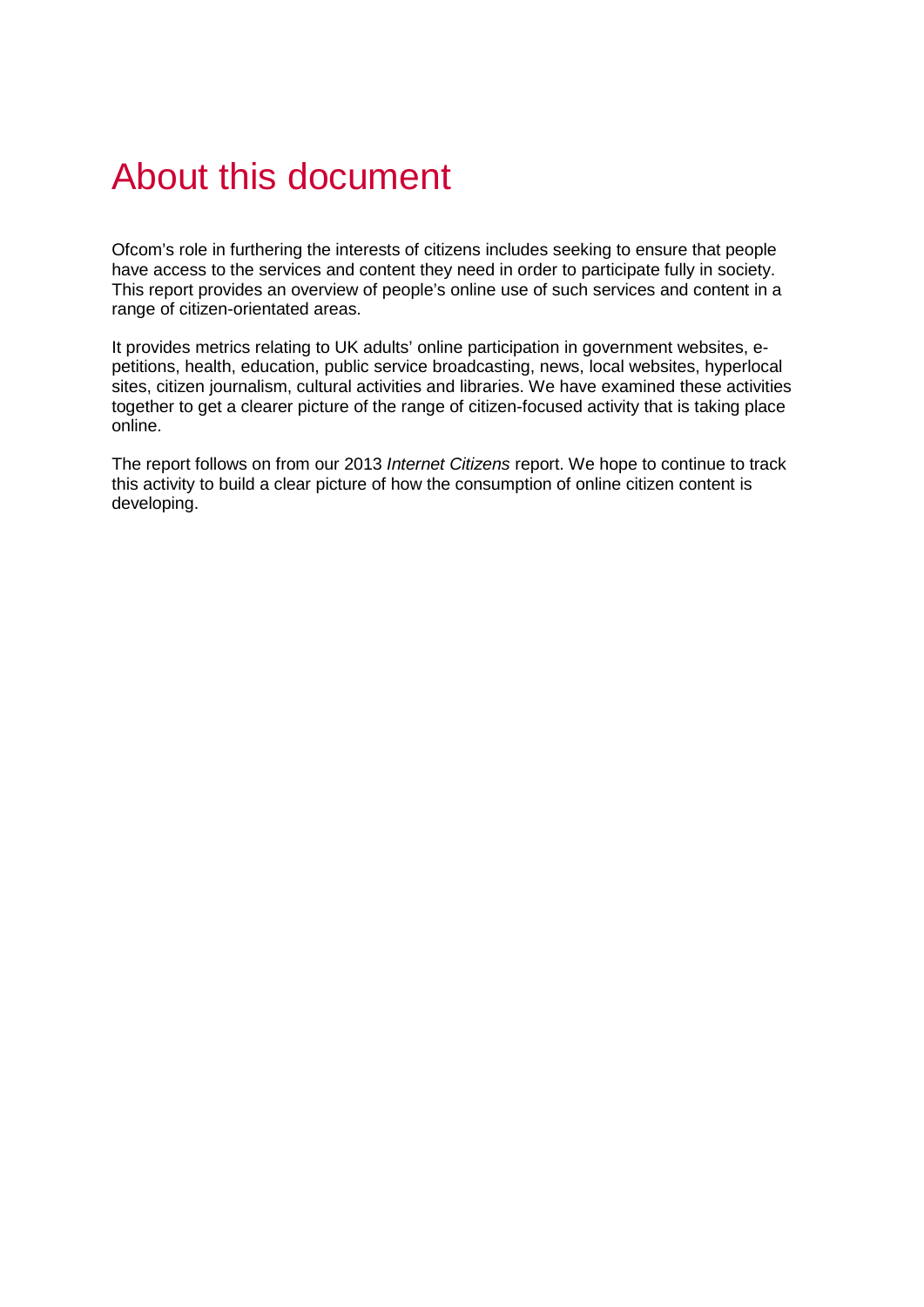# **Contents**

| <b>Section</b> |                                                                               | Page |
|----------------|-------------------------------------------------------------------------------|------|
|                | Executive summary                                                             |      |
|                | Introduction                                                                  |      |
| 2              | Overview of internet use                                                      | 11   |
| 3              | Government and politics                                                       | 18   |
| 4              | Health                                                                        | 34   |
| 5              | Education                                                                     | 39   |
| 6              | Public service broadcasting, news, citizen journalism and hyperlocal<br>media | 46   |
|                | <b>Culture and libraries</b>                                                  | 60   |

| Annex |                               | Page |  |
|-------|-------------------------------|------|--|
|       | Annex A: comScore methodology |      |  |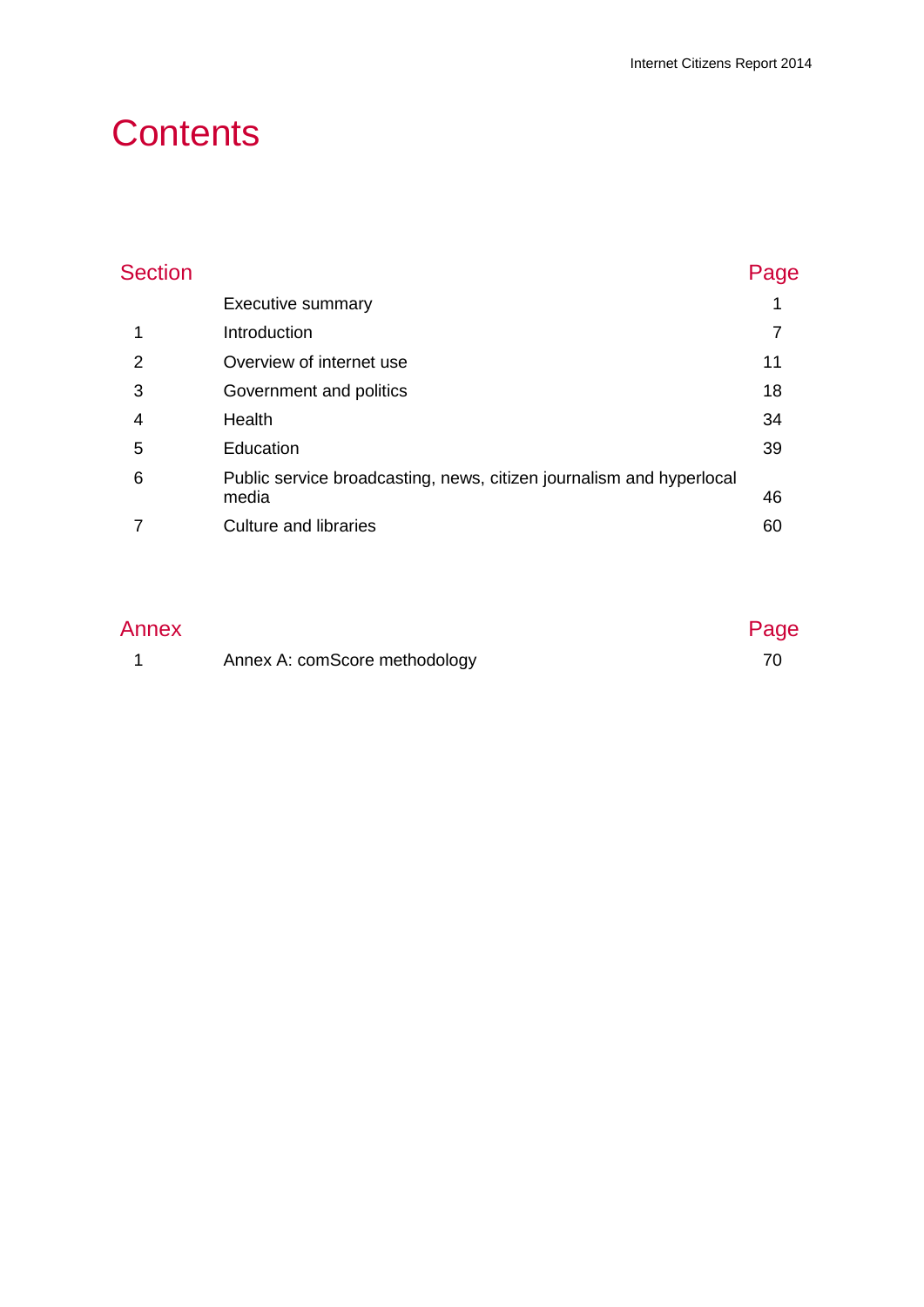# <span id="page-3-0"></span>Executive summary

This report provides an overview of metrics relating to UK adults' online participation in citizen-orientated content and services; in other words, those elements of online activity which further societal or democratic participation.

A selected range of core topics are covered, including use of government websites, epetitions, health, education, public service broadcasting, news, local websites, hyperlocal sites, citizen journalism, cultural activities and libraries. We have examined these activities together to gain a clearer picture of the range of citizen-focused activity that is taking place online. Where possible, findings are provided for the devolved nations as well as for the UK as a whole.

The report follows on from our 2013 *Internet Citizens* report. Where possible, we compare findings between 2013 and 2014, although changes to the way the data are collected mean that such comparisons are limited<sup>[1](#page-3-1)</sup>. The main data source used is the comScore online measurement system<sup>[2](#page-3-2)</sup>, supplemented with a selected range of published survey research.

We welcome comments on our approach and the topics covered, and suggestions as to how they might be modified in any future publications.

# **Key themes**

### **Engagement with citizen content and services shows a mixed picture**

The report shows that there is variable use made of citizen-orientated content and services. There are increasing numbers of new and enhanced services, which can make it challenging to map the extent of increase in overall use. However, it appears that use of some sites and services has remained fairly similar year on year.

For example, data from our Media Use and Attitudes tracker indicates that six in ten (61%) of UK adult internet users say they ever complete government processes online, unchanged since the previous year, although the figure has increased since 2011. According to comScore, over one third (35%) of active internet users used any kind of government service in July 2014. In terms of health, some 20.9 million internet users visited health information websites in July 2014<sup>[3](#page-3-3)</sup>, the same number as visited in July 2013 (20.8 million). And in terms of education, overall visits to the three main websites in comScore's education category changed little between July 2013 and July 2014.

## **Big names get the biggest audiences but small players are important too**

In terms of user figures for individual sites, the biggest names are, unsurprisingly, drawing the biggest audiences. BBC websites attracted 31.6 million unique users in July 2014, 65% of active internet users, and NHS.uk attracted 10.1 million unique users, 21% of active internet users. However, while the smaller players do not attract such large audiences they

See page 8 for more details on this.  $\overline{a}$ 

<span id="page-3-2"></span><span id="page-3-1"></span><sup>&</sup>lt;sup>2</sup> More details on the comScore measurement system can be found in Annex A at the end of this report.

<span id="page-3-3"></span><sup>&</sup>lt;sup>3</sup> Unless otherwise stated, all data points in this Executive Summary are from the internet measurement system comScore and relate to activity in July 2014.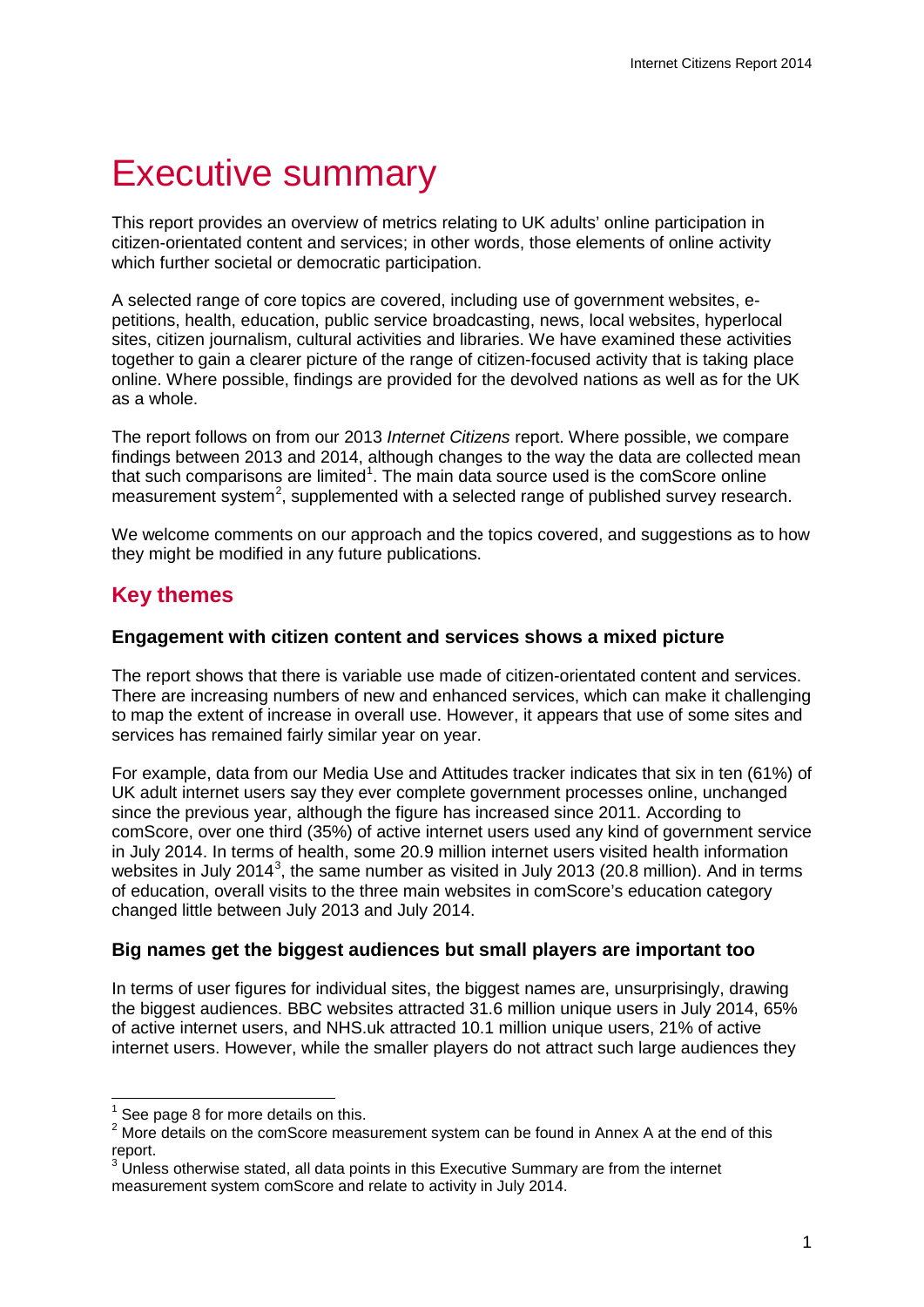can still play an important role. For instance, research into the hyperlocal media sector<sup>[4](#page-4-0)</sup> suggests that not only are these sites providing their communities with information about local events, they are also playing an important role in upholding democratic accountability by initiating and conducting investigations into subjects as diverse as a waste incinerator breaching emissions guidelines, plans to develop land poisoned by previous industrial owners, and secret or illegal payments by local councils.

## **Citizen-orientated content is being disseminated through a variety of channels**

While much activity is still taking place through the main websites of large public organisations, many large and small citizen-orientated organisations are also disseminating their content through apps, social media and blogs or video sites. For instance, NHS Choices makes use of a variety of social media platforms to engage with users. Data from the most recent NHS Choices annual report $<sup>5</sup>$  $<sup>5</sup>$  $<sup>5</sup>$  show that as of March 2013 the site had</sup> 52,000 followers on Facebook and 65,000 followers on Twitter, and NHS Choices videos have been viewed several millions of times on their YouTube channel.

Politicians, political parties and even Government departments are also using social media and other online tools to forge more direct relationships with citizens. For instance, David Cameron, Prime Minister and leader of the Conservative Party, has 795,771 Twitter followers $^6$  $^6$ , and party leaders, MPs and other political figures are using Twitter to develop additional lines of communication with voters.

## **…and in a variety of formats**

Citizen-orientated content is also being presented in a variety of formats, including videos, games, photos, and information tools. Examples of this can be seen throughout the report. For example, the collections held by the National Archives can be viewed on Flickr and downloaded as podcasts; NHS Choices has provided a range of interactive tools for Facebook users, who can now check their drinking levels and find sports that suit their personality without leaving Facebook; TED Talks provides video footage of over 1900 talks designed to, as the site puts it, 'stir your curiosity'; and the BBC provides educational content in formats including online courses, audiobooks, videos and games.

## **And a high proportion of traffic for these sites comes from mobiles**

Analysis of comScore MMX Multi-Platform data shows that there is wide variation in the proportion of a site's audience that originates from a mobile phone, ranging from Yahoo News, with 77% of its unique users accessing the site using a mobile phone, to whatdotheyknow and ParentPay, with less than 1% of their unique audience coming from mobile phones. News sites and public service broadcasting sites are some of the sites most likely to have high proportions of their unique audiences accessing their sites using a mobile phone. Government and civic sites tend to have lower proportions of users accessing from mobiles<sup>[7](#page-4-3)</sup>. Although visits from mobiles are generally shorter, many mobile users are spending substantial periods of time on some of these sites.

<span id="page-4-0"></span><sup>4</sup> Williams, A., Barnett, S., Harte, D. and Townend, J. (2014) *Hyperlocal Community News in the UK: Findings from a survey of practitioners.*  $\overline{\phantom{a}}$ 

<span id="page-4-2"></span><span id="page-4-1"></span> $\frac{6 \text{ http://twitter.com}}{7 \text{ It is not possible to capture all visits to government sites from mobile as some mobile traffic to}}$  $\frac{6 \text{ http://twitter.com}}{7 \text{ It is not possible to capture all visits to government sites from mobile as some mobile traffic to}}$  $\frac{6 \text{ http://twitter.com}}{7 \text{ It is not possible to capture all visits to government sites from mobile as some mobile traffic to}}$ 

<span id="page-4-3"></span>these sites goes through secure https connections which can't be tracked by the comScore system. This may affect findings for some of these sites.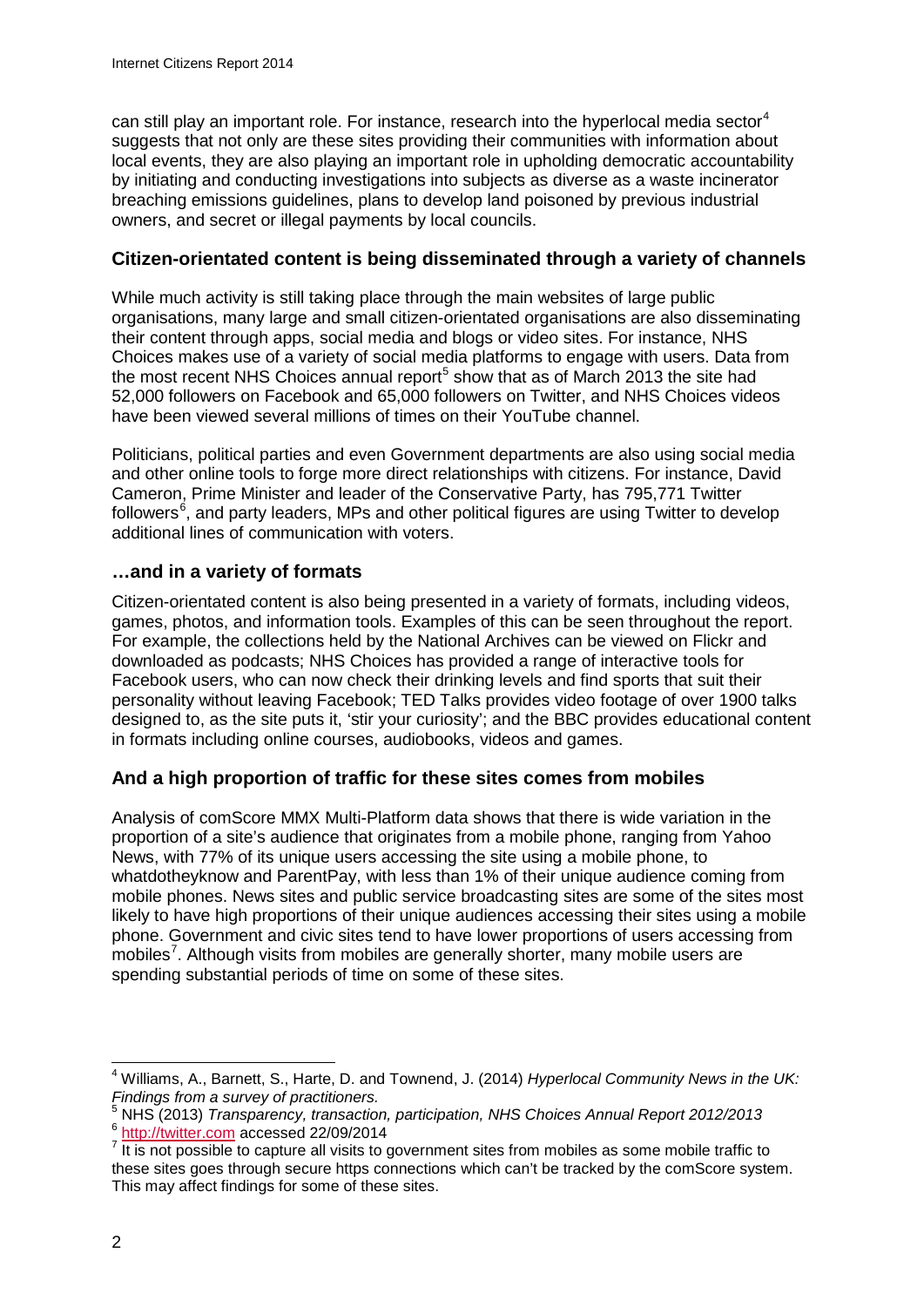## **Citizen transactions are also taking place online…**

As well as engaging with content, citizens are also able to carry out transactions with the Government and other organisations online, and the number of UK internet users who say that they have ever completed a government process online has increased from 53% in 2011 to 61% in 2013 (there was no change between 2012 and 2013). Other civic activities, like looking at political, campaign or issues websites, or contacting a local councillor or an MP, did not increase between 2011 and 2013 $^8$  $^8$ .

Government processes available to citizens online range from completing a self-assessment tax return, with 71% of the 7.2 million individuals who completed a tax return in January to March 2014 doing this online, to applying for a fishing rod licence, done online by 41% of the 47,700 people who applied.<sup>[9](#page-5-1)</sup>

Non-government sites are also providing opportunities to conduct civic business online. One example is the site whatdotheyknow<sup>[10](#page-5-2)</sup>, which enables users to send Freedom of Information requests to UK public authorities. The site claims to have sent 229,780 requests to 15,546 UK public authorities on behalf of users wanting to find out information. Another is ParentPay<sup>11</sup>, which provides an online payment system that lets parents pay for things like their child's school meals or school trips and view their child's balance online. ParentPay had 269,000 unique visitors in July 2014.

## **…and new content and services are being developed all the time**

It is not possible to capture all of the citizen-focused activity taking place online in a single report. Much online content has both citizen and commercial elements, and there is a high rate of innovation in this space, with new content and services appearing all the time. We have given examples throughout this report to provide a flavour of what is available. Examples include: a mobile game to help develop treatments for cancer; a searchable online archive containing thousands of Wills and final messages from soldiers in WW1; an immersive app tour of the Palace of Westminster and a website that allows people to donate action instead of money.

# **Key research findings by chapter**

## **Government**

Over one third (35%) of active internet users in July 2014 used any kind of government website, including local authority sites. The website most likely to be visited is the UK government web portal GOV.UK, which aggregates information and services from across government. The website had a unique audience in July 2014 of 9.0 million, or 19% of active internet users in the UK for that month, according to comScore data. Visitors were more likely to be in the AB than the DE socio-economic group.

NI Direct, the government website for Northern Ireland, attracted 624,000 unique visitors in July 2014 across the UK, 1.3% of UK active internet users. The Scottish government website attracted a unique audience of 193,000 visitors across the UK in July 2014, 0.4% of active

<sup>8</sup> Ofcom (2014) *Adults' Media Use and Attitudes*  $\overline{a}$ 

<span id="page-5-1"></span><span id="page-5-0"></span><sup>9</sup> [www.gov.uk/performance](http://www.gov.uk/performance)

<span id="page-5-2"></span><sup>&</sup>lt;sup>10</sup> www.whatdotheyknow.com<br><sup>11</sup> www.parentpay.com

<span id="page-5-3"></span>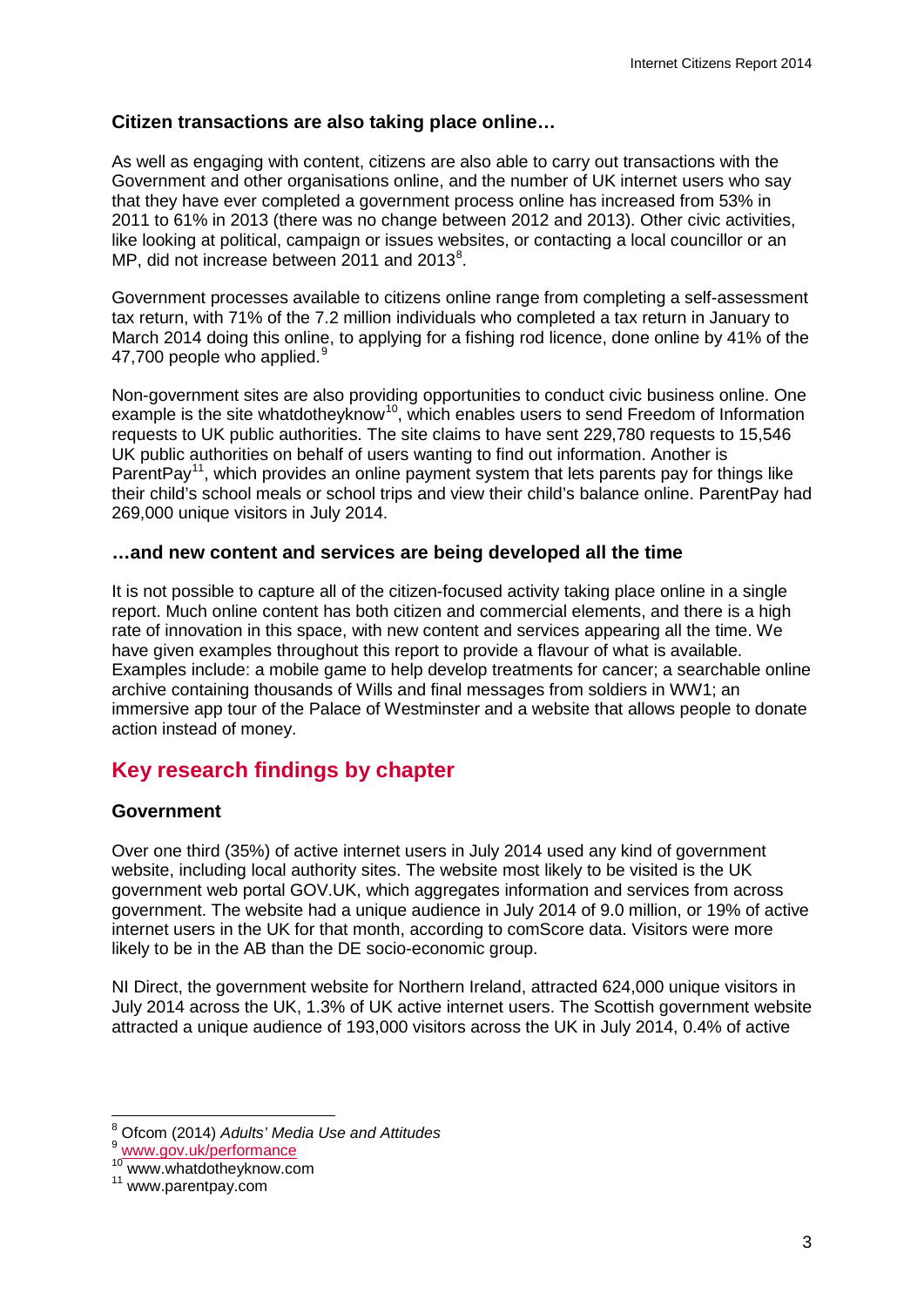internet users. The Welsh Assembly website had 154,000 unique visits in July 2014 across the UK; 0.3% of active internet users $^{12}$ .

Citizens can interact with the government in other ways than visiting government websites, including through online petitions, hosted both by governments themselves and by civic organisations, and through other means such as accessing government data online or making online Freedom of Information requests. Politicians too are increasingly interacting directly with citizens through social media platforms like Twitter.

Citizens can also conduct civic business online. Data from Ofcom's *Media Use and Attitudes* tracker show that 61% of UK internet users say they ever complete government processes online, with those in ABC1 households are more likely to have done this than those in C2DE households<sup>[13](#page-6-1)</sup>. This translates into large numbers of online transactions. The government services with the highest number of online transactions are: completing a self-assessment tax return, done by over 7.2 million individuals in January to March 2014, 71% of whom did it online, and checking to see whether a vehicle is taxed, carried out by over 7.1 million individuals, with almost all (97%) of these done online.

## **Health**

NHS websites are the most popular health information site, with WebMD the next popular site. Around two in ten of the UK internet population accessed NHS sites in July 2014, with the vast majority of these going to NHS.uk, the NHS Choices website. Visitors to the site are more likely to be women, and from AB households. The largest group of visitors in both 2013 and 2014 were in the 35-54 age groups.

NHS Choices users are able to access a wide range of information as well as carry out health-related transactions such as booking appointments and sharing their views and experiences of health services. They are able to engage with the site through a range of channels and platforms, with social media and access via mobiles and tablets increasingly popular.

## **Education**

There were over 17 million unique visitors to websites in comScore's 'education' category in July 2014, equivalent to 35% of UK internet users. The most popular site is the StudentRoom group, a student community website providing a range of content including chat and discussion forums, educational resources and advice. The site has over 2 million unique visitors in July 2014, equivalent to over 4% of active internet users. This was followed by about.com Education, with over 1.3 million unique visitors in July 2014, equivalent to nearly 3% of active internet users, and BBC Learning with over one million unique visitors in July 2014, equivalent to over 2% of active internet users.

The StudentRoom Group's audience is most likely to come from the AB (35%) and C1 (36%) groups, while audiences for both about.com Education and BBC Learning are most likely to come from the AB group, at 40% and 26% respectively.

<span id="page-6-0"></span> $12$  We are unable to tell from our data why audiences for NI Direct are larger than for the Scottish and Welsh government sites, or where in the UK those audiences come from. It may be that citizens in Northern Ireland make more use of the NI Direct site than is the case for citizen use of government sites in Scotland and Wales, or that NI Direct is more likely to come up in searches related to content and services that are not specific to Northern Ireland.  $\overline{a}$ 

<span id="page-6-1"></span><sup>13</sup> Ofcom (2014) *Adults' Media Use and Attitudes*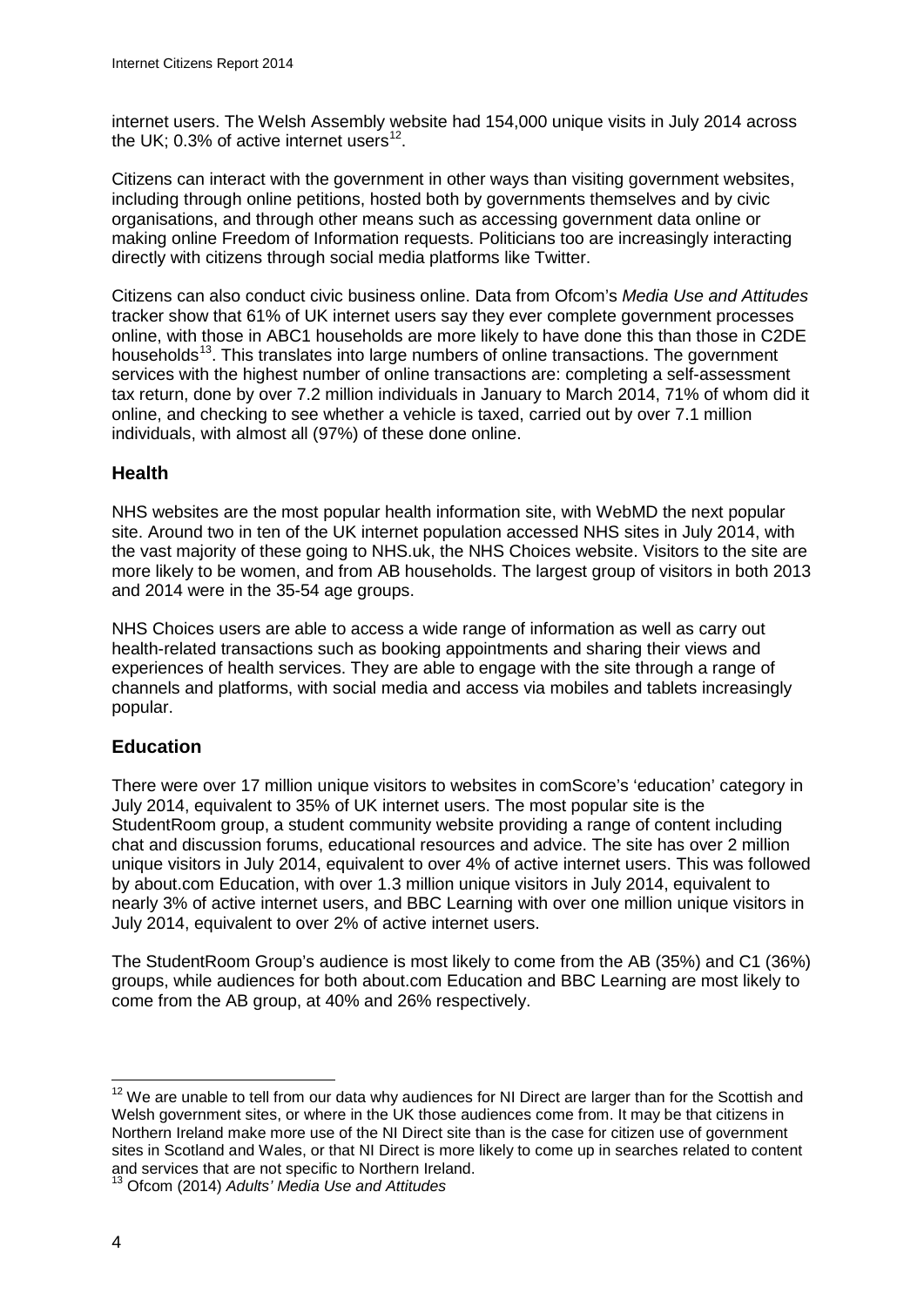Roughly equal proportions of visitors to the StudentRoom Group came from the 18-24, 25-34 and 35-54 age groups. In contrast, most visitors to about.com Education and BBC Learning were in the 35-54 age group.

In addition to the sites with the largest number of hits, some other sites provide an interesting insight into new and emerging ways in which people can interact with education and educational content online. These include ParentPay, which provides an online payment system that lets parents pay for school meals and trips and TED Talks, which provides videos of over 1900 talks designed to "stir your curiosity".

ParentPay had 269,000 unique visitors in July 2014, equivalent to 0.6% of active internet users. The majority of visitors were female and from the 35-54 age group and the most represented socio-economic group were ABs. TED Talks had 858,000 unique visitors in July 2014, equivalent to 2% of active internet users. Visitors were more or less evenly split between men and women, were most likely to come from the 25-34 age group, and almost half were from the AB demographic group.

## **PSB, news, local media and blogs**

The BBC is the most popular public service broadcasting (PSB) website, by a considerable margin, with 65% of UK internet users using BBC sites in July 2014.

The BBC is also the most-used website for news provision. According to Ofcom's news survey research, 59% of online news users say they use it, while 18% say they use Google, 17% Facebook, 17% Sky and 9% say they use Twitter<sup>[14](#page-7-0)</sup>. The BBC is also the most visited site in the comScore general news category, with 17.6 million unique visitors in July 2014, equivalent to over one-third (36%) of the online population.

Research by the Reuters Institute<sup>[15](#page-7-1)</sup> found that a substantial minority of internet users are talking about and sharing news stories online, particularly via Twitter and Facebook.

According to Ofcom's news survey research, half (51%) of UK adults say they use an online source for local news and information at least monthly, with almost two in five (39%) doing this at least weekly. This compares to 47% and 36% respectively in 2013. While TV is most likely to be nominated as the most important local source (40% in 2014, 29% in 2013) one in five (19%) of regular local news users in 2014 nominated 'any online source' as their most important type of local media  $(17\% \text{ in } 2013)^{16}$  $(17\% \text{ in } 2013)^{16}$  $(17\% \text{ in } 2013)^{16}$ .

Blogging websites are visited by over half the internet population and survey research finds that almost a quarter say that they comment on blogs $17$ .

## **Culture and libraries**

The most popular kinds of cultural websites are heritage sites<sup>18</sup>, visited by three in ten adults in England in 2013/14<sup>19</sup>. Since 2005/06 there have been increases in the numbers of adults in England visiting heritage websites, museum or gallery websites and library websites $^{20}$  $^{20}$  $^{20}$ .

<span id="page-7-4"></span><span id="page-7-0"></span><sup>&</sup>lt;sup>14</sup> Ofcom (2014) News Consumption in the UK: 2014 Report

<span id="page-7-1"></span><sup>&</sup>lt;sup>15</sup> University of Oxford and Reuters Institute for the Study of Journalism (2014) *Digital News Report 2014*

<span id="page-7-2"></span><sup>16</sup> Ofcom (2014) *News Consumption in the UK: 2014 Report* and Ofcom (2013) *News Consumption in the UK: 2013 Report*

<span id="page-7-5"></span><span id="page-7-3"></span><sup>17</sup> Ofcom (2014) *Adults' Media Use and Attitudes*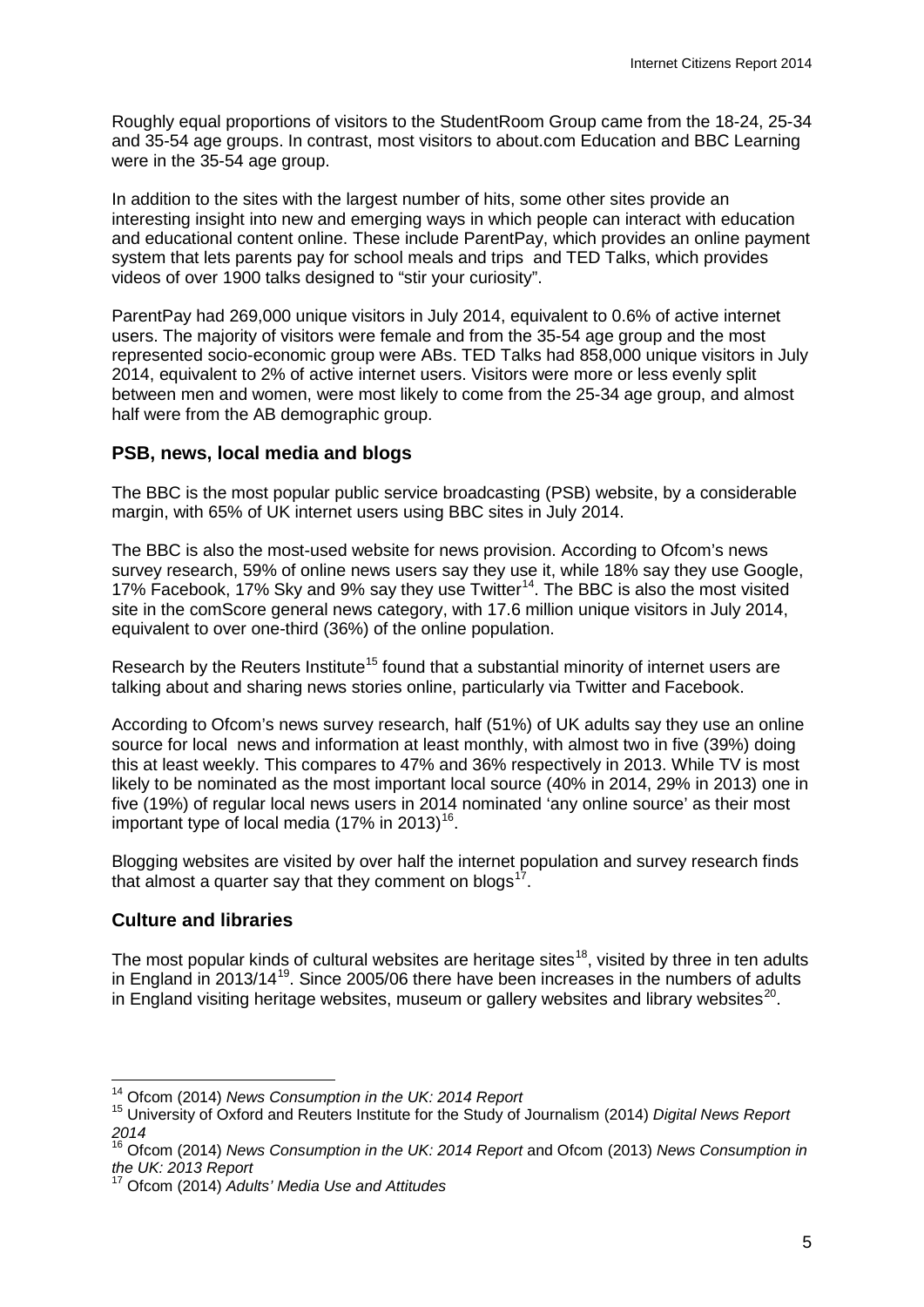Visitors are engaging with culture and library websites to look for information and book tickets, but are also engaging in other ways, including by downloading documents and podcasts, viewing objects or exhibitions, taking virtual tours and keeping updated via Twitter.

Although in most areas the in-person visit is still dominant, a higher proportion of adults in England visited an archive or records office online than in person (11% vs. 4%).

Visitors to culture and library websites are most likely to be in the AB socio-economic groups.

In July 2014, the top three UK museum/gallery websites visited were the Victoria and Albert Museum, with 171,000 unique visitors (0.4% of active internet users in the UK), the Tate Modern, with 154,000 (0.3% of active users) and the Natural History Museum with 127,000 (0.3% of active users).

 $\overline{\phantom{a}}$ 

 $18$  Digital engagement with the heritage sector, as defined by DCMS, includes visiting a heritage website to take a virtual tour of a historical site, learn about history or the historic environment, or discuss history or the historic environment on a forum.<br><sup>19</sup> Data taken from the DCMS Taking Part survey which covers adults in England only.

<sup>&</sup>lt;sup>20</sup> DCMS (2014) Taking Part: England's Survey of Leisure, Culture and Sport, 2014/15 Quarter 1: *Report*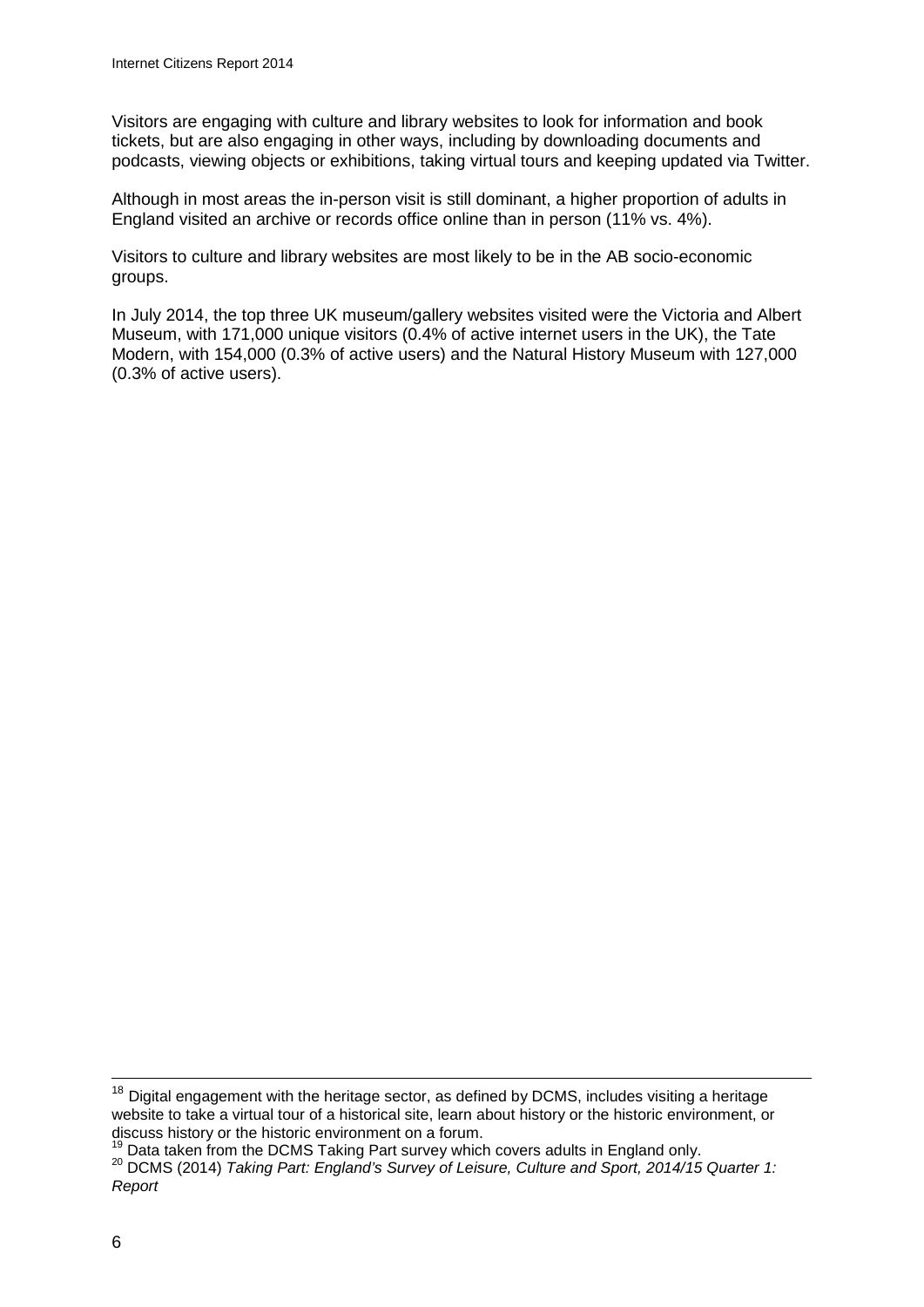# **Section 1**

 $\overline{a}$ 

# <span id="page-9-0"></span>**Introduction**

Ofcom's principal duty, as set out in Section 3(1) of the Communications Act is:

- to further the interests of citizens in relation to communications matters; and
- to further the interests of consumers in relevant markets, where appropriate by promoting competition.

Our role in furthering the interests of citizens includes seeking to ensure that people have access to the services and content they need in order to participate fully in society. This report provides an overview of people's online use of such services and content in selected areas.

The report provides useful contextual information to the Ofcom report *Citizens and Communications Services[21](#page-9-1)*, published in October 2014. That report reviews the development of communications services and how they further the interests of citizens. It focuses on the work Ofcom does to ensure that as many people as possible can use and benefit from communications services, looking in particular at three main areas: availability, accessibility and affordability.

In our 2008 discussion paper *Citizens, Communications and Convergence*<sup>22</sup>, we described the citizen interest as follows:

*As citizens, we participate in society, which includes the marketplace, but also extends far beyond it. Citizens are free to exchange goods and services, but are also free to participate in a whole range of social, cultural and political activities that are not the subject of commercial contracts.*

It is important to note that our activities as citizens and consumers often overlap and blur. For example, much of the online content described in this report can be delivered and consumed commercially, and as such could also be deemed relevant to consumer interests. Much of it is of personal interest or importance as well as being of use to society as a whole. For example, news content online straddles commercial, consumer-focused services and those of public service or civic provision. Nonetheless, we have selected some core categories that, taken together, can be seen to represent a landscape of broadly citizenorientated content and services that enable participation in society.

It is challenging to create a fully comprehensive and universally-accepted list of online citizen-related content and services, and we do not claim such comprehensiveness here. As in our 2013 report<sup>[23](#page-9-3)</sup>, we have focused on a number of core topics to provide a breadth of comparative analysis across a range of types of activity. Following feedback, we have added education to the topics covered. We welcome comments on our selection, and we are open to modifications to this list in any further publication.

<span id="page-9-1"></span><sup>&</sup>lt;sup>21</sup> [http://stakeholders.ofcom.org.uk/market-data-research/other/cross-media/citizens-comms](http://stakeholders.ofcom.org.uk/market-data-research/other/cross-media/citizens-comms-services/?utm_source=updates&utm_medium=email&utm_campaign=citizens-consumers-report)[services/?utm\\_source=updates&utm\\_medium=email&utm\\_campaign=citizens-consumers-report](http://stakeholders.ofcom.org.uk/market-data-research/other/cross-media/citizens-comms-services/?utm_source=updates&utm_medium=email&utm_campaign=citizens-consumers-report)<br>
22 <http://stakeholders.ofcom.org.uk/consultations/citizens/summary><br>
23 http://stakeholders.ofcom.org.uk/market-data-research/other/telec

<span id="page-9-3"></span><span id="page-9-2"></span>[<sup>2013/</sup>](http://stakeholders.ofcom.org.uk/market-data-research/other/telecoms-research/internet-citizens-2013/)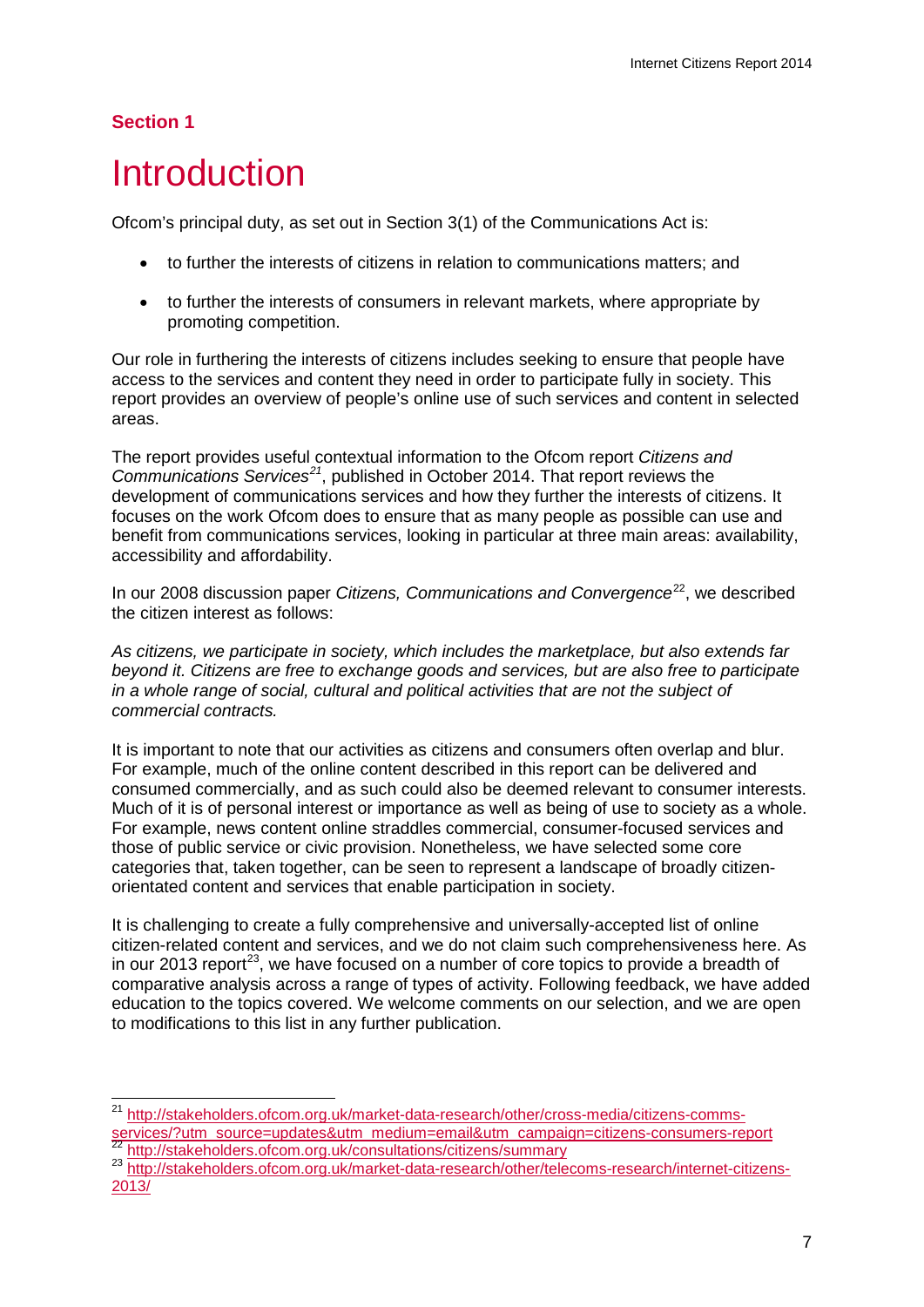It should be noted that the report focuses on the more mainstream or major providers of this type of content. This is in large part because measuring smaller, grassroots citizen initiatives is by definition more difficult, although where possible we have included additional research from surveys or have referred to initiatives or examples that are either indicative of these kinds of activities, or are particularly innovative and seem to be pointing to citizen-oriented developments in online content and services.

The core categories are:

- Government and politics
- Health information
- Education
- Media public service broadcasting, news, citizen journalism and hyperlocal content
- Culture heritage, archives, museums, galleries and libraries

Our introductory chapter also includes a comparative look at the category of social networking, which can offer the potential to enhance societal cohesion and provide a space for citizen-orientated networks and information.

Our main data source is comScore, the online measurement system $^{24}$ . These data are predominantly from July 2014, and the methodology of this system is described below and in annex A. We have used ComScore's multi-platform data in order to capture internet activity across mobiles and tablets as well as desktops and laptops. Data are deduplicated to provide information on the number of individual users, regardless of whether those users are  $\alpha$  accessing websites across multiple devices or from multiple browsers<sup>[25](#page-10-1)</sup>. This dataset was not available at the time of our 2013 report, and data in the two reports are therefore not directly comparable.

In most cases data are provided for a single month, July 2014, and wherever possible are compared with data from July 2013. In some cases it is also possible to provide a month-bymonth average, and this is included where it provides additional insight.

We also use other research sources, including:

- Ofcom data from the Technology Tracker, Q2 2014, the *Adults' media use and attitudes report 2014* and *News Consumption in the UK: 2014 Report*
- University of Oxford and Reuters Institute for the Study of Journalism (2014) *Digital News Report 2014*[26](#page-10-2)
- Office for National Statistics (2014) *Internet Access – Households and Individuals 2014*[27](#page-10-3)
- DCMS (2014) *Taking Part: England's Survey of Leisure, Culture and Sport, 2014/15 Quarter 1: Report[28](#page-10-4)*

<sup>&</sup>lt;sup>24</sup> <http://www.comscore.com/>  $\overline{a}$ 

<span id="page-10-1"></span><span id="page-10-0"></span> $25$  ComScore MMX multi-platform uses observations of cookies per person to derive actual people behind the cookies, resolving the fact that many people use more than just one browser per computer and many of those have auto-cookie-deletion enabled by default. It also de-duplicates use across devices and excludes non-UK users. Figures derived from this methodology may therefore differ from those provided by other web analytic tools.<br><sup>26</sup> <http://www.digitalnewsreport.org/><br><sup>27</sup> https://www.ons.gov.uk/ons/dcp171778\_373584.pdf<br>8 https://www.go<u>v.uk/government/statistics/taking-part-201415-quarter-1-statistical-r</u>

<span id="page-10-2"></span>

<span id="page-10-3"></span>

<span id="page-10-4"></span>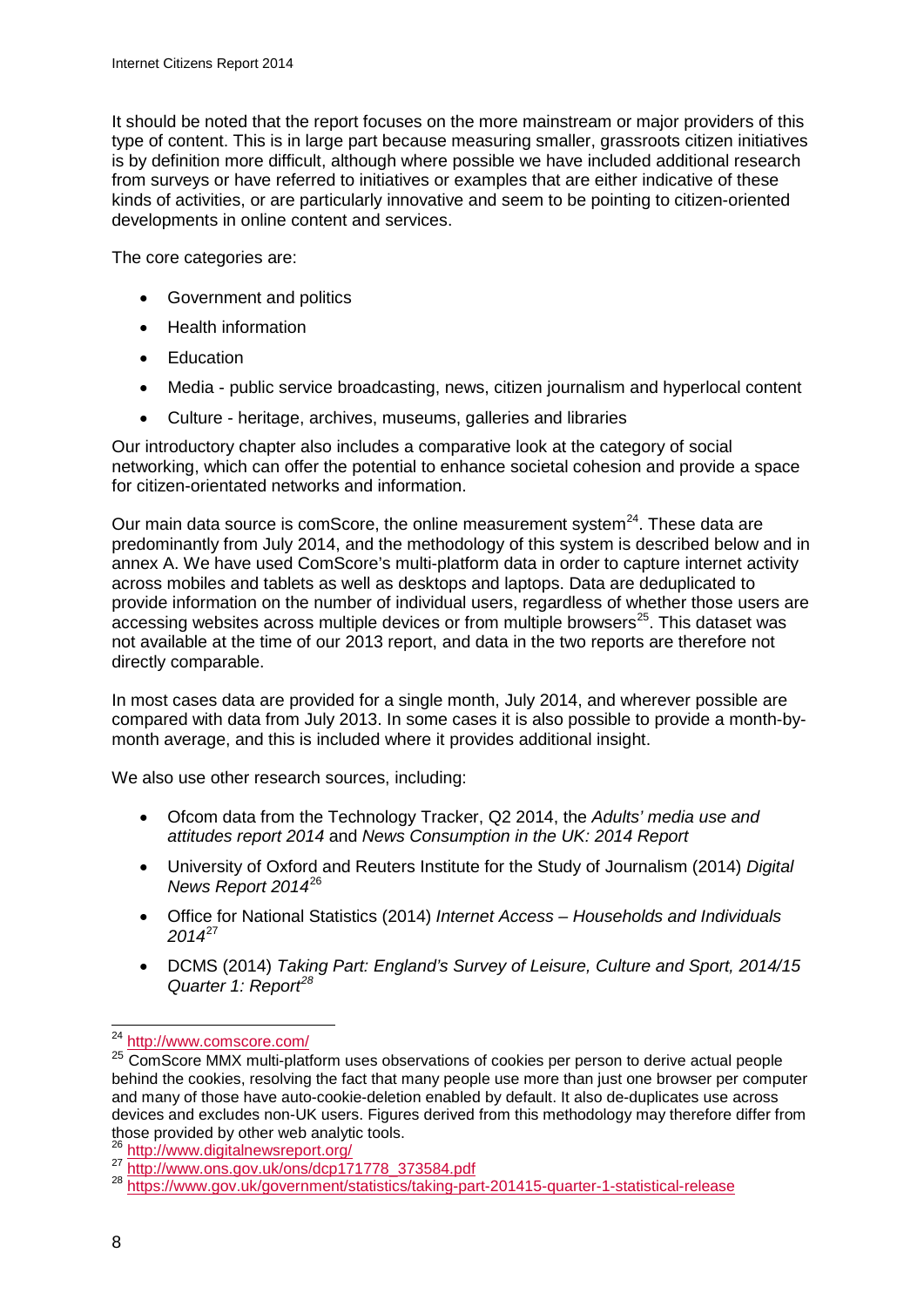- Williams, A., Harte, D. and Turner, J. (2014) *The Value of UK Hyperlocal Community News: Findings from a content analysis, an online survey and interviews with producers*.
- Williams, A., Barnett, S., Harte, D. and Townend, J. (2014) *Hyperlocal Community News in the UK: Findings from a survey of practitioners.*
- NHS (2013) *Transparency, transaction, participation, NHS Choices Annual Report 2012/2013[29](#page-11-0)*
- Public Petitions Committee (2014) *Annual Report 2013/14*[30](#page-11-1)
- Data from gov.uk's performance metrics $31$
- Data from Twitter and Tweetminster
- Analysis of Openly Local database by Harte, D., Birmingham City University
- Data provided by STV Glasgow from comScore digital analytix

Where possible, data are shown by devolved nation as well as by socio-economic and age groups<sup>32</sup>. It is important to monitor how content and services with a citizen dimension are used at a nation level, particularly as devolved governments have their own strategies for encouraging online take-up and use.

Because the report uses a range of different surveys and data points it is difficult to assess what constitutes a significant or insignificant measure. Rather than being definitive about absolute numbers, the purpose and value of the report is to allow a focus on the range of content that has some kind of citizen dimension, and to look at the possible means by which it can be measured. Showing the use that is made of various types of citizen-oriented content and services also helps us understand which areas might need further promotion or signposting to attract greater participation. We hope to continue to track this use to build a clear picture of how the consumption of online citizen content is developing.

## **Overview of comScore measurement**

The UK Online Measurement Company (UKOM) was formed in 2009 with a mandate from the advertising industry to establish measurement standards for digital media. In 2011, comScore was appointed the sole data supplier for UKOM under a three-year contract from January 2013.

comScore MMX MP™ uses comScore MMX Multi-Platform to analyse website and app use across laptop/desktop computers, mobiles and tablets. The digital audience is an unduplicated unique audience between each of these devices, and the unique viewers of videos on laptop/desktop computers. Its methodology combines internet traffic, captured from a panel of internet users, with website interaction data from website publishers, in order

<span id="page-11-0"></span><sup>&</sup>lt;sup>29</sup> [http://www.nhs.uk/aboutNHSChoices/professionals/developments/Documents/annual-report/nhs](http://www.nhs.uk/aboutNHSChoices/professionals/developments/Documents/annual-report/nhs-choices-annual-report-2012.pdf)[choices-annual-report-2012.pdf](http://www.nhs.uk/aboutNHSChoices/professionals/developments/Documents/annual-report/nhs-choices-annual-report-2012.pdf)<br>
<sup>30</sup> [http://www.scottish.parliament.uk/S4\\_PublicPetitionsCommittee/Reports/puR-14-02w.pdf](http://www.scottish.parliament.uk/S4_PublicPetitionsCommittee/Reports/puR-14-02w.pdf)<br>
<sup>31</sup> www.gov.uk/performance  $\overline{a}$ 

<span id="page-11-1"></span>

<span id="page-11-3"></span><span id="page-11-2"></span><sup>&</sup>lt;sup>32</sup> ComScore's multi-platform data set does not allow us to break the data down by nation. The range of nations' data in this report is therefore limited, but where possible we have attempted to supplement comScore data with other data that does provide nation specific data.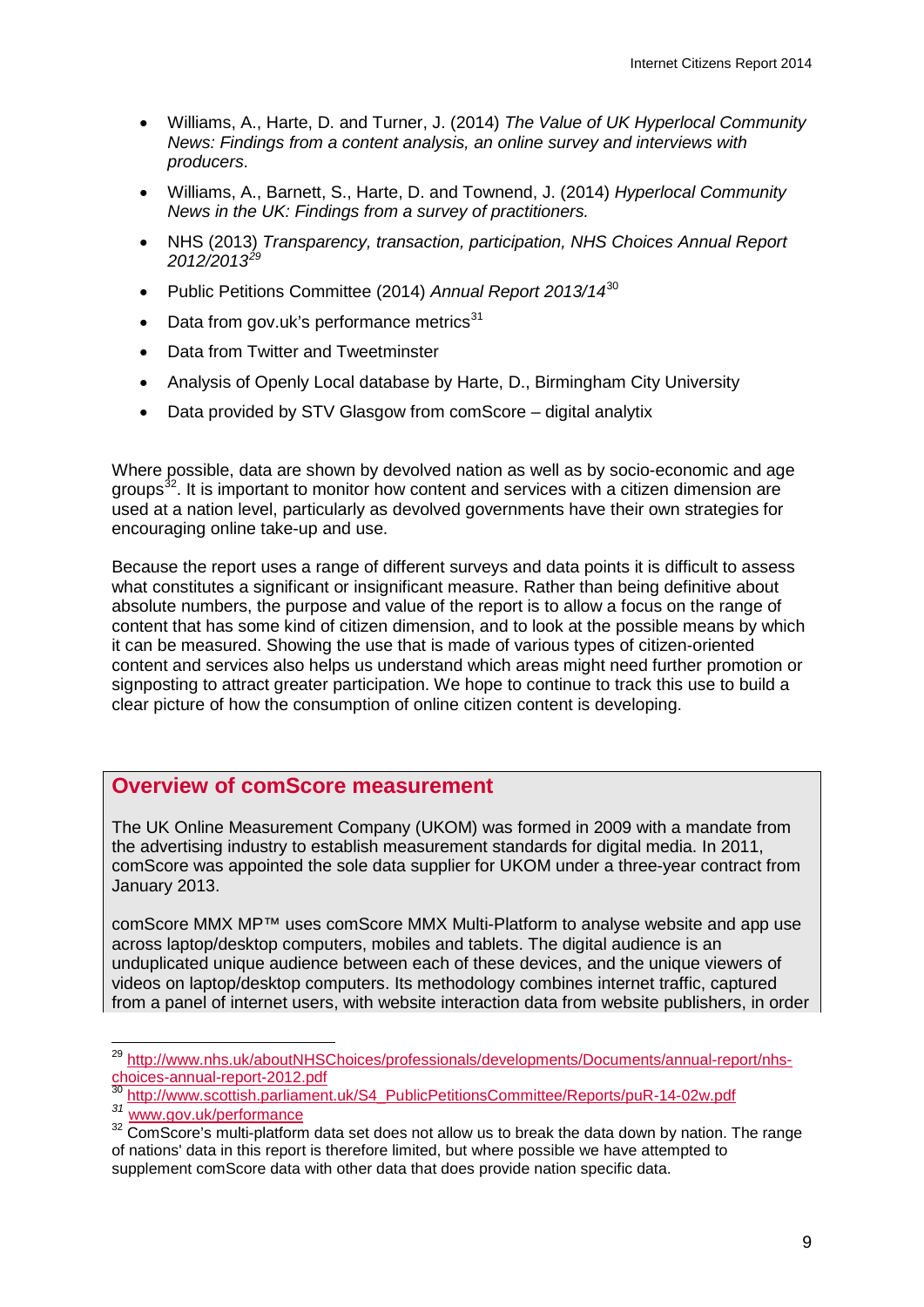to provide a projection of which websites people are visiting and how long they are spending browsing web pages. This is comScore's Unified Digital Measurement™ (UDM) methodology.

Throughout this report web entities are followed by a letter in square brackets e.g. [C]. This letter designates where in a 'hierarchy' of web entities a particular entity sits. This hierarchy is comScore's dictionary. A property [P] is the legal parent of any web entities that sit within it, such as a media title [M], channel [C], or group [G]. How the entities of a property are defined in comScore's dictionary is determined by the properties themselves. As such, while there are similarities between different entities at a similar dictionary level, they are not always equivalent.

The comScore metrics used in this report are:

*Unique audience:* the total number of unique persons who have visited a website or used an application at least once in a given month. Persons visiting the same website more than once are therefore counted only once in this measure

*Active reach (%):* the unique audience of a website as a proportion of the total number of people who visited any website, or used any internet-connected application, at least once in a given month (the active audience).

*Time spent per month:* the average time spent browsing a website per unique visitor per month (excludes time spent watching online video and listening to streamed audio).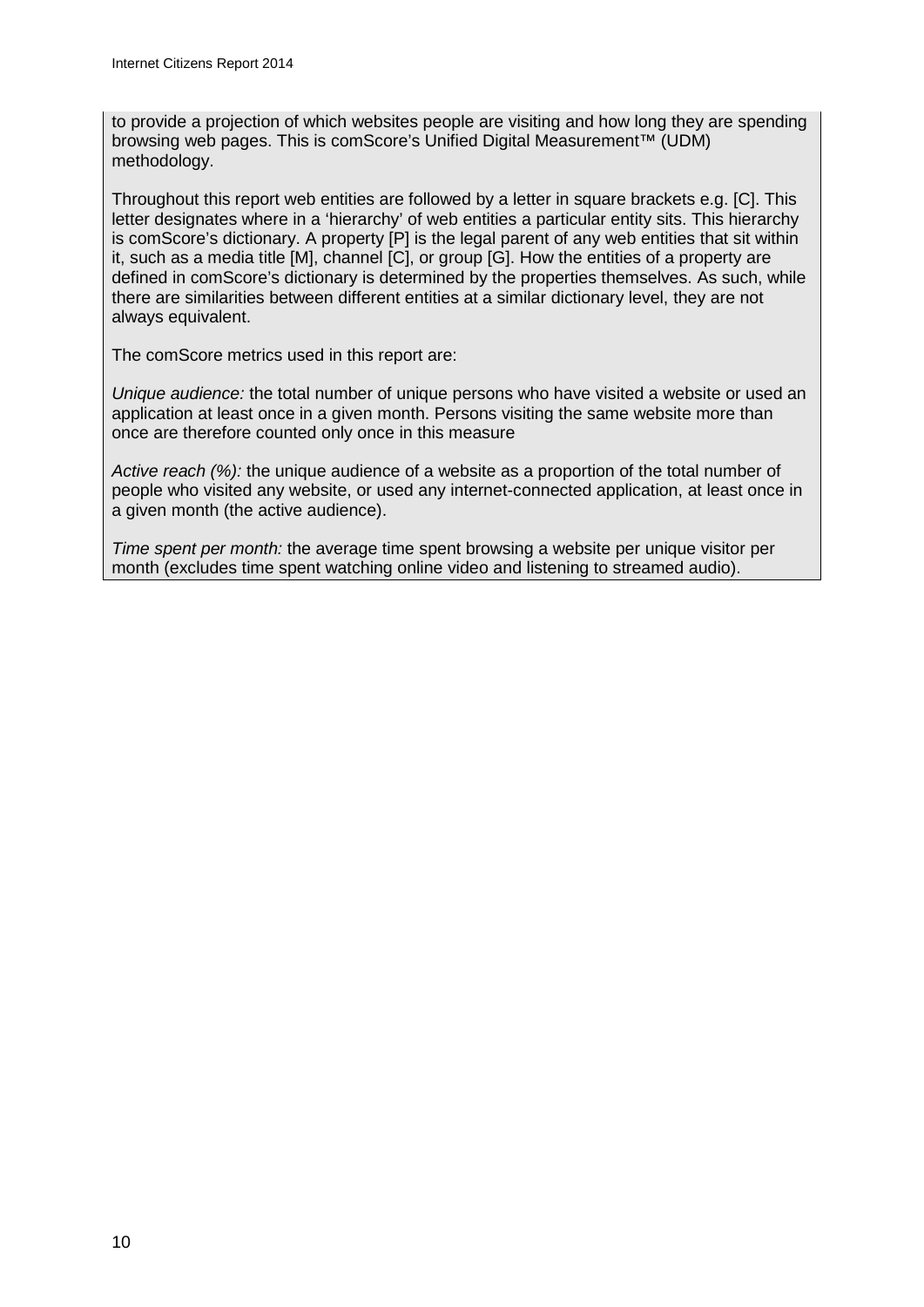## **Section 2**

# <span id="page-13-0"></span>Overview of internet use

This section provides a contextual overview of internet use. It begins with a reminder of the demographic differences that persist in internet use, particularly in relation to age groups.

In order to establish a context for the relative position of citizen-related websites, we first provide an overview of the use of a range of websites by category (as defined by comScore), and then highlight those categories that potentially serve citizen functions. Finally, we collate the range of citizen websites that are highlighted in later sections of the report to provide a snapshot of the active reach of different types of citizen activity.

# **2.1 Internet use**

## **Demographic divisions endure in internet use**

[Figure 1](#page-14-0) below shows that more than eight in ten of the population have access to, and use, the internet at home in 2014.

Those aged 75 or over are considerably less likely to use the internet, with 34% claiming to go online at home in 2014. Those in the 65-74 age group are also significantly less likely to use the internet, with almost two-thirds (63%) of respondents claiming to use it at home. People aged between 16 and 24 have the highest rates of at home internet use (93%). There is no difference between the internet usage levels of men and women.

Turning to socio-economic groups, those in the DE socio-economic group<sup>[33](#page-13-1)</sup> have the lowest level of home internet use, at just 64%. Those in the AB demographic group are the most likely to use the internet, with 92% stating in the second quarter of 2014 that they use it at home.

<span id="page-13-1"></span> $33$  DE: those defined as semi-skilled or unskilled manual workers, casual workers, those without a regular income or those on the lowest levels of subsistence, including those dependent upon the state long-term.  $\overline{a}$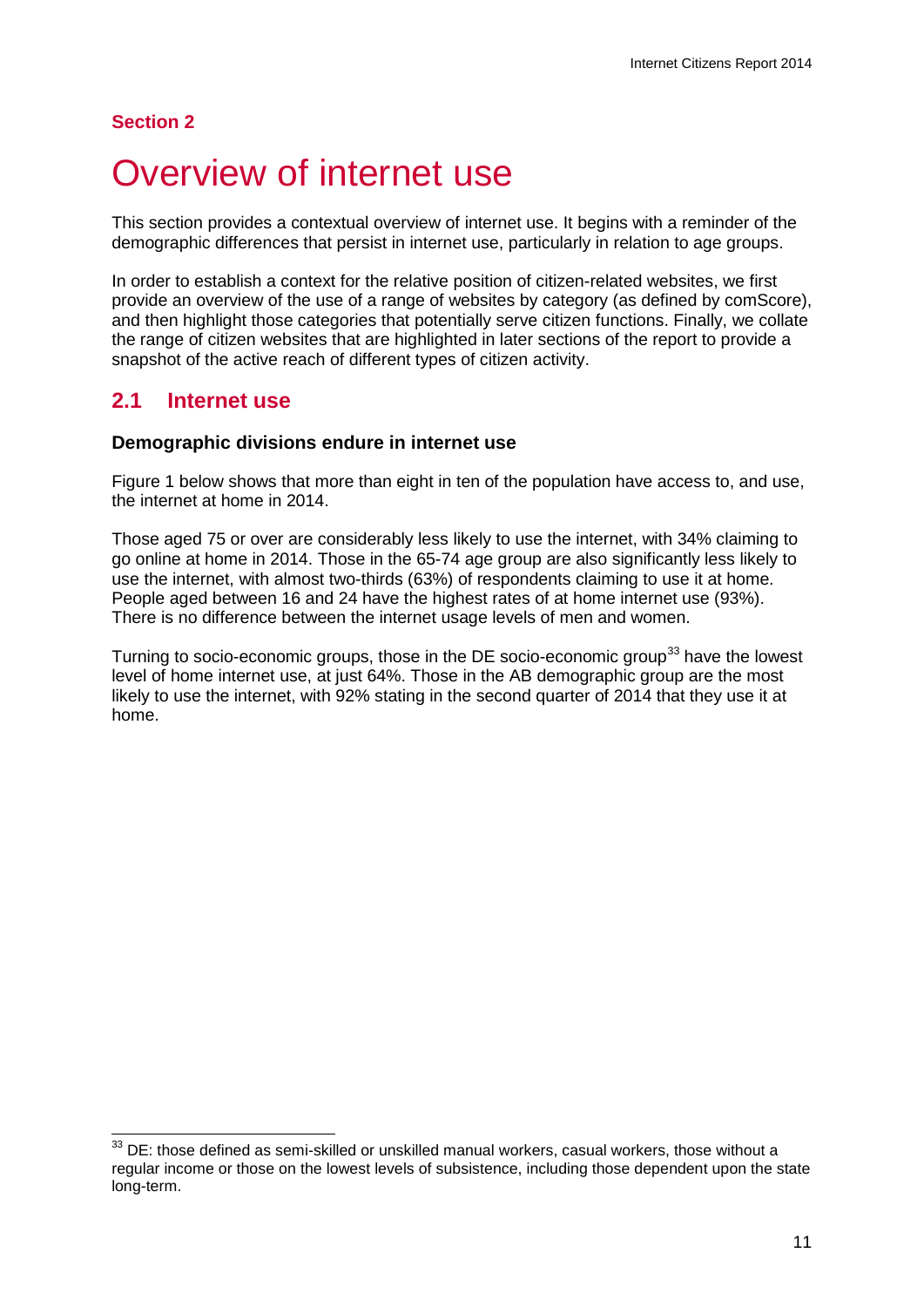

<span id="page-14-0"></span>**Figure 1: Use of the internet at home, by age, gender and SEG**

*Source: Ofcom's Technology Tracker, Q2 2014 Base: All adults 16+ (2877)*

*QE2. Do you or does anyone in your household have access to the internet/ world wide web at home (via any device, e.g. PC, mobile phone etc)? And do you personally use the internet at home?*

[Figure 2](#page-14-1) shows use of the internet at home, by nation. People in England are significantly more likely to have and use the internet at home than people in the other three nations.

| <b>Nation</b>    | % of population using<br>internet |
|------------------|-----------------------------------|
| UK               | 81                                |
| England          | 82                                |
| Scotland         | 73                                |
| <b>Wales</b>     | 76                                |
| Northern Ireland | 73                                |

### <span id="page-14-1"></span>**Figure 2: Use of the internet at home, by nation: 2014**

*Source: Ofcom's Technology Tracker, Q2 2014. Base: All adults 16+ (2877)*

## **Core online citizen content is less frequently consumed than many other categories of content and services**

Turning to the online consumption of citizen-related content, [Figure 3](#page-15-0) shows comScore's list of website categories, ordered by the percentage of UK internet users who used each category of website in July 2014. The categories highlighted in green are those directly associated with activities that have a particular citizen-related dimension.

comScore's definitions of the highlighted categories are as follows:

• **Social media** – sites where the creation and consumption of content is usergenerated, and sites that serve a social networking role.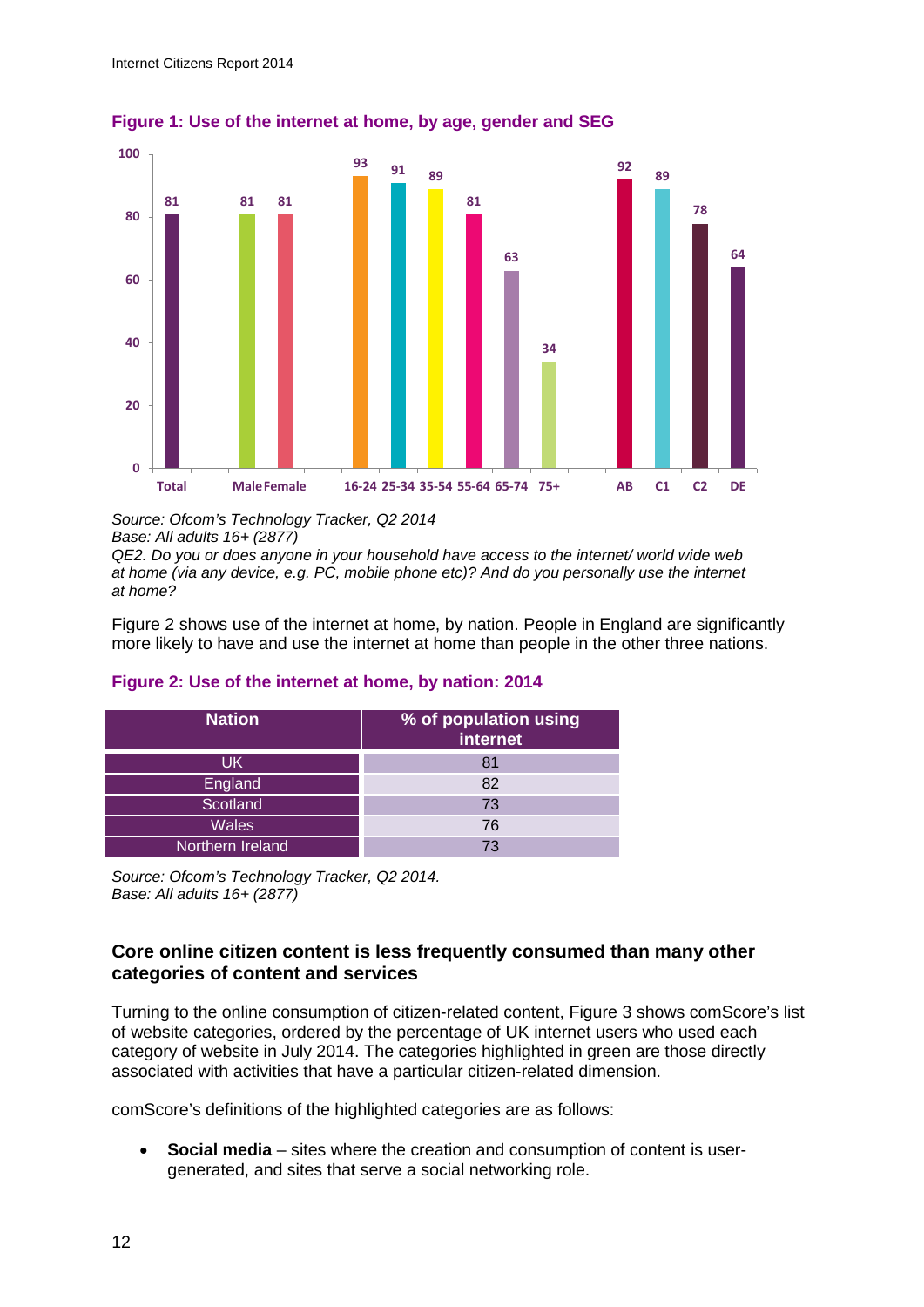- **News/ information**  sites that provide news and information regarding domestic and international issues. This category also contains sites with articles and periodicals on current events and weather.
- **Education**  sites that offer courses, curriculums, sites that end with.*edu*, and those that provide tutorials.
- **Health**  sites containing information regarding diet, health and fitness, and diseases, as well as exercise programmes and medical journals.
- **Government**  all sites that contain information on voting, elections, and sites ending with .gov.
- **Regional/ local** sites that contain local content, city guides and restaurant guides.

The highest-ranking citizen activities are social media, which incorporates social networking and other forms of social media such as blogs, and news and information, both of which reached 91% of UK internet users in July 2014. Health reached over half (54%) of UK internet users in July 2014. Other citizen-oriented categories such as education and government sites have a lower reach, and were visited by just over a third of internet users in July 2014.



#### <span id="page-15-0"></span>**Figure 3: Active reach of comScore website categories**

*Source: comScore MMX Multi-Platform, July 2014*

[Figure 4,](#page-16-0) below, shows the majority of the websites covered in this report, ordered by the proportion of UK internet users who visited the sites in July 2014.

Citizen-oriented sites with the highest reach include the BBC and other PSB sites, news sites, the NHS and Web MD, blogging sites and the gov.uk site. Cultural and civic websites are used by fewer users.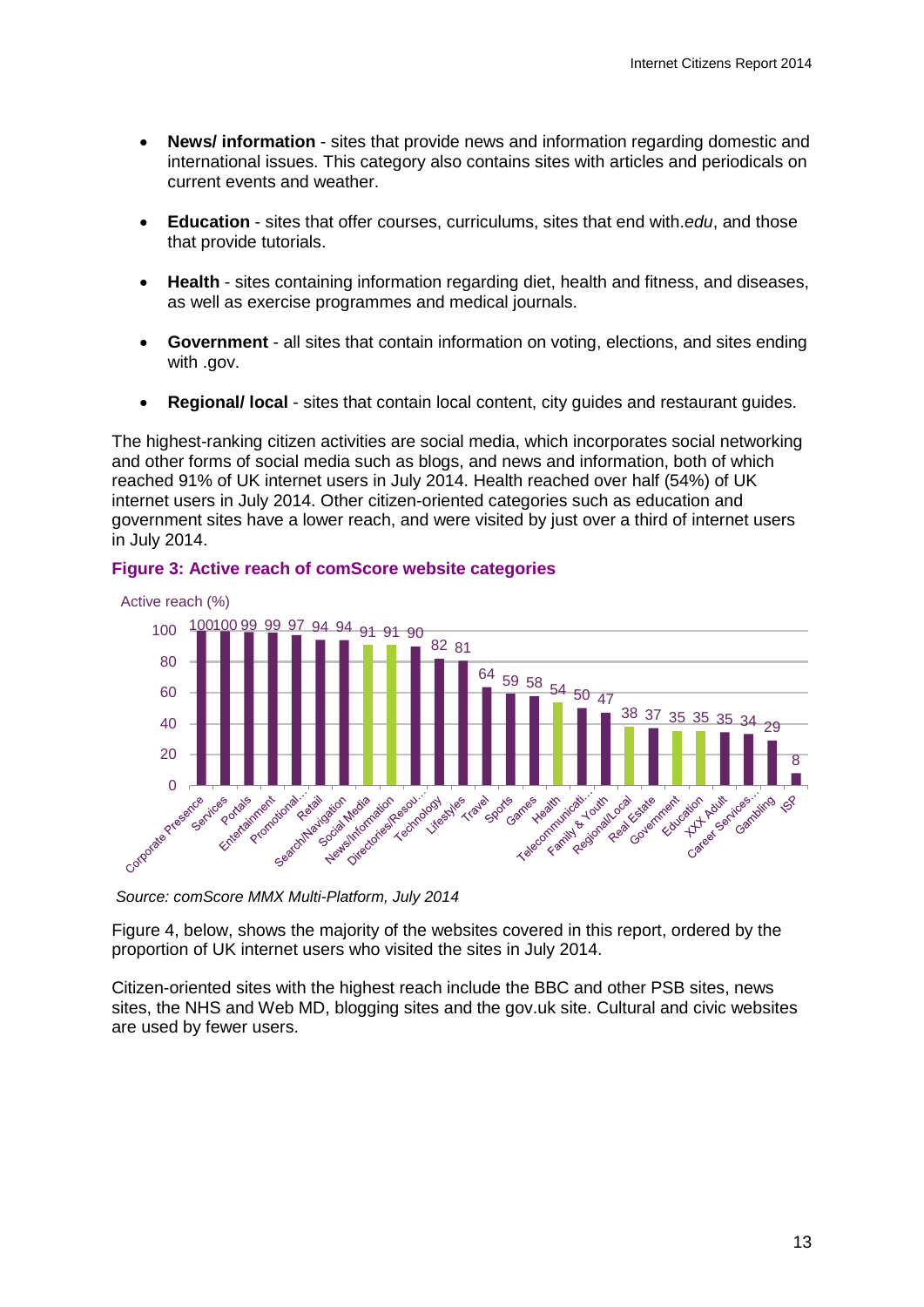| <b>Website</b>                      | <b>Unique audience</b> | Active reach (%) |
|-------------------------------------|------------------------|------------------|
| <b>BBC</b> sites                    | 31.6 million           | 65               |
| <b>BBC News</b>                     | 17.6 million           | 36               |
| <b>Daily Mail</b>                   | 16.2 million           | 33               |
| Guardian                            | 13.7 million           | 28               |
| Telegraph                           | 12.2 million           | 25               |
| <b>Yahoo News</b>                   | 12.2 million           | 25               |
| NHS.uk                              | 10.1 million           | 21               |
| <b>BlogSpot</b>                     | 9.4 million            | 19               |
| Gov.uk                              | 9.0 million            | 19               |
| <b>ITV</b> sites                    | 8.5 million            | 18               |
| <b>WordPress</b>                    | 7.5 million            | 15               |
| Channel 4                           | 6.3 million            | 13               |
| <b>WebMD</b>                        | 6.1 million            | 13               |
| <b>HMRC</b>                         | 3.2 million            | $\overline{7}$   |
| <b>Reddit</b>                       | 2.5 million            | 5                |
| Playbuzz                            | 2.3 million            | 5                |
| Channel 5                           | 2.1 million            | $\overline{4}$   |
| <b>The StudentRoom Group</b>        | 2.0 million            | 4                |
| <b>UTV Media</b>                    | 1.6 million            | 3                |
| ebuzzing                            | 1.6 million            | 3                |
| Change.org                          | 1.3 million            | 3                |
| Police.uk                           | 1.3 million            | 3                |
| <b>About.com Education</b>          | 1.3 million            | 3                |
| STV.TV                              | 1.1 million            | $\overline{2}$   |
| <b>BBC Learning</b>                 | 1.0 million            | $\overline{2}$   |
| <b>Ted Talks</b>                    | 858,000                | $\overline{2}$   |
| Ministry of Defence                 | 688,000                | $\overline{1}$   |
| <b>National Archives</b>            | 677,000                | $\overline{1}$   |
| <b>NI Direct</b>                    | 624,000                | $\overline{1}$   |
| <b>Department for Education</b>     | 271,000                | 0.6              |
| <b>ParentPay</b>                    | 269,000                | 0.6              |
| <b>English Heritage</b>             | 258,000                | 0.5              |
| Avaaz                               | 233,000                | 0.5              |
| <b>Department for Transport</b>     | 233,000                | 0.5              |
| <b>Home Office</b>                  | 201,000                | 0.4              |
| Scotland.gov                        | 193,000                | 0.4              |
| <b>Victoria and Albert Museum</b>   | 171,000                | 0.4              |
| <b>Tate Modern</b>                  | 154,000                | 0.3              |
| Wales.gov                           | 154,000                | 0.3              |
| <b>British Library</b>              | 134,000                | 0.3              |
| <b>Natural History Museum</b>       | 127,000                | 0.3              |
| What do they know                   | 100,000                | 0.2              |
| <b>HSCNLnet</b>                     | 88,000                 | 0.2              |
| Department for Work and<br>Pensions | 87,000                 | 0.2              |
| They work for you                   | 58,000                 | 0.1              |
| S <sub>4</sub> C                    | 42,000                 | 0.1              |

## <span id="page-16-0"></span>**Figure 4: Active reach and unique audience of websites cited in this report**

*Source: comScore MMX Multi-Platform, July 2014*

*Key: Dark red – PSB; Purple – news; Dark green – blogging; Blue – government; Yellow – health; Bright red – education; Orange – culture; Bright blue – civic/political*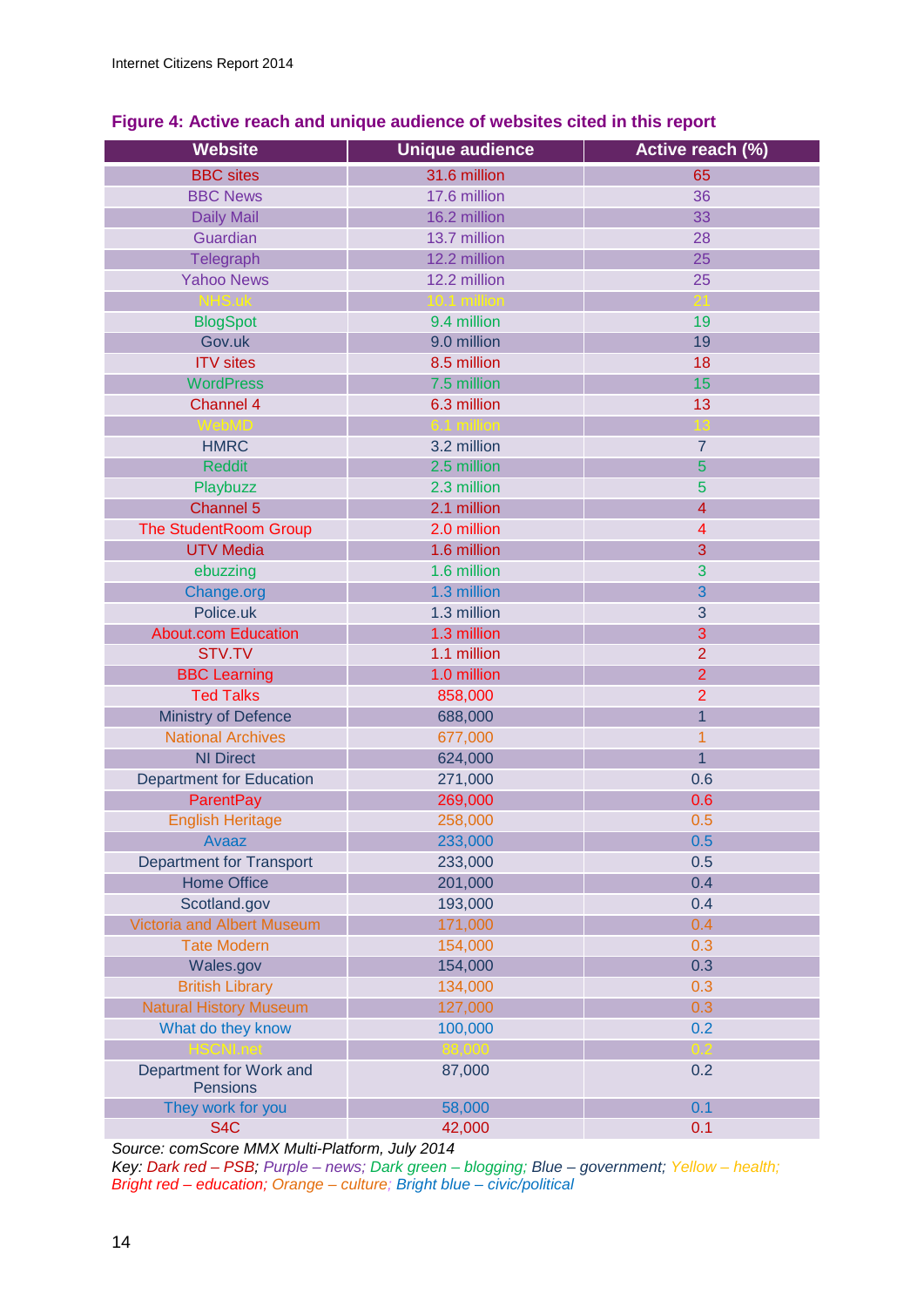# **2.2 The role of mobile phones**

In this report we use comScore MMX Multi-Platform to analyse website and app use across laptop/desktop computers, mobiles and tablets. This not only provides a more accurate picture of internet use in a multi-device environment, it also allows us to analyse the specific role played by mobile phones.

In addition to total unique visitors, comScore MMX Multi-Platform also provides details on the number of these visits that originated from a mobile phone, using either 3G or wireless networks. These figures are de-duped and therefore many of those mobile users are also likely to visit the sites from other devices or browsers.

The table below sets out the proportion of the unique visitors who are visiting from a mobile phone for some of the key sites in the report<sup>34</sup>. It also sets out the average time spent by mobile users compared to the average time spent by all users.

There is wide variation in the proportion of a site's audience that originates from a mobile phone. The highest is Yahoo News, with 77% of its unique users accessing the site using a mobile phone. In contrast, for sites like whatdotheyknow and ParentPay, less than 1% of their unique audience access the site are using a mobile phone. News sites and public service broadcasting sites are some of the most likely sites to have high proportions of their unique audiences accessing their sites using a mobile phone. Government and civic sites tend to have lower proportions of their users accessing from mobiles<sup>35</sup>.

In most cases mobile users spend less time on a site than users on average, although there are a few exceptions. For instance, the average time spent on the Tate Modern website by all visitors is 3.2 minutes, while for mobile visitors it is 4.4 minutes. Similarly, the average time spent on BBC sites by all visitors is 130.0 minutes, while for visitors from mobiles it is 156.3 minutes. As the figure for the BBC sites also makes clear, while visits are generally shorter, many mobile users are spending substantial periods of time on some of these sites.

| <b>Website</b>    | Percentage of<br>unique audience<br>originating from a<br>mobile phone | <b>Average time spent</b><br>(mins) - all users | <b>Average time</b><br>spent (mins) $-$<br>mobile users |
|-------------------|------------------------------------------------------------------------|-------------------------------------------------|---------------------------------------------------------|
| <b>Yahoo News</b> | 77%                                                                    | 5.9                                             | 0.6                                                     |
| <b>Daily Mail</b> | 60%                                                                    | 50.5                                            | 33.2                                                    |
| Web MD            | 59%                                                                    |                                                 |                                                         |
| <b>BBC</b> sites  | 59%                                                                    | 130.0                                           | 156.3                                                   |
| Channel 5         | 59%                                                                    | 12.4                                            | 9.0                                                     |
| <b>ITV</b> sites  | 55%                                                                    | 7.1                                             | 3.3                                                     |
| <b>UTV Media</b>  | 54%                                                                    | 7.0                                             | 5.8                                                     |
| STV.TV            | 53%                                                                    | 2.9                                             | 3.5                                                     |

#### **Figure 5: Percentage of unique audience originating from a mobile, and time spent by mobile users: July 2014**

<span id="page-17-1"></span><span id="page-17-0"></span> $34$  In some cases these data also include app use and use via a tablet. Tablet usage data and offnetwork WiFi usage data were included under mobile since July 2013. However, only those websites and apps that have been tagged as part of comScore's census network report tablet usage data.  $35$  Mobile data are not included for gov.uk as all mobile traffic for this site goes through secure https connections which comScore is not able to track on non-tagged mobile sites. This issue also affects data for some other .gov sites, including some of the traffic for the Department for Education, Department for Transport and Department for Work and Pensions. HMRC, Police.uk, NIDirect and National archieves are not affected.  $\overline{a}$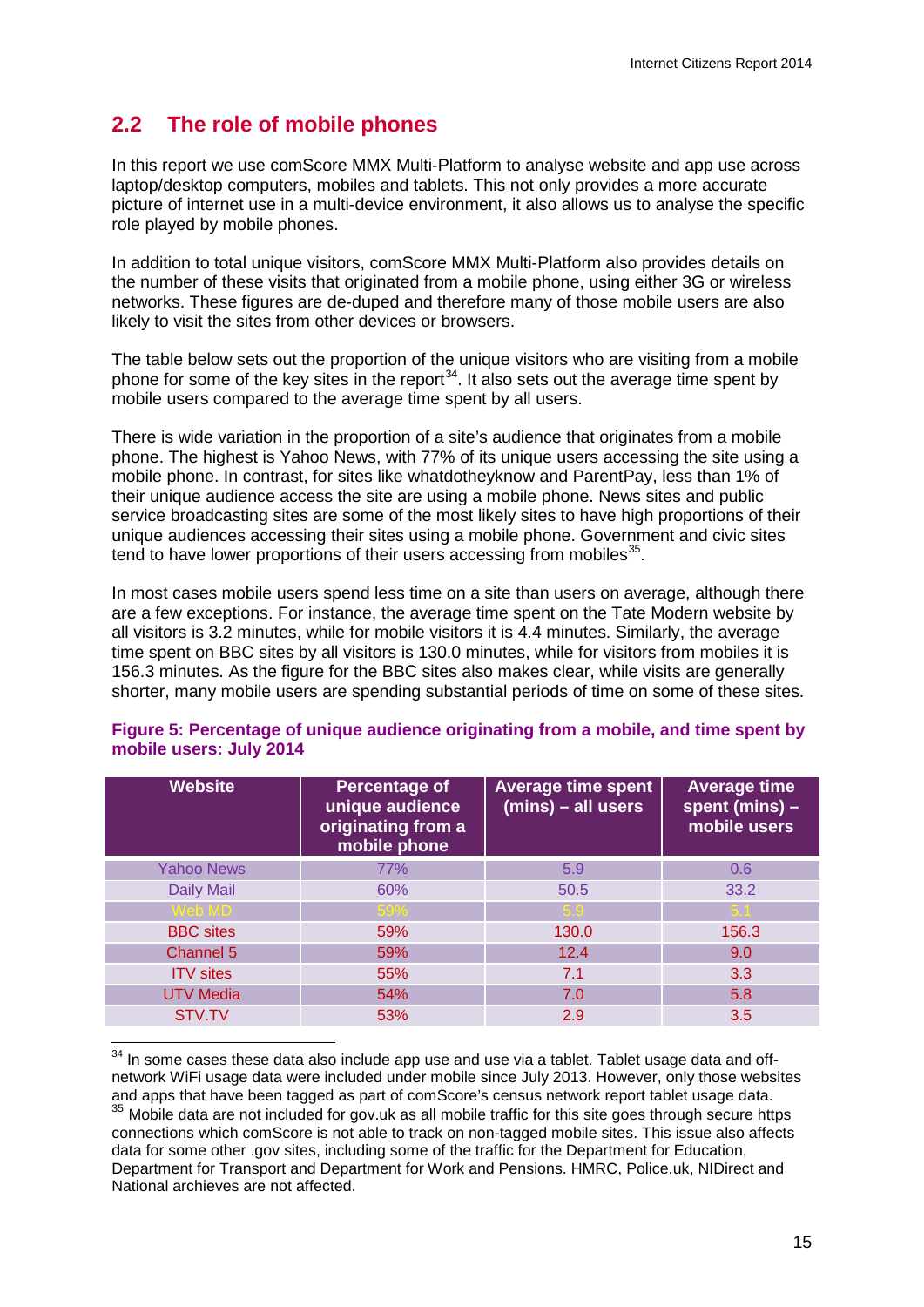| Change.org                                  | 51%     | 3.2  | 2.6       |
|---------------------------------------------|---------|------|-----------|
| Guardian                                    | 49%     | 13.2 | 11.7      |
| Telegraph                                   | 49%     | 11.7 | 6.0       |
| <b>BBC News</b>                             | 48%     | 36.3 | 21.7      |
| Wordpress                                   | 46%     | 3.9  | 2.9       |
| NHS.uk                                      | 45%     | 10.3 | 4.5       |
| Channel 4                                   | 44%     | 13.8 | 6.7       |
| Playbuzz                                    | 42%     | 2.3  | 1.9       |
| <b>TheStudentRoomGroup</b>                  | 41%     | 6.2  | 2.8       |
| <b>Victoria and Albert</b><br><b>Museum</b> | 37%     | 4.8  | 2.2       |
| Police.uk                                   | 36%     | 4.9  | 4.0       |
| <b>English Heritage</b>                     | 35%     | 5.5  | 5.7       |
| <b>About.com Education</b>                  | 34%     | 2.2  | 1.6       |
| <b>Reddit</b>                               | 33%     | 19.9 | 20.6      |
| <b>HSCNI.net</b>                            | 327     | 5.6  | 3.3       |
| <b>Blogspot</b>                             | 31%     | 5.2  | 5.0       |
| <b>Natural History Museum</b>               | 30%     | 3.5  | 2.4       |
| <b>Tate Modern</b>                          | 24%     | 3.2  | 4.4       |
| <b>NIDirect</b>                             | 22%     | 3.7  | 3.6       |
| Ministry of Defence                         | 22%     | 10.6 | 6.8       |
| <b>British Library</b>                      | 20%     | 4.8  | 2.7       |
| <b>TedTalks</b>                             | 20%     | 10.9 | 1.1       |
| Theyworkforyou                              | 17%     | 1.9  | 1.6       |
| <b>Department of Transport</b>              | 17%     | 5.8  | 5.5       |
| ebuzzing                                    | 15%     | 1.4  | 1.4       |
| S <sub>4</sub> C                            | 15%     | 9.9  | 5.8       |
| <b>BBC Learning</b>                         | 14%     | 5.9  | 2.8       |
| <b>HMRC</b>                                 | 14%     | 17.9 | 6.9       |
| Scotland.gov.uk                             | 13%     | 2.3  | 1.1       |
| Department for Work and<br><b>Pensions</b>  | 12%     | 2.6  | 2.9       |
| <b>Department for Education</b>             | 12%     | 4.1  | 3.7       |
| <b>National archives</b>                    | 11%     | 2.9  | 2.8       |
| Wales.gov.uk                                | 9%      | 2.6  | 3.4       |
| <b>Home Office</b>                          | 8%      | 12.9 | 8.2       |
| Avaaz                                       | 6%      | 3.4  | 2.8       |
| <b>38 Degrees</b>                           | 3%      | 11.0 | 2.5       |
| Whatdotheyknow                              | $0\%$ * | 1.5  | 4.5       |
| <b>ParentPay</b>                            | $0\%$ * | 8.1  | $\pmb{0}$ |

*Source: comScore MMX Multi-Platform, July 2014*

*Key: Dark red – PSB; Purple – news; Dark green – blogging; Blue – government; Yellow – health; Bright red – education; Orange – culture; Bright blue – civic/political*

*\* Showing as 0% due to rounding.*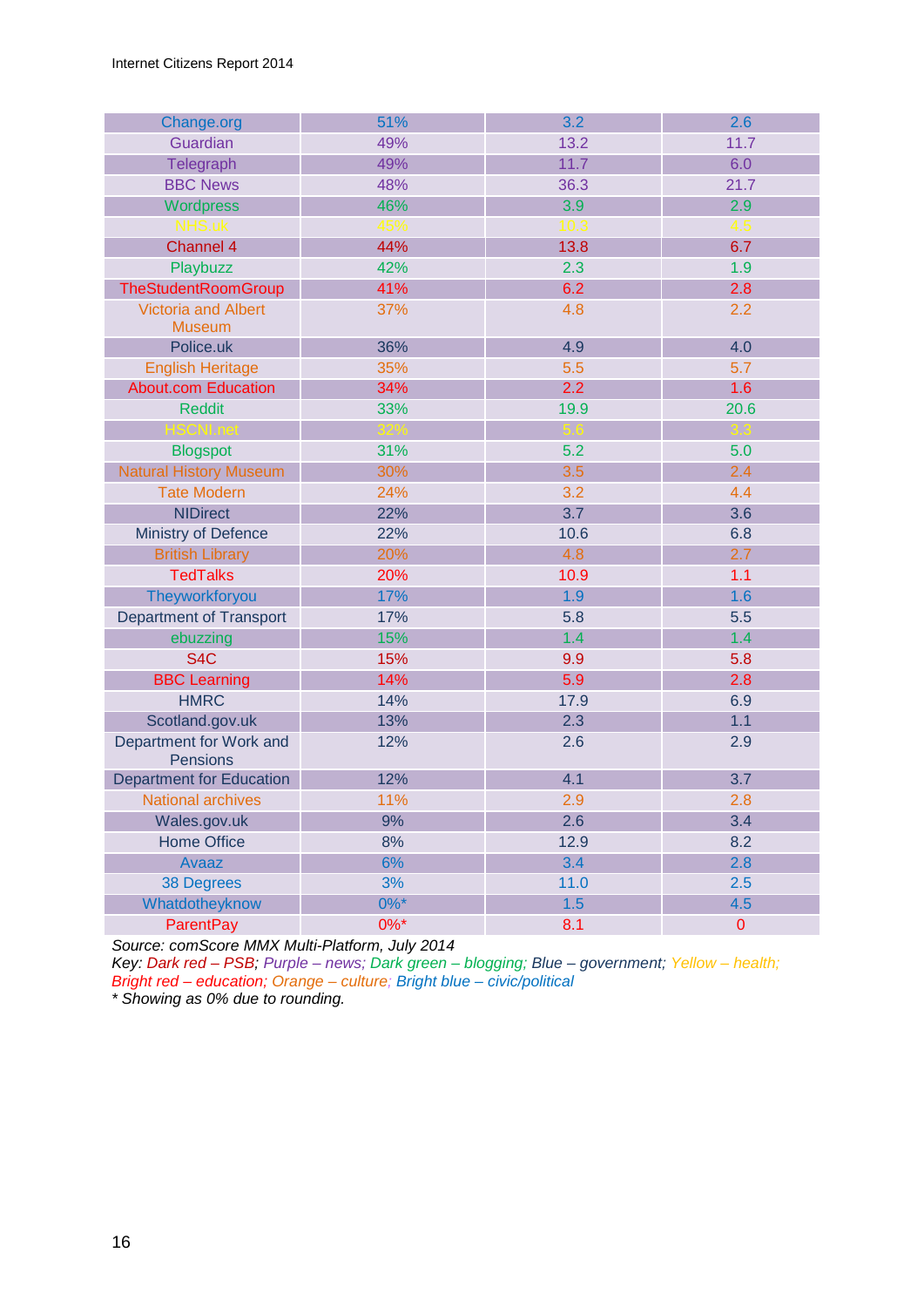## **Summary**

While internet use is prevalent among most of the UK population, older people and those in DE households remain less likely to be online.

Social media and news/information are the most popular online categories that have a citizen dimension, reaching around nine in ten of UK internet users. Health reaches around half of UK internet users, with other citizen-oriented categories reaching around a third of users. The BBC has the largest reach of all the citizen oriented websites looked at in this report. These findings are consistent with the 2013 report.

There is wide variation in the proportion of a site's audience that originates from a mobile phone, ranging from Yahoo News, with 77% of its unique users accessing the site using a mobile phone, to whatdotheyknow and ParentPay, with less than 1% of their unique audience in the second quarter of 2014 coming from mobile phones. News sites and public service broadcasting sites are some of the most likely sites to have high proportions of their unique audiences accessing their sites using a mobile phone. Government and civic sites tend to have lower proportions of their users accessing from mobiles. While visits from mobiles are generally shorter, many mobile users are spending substantial periods of time on some of these sites.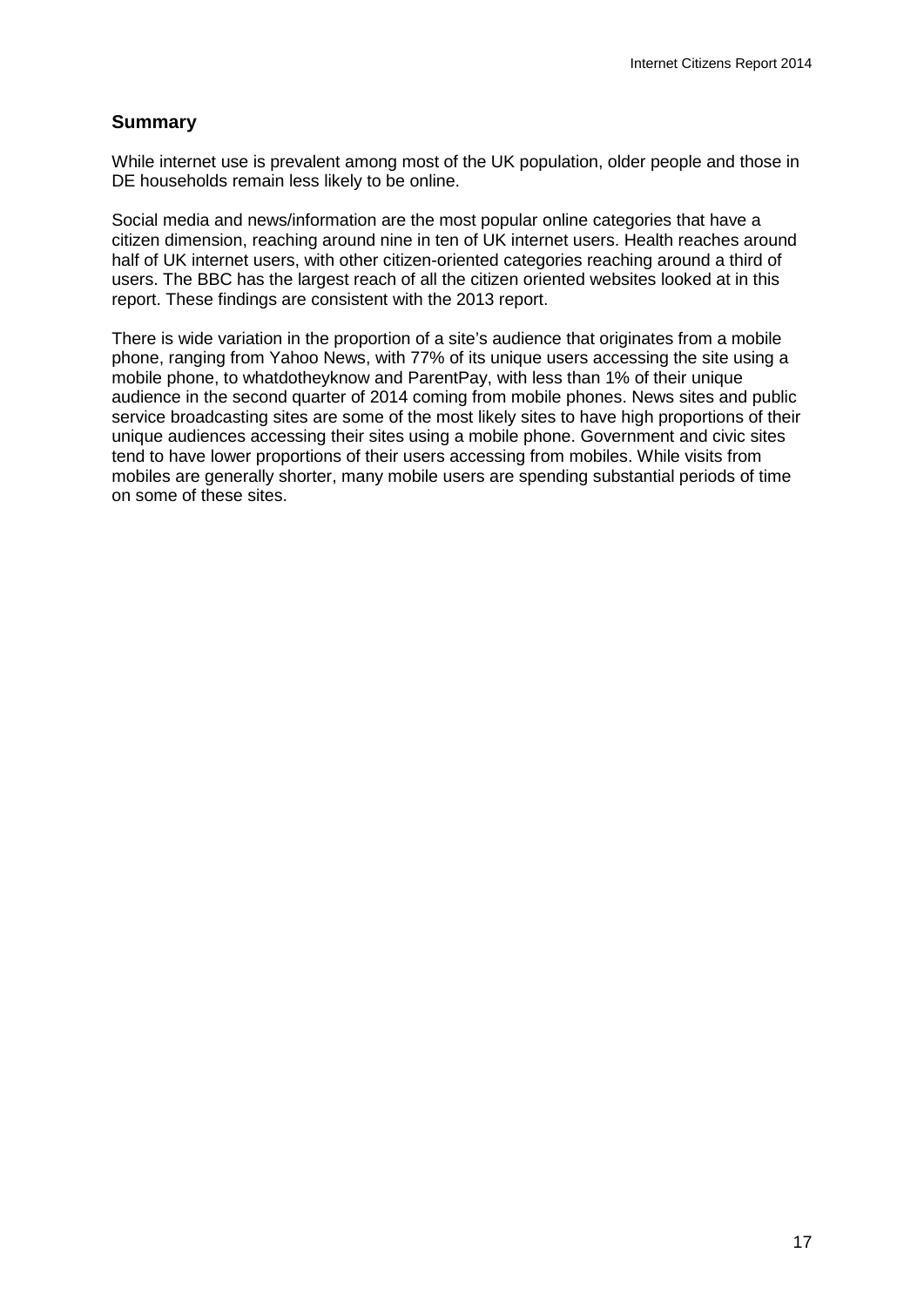## **Section 3**

# <span id="page-20-0"></span>Government and politics

Citizens can interact with government directly or indirectly in a range of ways. Government and local councils are providing more ways to encourage citizens to interact, and other types of organisation are also providing means for democratic involvement in the policy and scrutiny process.

This section provides information about take-up of online government services. Among other things, these services allow people to pay taxes, apply for benefits, search for jobs and learn more about how the government and its departments operate.

This section looks at which demographic groups are using online government services, the content and services that are available online, and how these are evolving over time. The section also includes findings from surveys that asked respondents about their online habits in this area, and information about non-government websites that seek to engage citizens in democratic processes.

# **3.1 Use of any type of government website**

### **Over a third of all UK internet users access any type of government website per month**

Over a third (35%) of active internet users access any type of government website in a month, according to comScore data for July 2014. These sites are defined as any site with a .gov suffix, and incorporate many different local and devolved-nation government websites as well as major Westminster government departments. The average time spent per visitor per month was 23 minutes, and there were 17.2 million unique visitors.

# **3.2 Use of GOV.UK website**

### **One in five UK internet users used the GOV.UK portal in July 2014**

The UK government web portal GOV.UK provides services and advice on a range of topics, including transport and travel, businesses and the self-employed, benefits, education, taxes, and information for people with disabilities $36$ . The websites of all Government departments and many other public bodies are being moved onto the [GOV.UK](http://ov.uk/) web domain and the service replaces Directgov and Business Link<sup>37</sup>.

The website had a unique audience in July 2014 of 9.0 million, or 19% of active internet users in the UK for that month. The average time spent per visitor in July 2014 was 5 minutes.

As [Figure 6](#page-21-0) shows, among visitors to the site 43% were aged 35-54, while 12% were aged 18-24. Visitors were more likely to be in the AB socio-economic group (41%) than the DE group (14%).

 $\overline{1}$ 

<span id="page-20-1"></span> $36$  Much of this type of information and services for the nations is provided at a devolved level, as subsequent analysis notes.

<span id="page-20-2"></span><sup>&</sup>lt;sup>37</sup> Searches for Directgov and Business Link are now routed directly to gov.uk. Given the evolving nature of the gov.uk site during this period we have not provided month by month analysis.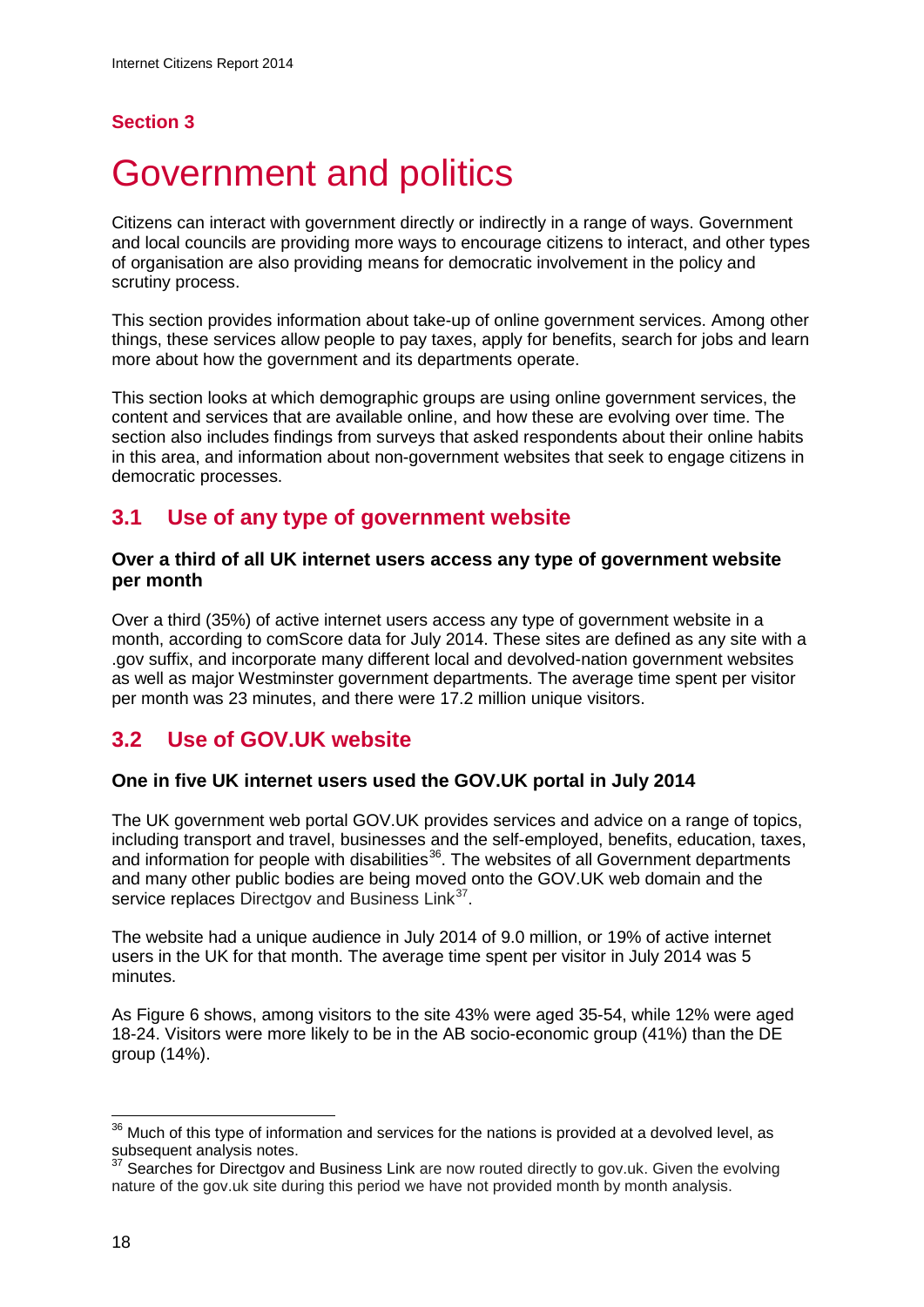

## <span id="page-21-0"></span>**Figure 6: Composition of unique visitors to GOV.UK website**

*Source: comScore MMX Multi-Platform, July 2014*

# **3.3 Use of devolved nation government websites**

## **The Northern Ireland government website is the most-visited devolved government website**

As well as using the GOV.UK website, people in the devolved nations also have nationspecific government websites. NI Direct, the government website for Northern Ireland, provides information on all areas of government activity, bringing it together in one place in a way designed to reflect users' needs rather than government structures. It provides access to a range of online services and transactions, allowing Northern Irish citizens to, for instance, book a driving test, get benefits advice, renew a passport or buy a television licence $38$ .

This website attracted 624,000 unique visitors in July 2014 across the UK, 1.3% of UK active internet users $^{39}$  $^{39}$  $^{39}$  [\(Figure 7\)](#page-22-0)<sup>40</sup>.

The Scottish government website<sup>[41](#page-21-4)</sup> attracted a unique audience of 193,000 visitors across the UK in July 2014, 0.4% of active internet users. It provides information on issues across the range of devolved responsibilities, including health, education, justice, rural affairs, housing and the environment as well as topical events such as the 2014 Commonwealth Games, the Scottish referendum and news or issues that could impact upon Scottish citizens.

The Welsh Assembly website<sup>42</sup>, which provides information in English and Welsh, also covers a wide range of issues, including housing, tourism, culture, economic growth and

 $\overline{a}$ 

<sup>&</sup>lt;sup>38</sup> [www.NIDirect.gov.uk,](http://www.nidirect.gov.uk/) accessed 05/09/13

<span id="page-21-2"></span><span id="page-21-1"></span><sup>&</sup>lt;sup>39</sup> comScore MMX Multi-Platform, July 2014

<span id="page-21-3"></span><sup>40</sup> We are unable to provide the number of visitors from each nation as comScore multi-platform data cannot be broken down by nation.

<span id="page-21-4"></span><sup>&</sup>lt;sup>41</sup> [www.Scotland.gov.uk](http://www.scotland.gov.uk/)<br><sup>42</sup> [www.wales.gov.uk](http://www.wales.gov.uk/)

<span id="page-21-5"></span>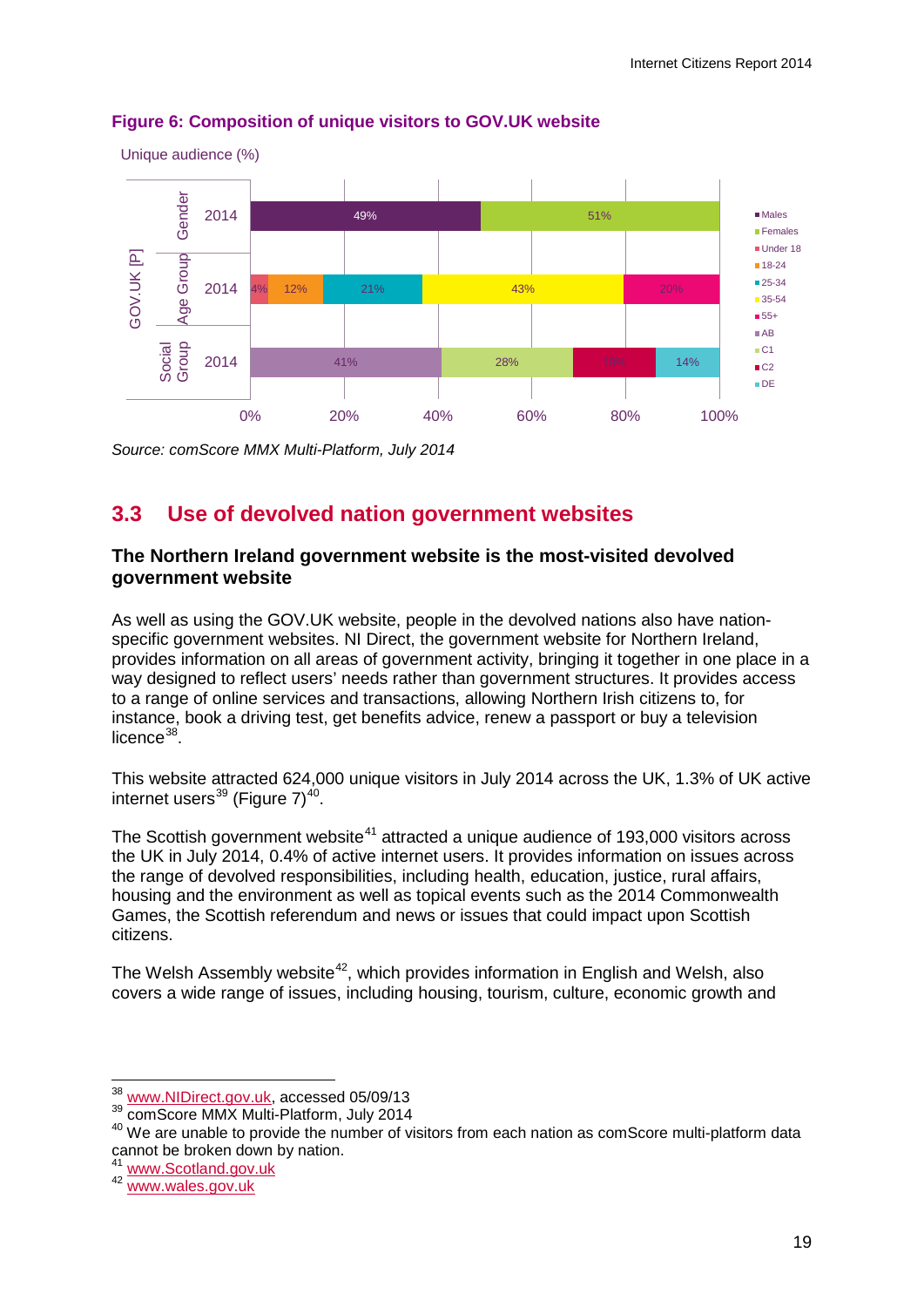agricultural policy, among others. The website had 154,000 unique visits in July 2014 across the UK, 0.3% of active internet users $43$ .

### <span id="page-22-0"></span>**Figure 7: Unique audience and active reach for devolved nations' government sites, 2014**

| <b>Nation government website</b> | <b>Unique</b><br>audience | <b>Active UK</b><br>reach |
|----------------------------------|---------------------------|---------------------------|
| NIDirect.gov.uk                  | 624,000                   | 1.3%                      |
| Scotland.gov.uk                  | 193,000                   | 0.4%                      |
| Wales.gov.uk                     | 154,000                   | 0.3%                      |

*Source: comScore MMX Multi-Platform, July 2014*

[Figures 8](#page-22-1) and 9 below provide a breakdown, by age and socio-economic group, of the visitors to the nations' government websites. The Welsh government's website has the highest proportion of users aged 55+ (37%), compared to 16% to NIDirect.gov.uk and 18% to Scotland.gov.uk. The Welsh government's website also has the smallest proportion of visitors in the AB demographic group; 29% compared to 42% for NIDirect.gov.uk and 41% for Scotland.gov.uk.

### <span id="page-22-1"></span>**Figure 8: Age of unique audience of devolved nations' government sites**



*Source: comScore MMX Multi-Platform, July 2014*

<span id="page-22-2"></span> $43$  We are unable to tell from our data why audiences for NI Direct are larger than for the Scottish and Welsh government sites, or where in the UK those audiences come from. It may be that citizens in Northern Ireland make more use of the NI Direct site than is the case for citizen use of government sites in Scotland and Wales, or that NI Direct is more likely to come up in searches related to content and services that are not specific to Northern Ireland.  $\overline{a}$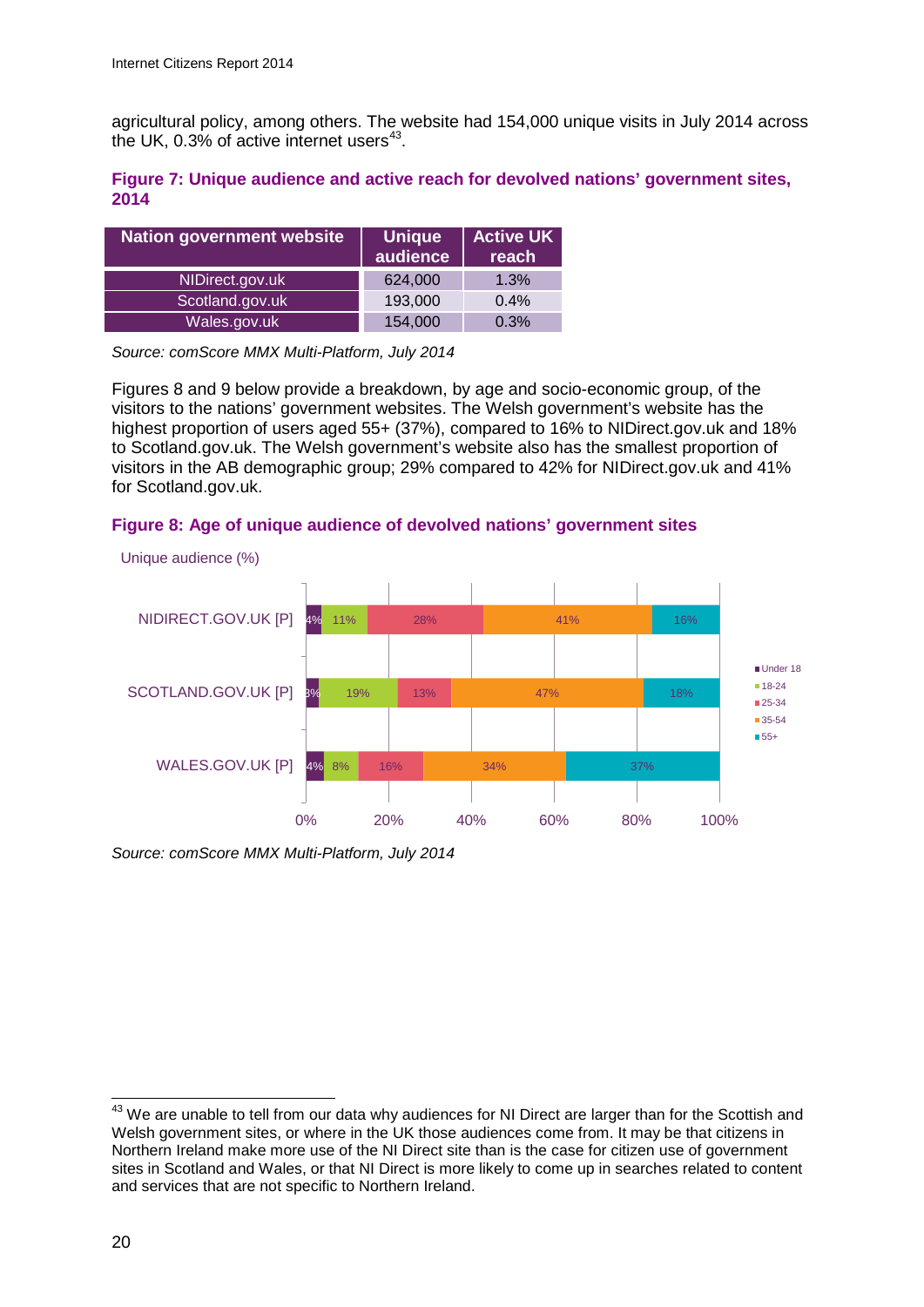**Figure 9: Socio-economic group of unique audience of devolved nations' government sites** 



*Source: comScore MMX Multi-Platform, July 2014*

# **3.4 Types of content visited and time spent on government sites**

## **After GOV.UK, the HMRC website is the most-visited government site, and users spend the most time on it**

As shown in [Figure 10,](#page-24-0) GOV.UK has the largest unique audience of all government websites at 9 million, followed by the HM Revenue and Customs (HMRC) website at 3.2 million. The HMRC website offers information on benefits and tax payment information for individuals, employers and businesses as well as the opportunity to file and pay a range of taxes and duties.

After HMRC, the most-visited government websites are: the police service, with a unique audience of 1.3 million; the MOD, with 688,000; and NIDirect, with 624,000 unique visitors in July 2014<sup>[44](#page-23-0)</sup>.

<span id="page-23-0"></span><sup>&</sup>lt;sup>44</sup> This excludes non UK government sites and local government sites.  $\overline{\phantom{a}}$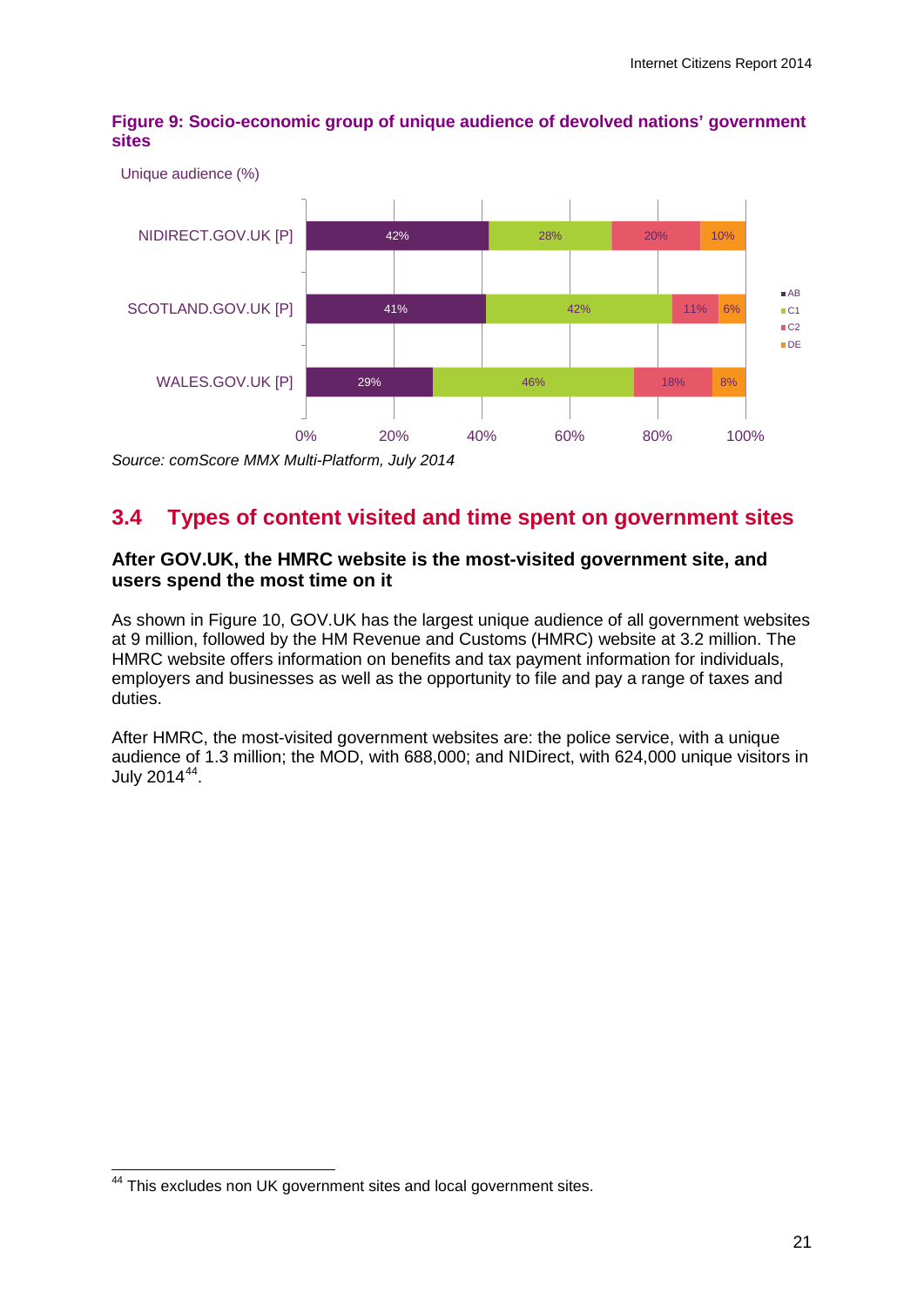### <span id="page-24-0"></span>**Figure 10: Unique audience of government websites**

Unique audience (000)



*Source: comScore MMX Multi-Platform, July 2014*

When we look at the amount of time spent on each of these websites we see that, as shown in Figure 11, GOV.UK slips down the rankings to joint number five with police.uk, with the average visitor spending five minutes on the site. The HMRC has the longest 'dwell time', at 18 minutes, followed by the Home Office at 13 minutes and the MOD at 11 minutes.

### **Figure 11: Time spent on government websites**



Time spent per visitor (minutes)

*Source: comScore MMX Multi-Platform, July 2014*

# **3.5 Government services and transactions online**

In addition to providing information online, the government also allows citizens to conduct a range of government services and transactions online. Data for the provision and take up of these services is available in the performance section of gov.uk $45$ . Not all the data are comparable or available. However, it is possible to look at a range of services that are provided online and see both the overall popularity of those services and the numbers of people who are completing that service online, in comparison to those who are completing it offline.

<span id="page-24-1"></span><sup>&</sup>lt;sup>45</sup> [www.gov.uk/performance](http://www.gov.uk/performance) (accessed on 17/10/2014)  $\overline{\phantom{a}}$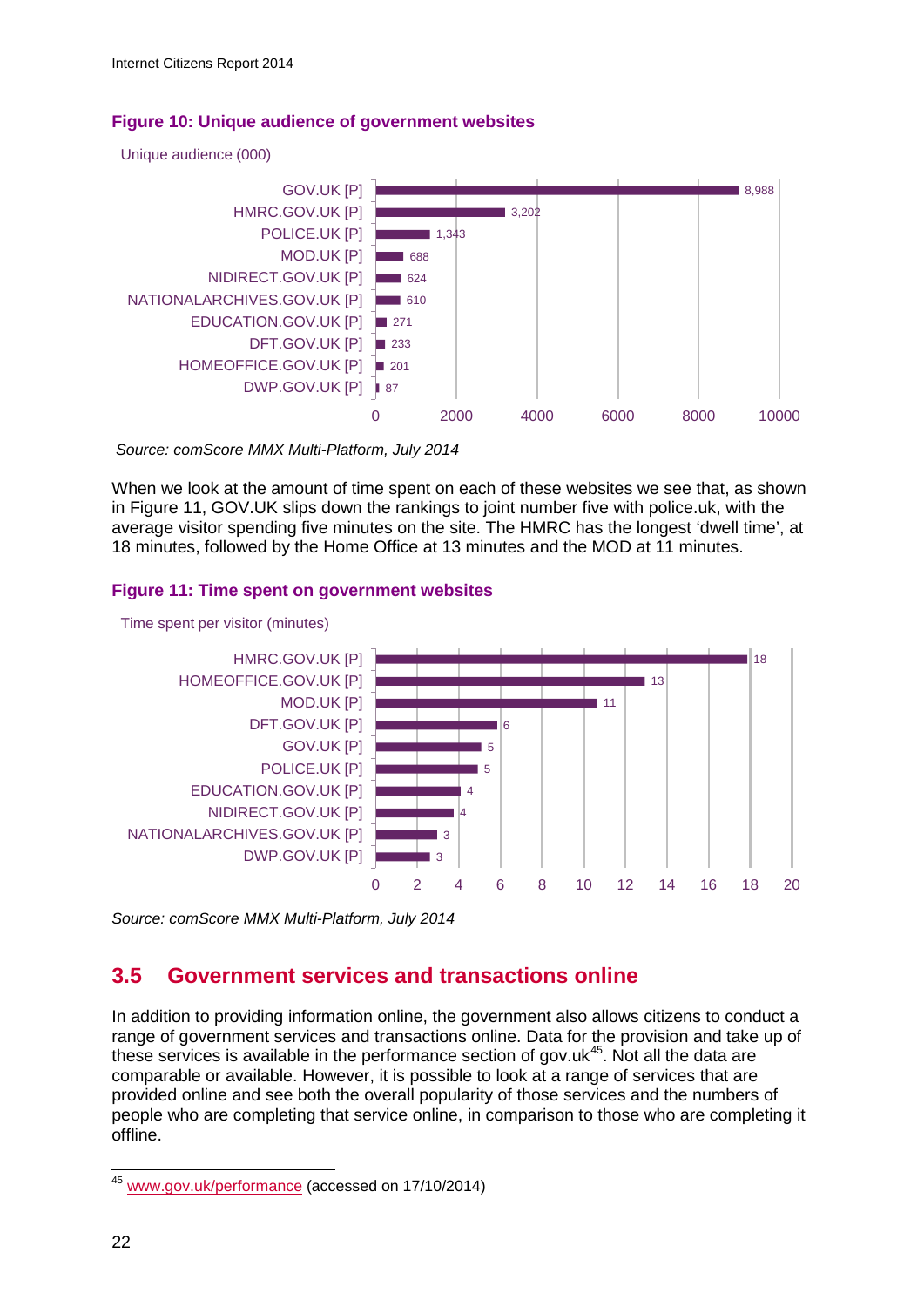Figure 12, below, provides data on usage levels for citizen-orientated government services. For each department for which data was available we identified the service with the highest number of total transactions and which can be completed online (some can also be completed offline). We then provide details of the proportion of those transactions which were online. We have excluded services which are aimed at businesses or other government bodies.

The analysis shows that there is considerable variation across departments both in the kinds of services that are available online, the proportion of citizens who are choosing to complete those services digitally and the popularity of those services overall. Among the factors contributing to this variation will be the fact that some of these services are only available online, the overall popularity of, or requirement to participate in, those services, the extent to which the online element of those services is advertised to citizens and how user-friendly those online services are.

## **HMRC and the Department for Transport have the services with the largest volume of online transactions**

The departments with the highest volume of combined online and offline transactions for services aimed at citizens were HM Revenue and Customs, with self-assessment tax returns, and the Department for Transport, with vehicle tax checks. Seventy one per cent of the 7.2 million individuals who completed a self-assessment tax return between January and March 2014 did it online. This is the main online service offered to citizens by HMRC, with other services predominantly aimed at businesses, or at both citizens and businesses (paying tax bills).

Almost all (97%) of the 7.1 million people who used the Department for Transport's service to check whether a vehicle is taxed, did it online. Other services where individuals can complete some or all of the task online include driving licence renewals, vehicle registration, driving licence changes and replacements, driving test bookings and reporting damaged or stolen vehicles. The majority of these services have high rates of digital take-up; at 80% or over, although some are much lower. For instance, just 27% of changes to driving licences were done online.

The Cabinet Office had only one service for which data were available; this was the number of e-petition signatures. There were 1.8 million e-petition signatures in the first quarter of 2014 which, by their nature, were all online.

The Department for Health offers several citizen-facing transactions. The most-used was the 'choose and book' function, which allows patients to decide on the location, time and date of their outpatient appointment. Over 1.5 million people used this service in the first quarter of 2014 and 13% of these transactions were done online. Other services for which data are provided include European Health Insurance Card applications, made by 858,000 people in the period, with 87% of these transactions online; blood donation appointments, made by 484,000 people, 34% of whom did so online; and applications for pre-payment certificates for prescriptions, made by 362,000 people, 63% online.

The Department for Work and Pensions has a large number of services directed at citizens, some of which have very high transaction rates. For example, 11.7 million pension claims were processed in the first quarter of 2014, 7.6 million people signed on (had jobsearch reviews), 6.8 million had jobsearch advisor interventions and 3.3 million disability living allowance claims were processed. However, none of these transactions took place online. The service with the highest volume of transactions that can be done online was uploading a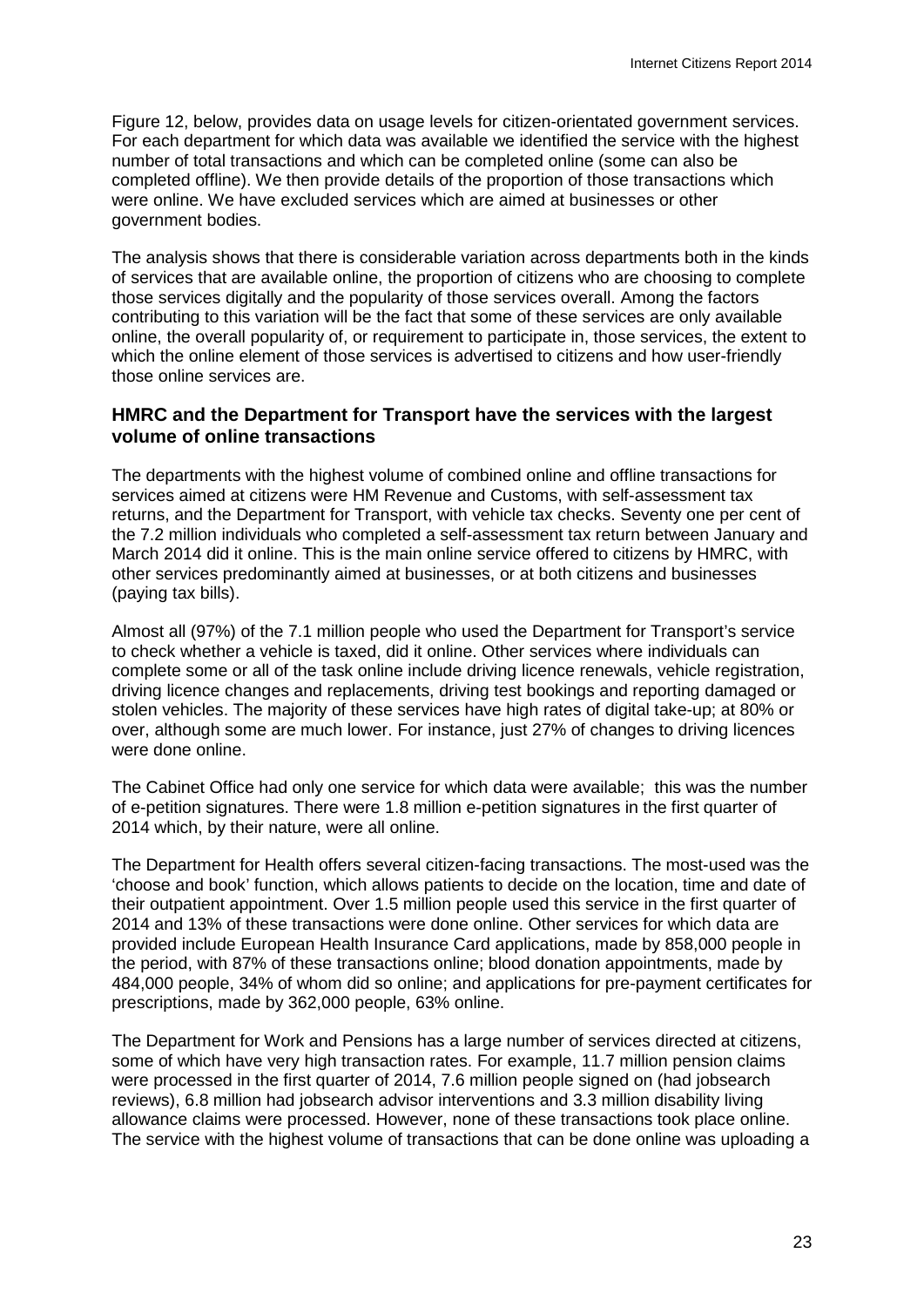CV for the universal jobmatch service. This was done by 1.3 million people in the first quarter of 2014 and was entirely done online<sup>[46](#page-26-0)</sup>.

The Department for Business, Innovation and Skills has a range of services aimed at individuals. The most popular is applications for apprenticeships; this was completed by 486,000 people in the first quarter of 2014, and all the applications were done online. The next most popular transaction was land registry searches, with 477,000 searches made in the first quarter of 2014, 99% of them online. This was followed by student finance applications for full-time study; 387,000 of these applications were made, 98% of them online.

The Ministry of Justice provided data for only one service that could be done both online and offline. That service is money claims, which allows individuals to take court action against someone who owes them money and won't pay it back. In the first quarter of 2014 337,000 people used this service, 14% of whom did it online.

The final department for which information is available is the Department for Environment, Food and Rural Affairs. The only service aimed at individuals for which data were provided is fishing rod licence applications; 47,700 people applied for these licences, 41% of them online.

#### **Figure 12: Selected government transactions that can be completed online, by department, total volume, and proportion completed online: Jan-Mar 2014**



*Source: www.gov.uk/performance*

<span id="page-26-0"></span> $46$  It is likely that this situation will change with the introduction of Universal Credit, roll out of which is intended to be complete by the end of 2017 and which can only be claimed online.  $\overline{a}$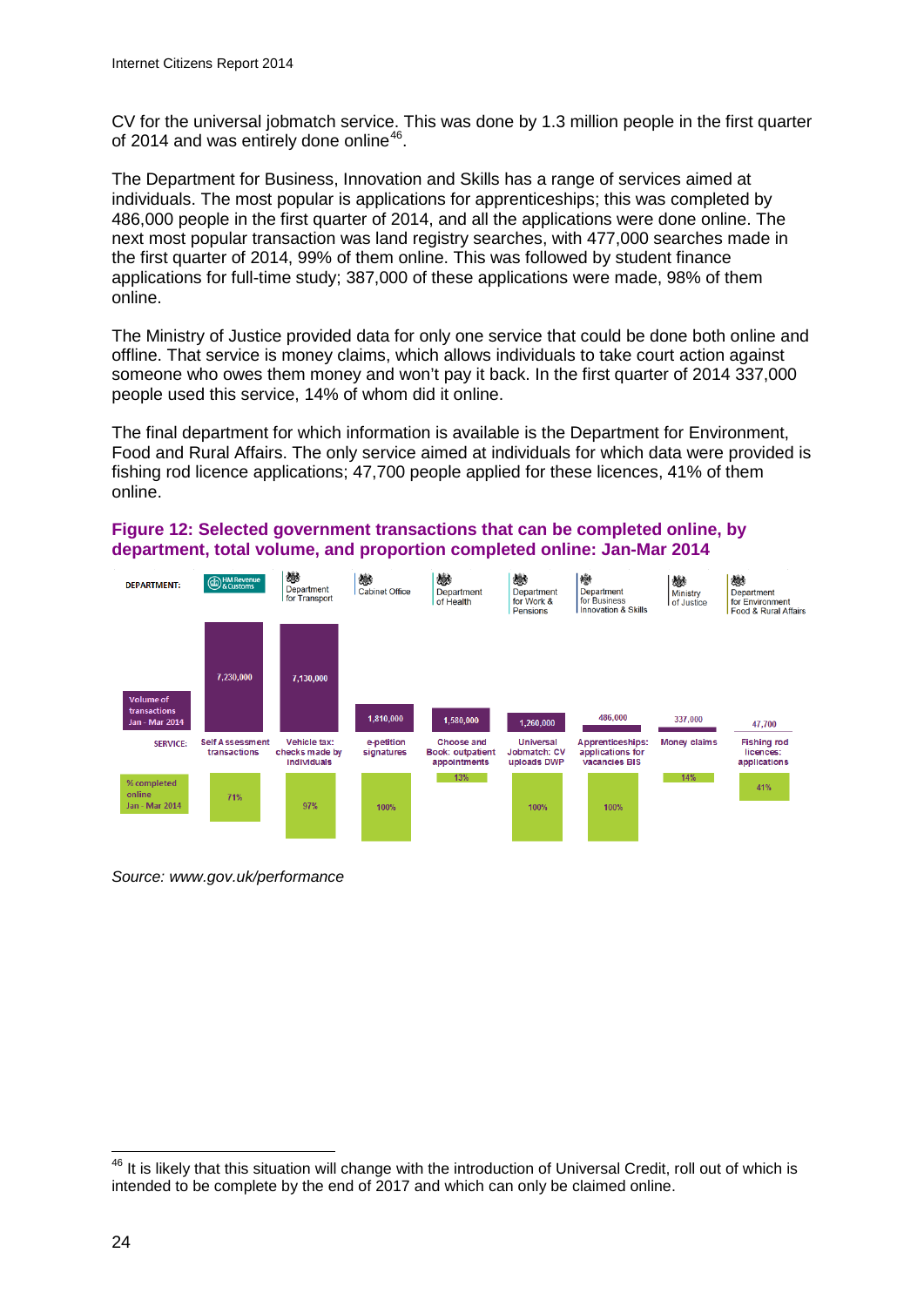# **3.6 Self-reported use of government and council websites**

As well as using online measurement industry metrics, it is useful to examine evidence from various surveys that ask respondents about their e-government activity, especially in order to track how this has changed over time.

### **Nearly three-quarters of internet users say they have ever found out information about government services online**

As [Figure 13](#page-27-0) shows, Ofcom's *Adults' Media Use and Attitudes Report* (2014) finds that nearly three-quarters (70%) of internet users say they have ever found information online about local or national government public services, six in ten (61%) say that they have ever completed a government process online, nearly a third (29%) have looked at political, campaign or issues websites and just over one in ten (13%) have contacted their local councillor or an MP.

Completing a government process online is up from 53% in 2011, although there has not been an increase over the same period in the other activities listed above.

These activities are less likely among those aged 65 and over, and those in DE households; just 61% of those aged 65 and over, and 54% of DEs have ever found information online, compared to 70% of UK internet users. Similarly, 47% of those aged 65 and over and 43% of DEs say that they have ever completed a government process online, compared to 61% of all UK internet users.



#### <span id="page-27-0"></span>**Figure 13: Individual government-related activities ever undertaken: 2009-2012**

*Source: Adults' Media Use and Attitudes Report 2014, Ofcom research, fieldwork carried out by Saville Rossiter-Base in October to November 2013.* 

*Base: All adults aged 16+ who use the internet at home or elsewhere (1369 in 2011, 1381 in 2012, 1272 in 2013).* 

*IN18N – Please think about going online on any type of computer, on a mobile phone, on a games player or on a media player. From this list please tell me the types of things you currently do online and how often you do each? (Prompted responses, single coded)* 

The Office for National Statistics data*[47](#page-27-1)* report that in 2014 37% of adults in Great Britain obtained information from a public authority or service website (such as local authorities, schools and universities, or government departments). Adults in the 45-54 age group had the highest level of interaction with public authorities or services, across all categories surveyed; almost half (49%) obtaining information from websites, 36% downloading official

<span id="page-27-1"></span><sup>47</sup> [http://www.ons.gov.uk/ons/dcp171778\\_373584.pdf](http://www.ons.gov.uk/ons/dcp171778_373584.pdf) 47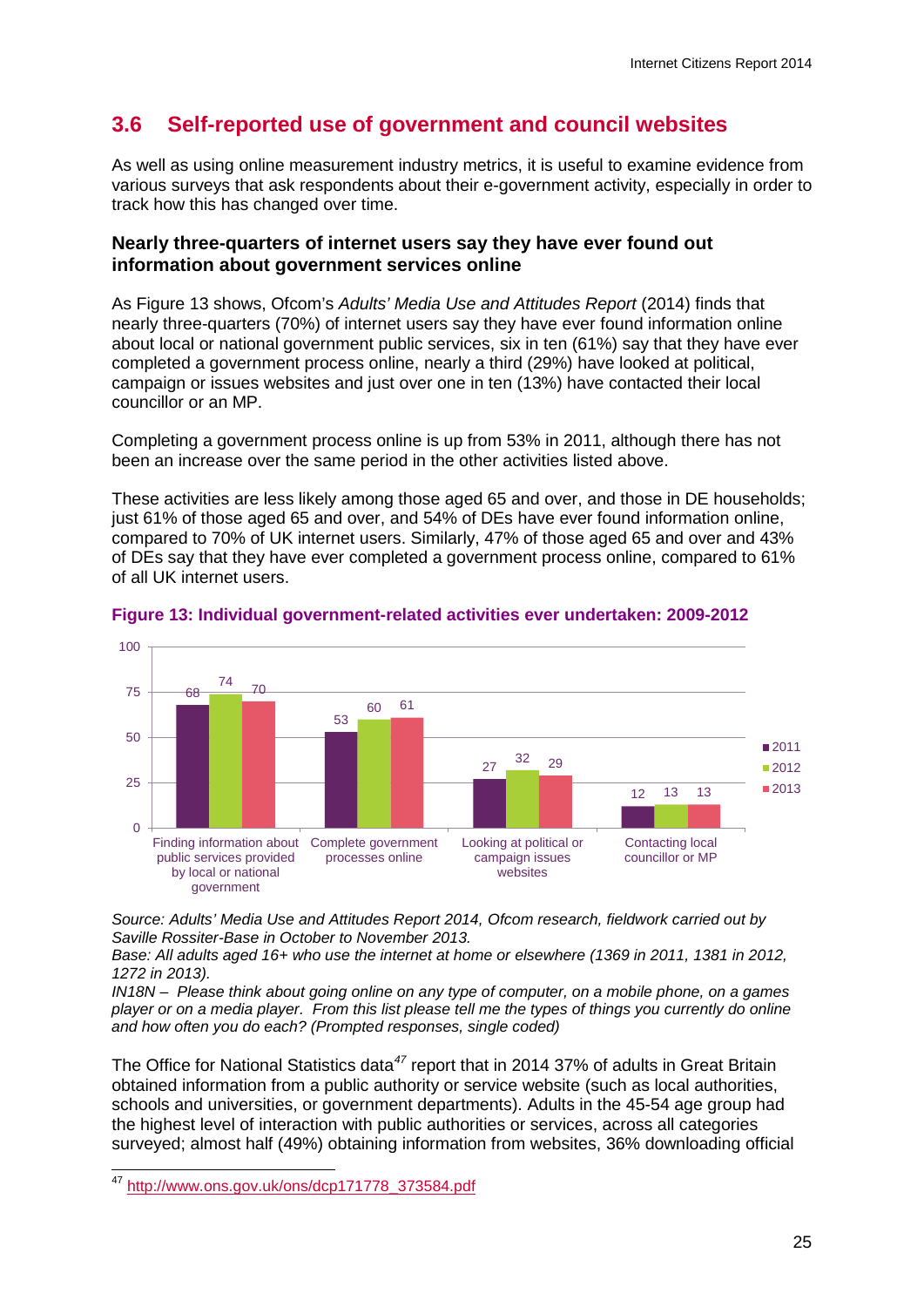forms and 40% submitting official forms. They were closely followed by adults in the 35-44 age group, at 45%, 35% and 40% respectively.

Ofcom's 2014 *Adults' Media Use and Attitudes* report examined the frequency of use made of various public/ civic activities. As [Figure 14](#page-28-0) highlights, for the majority of internet users, these kinds of government-related activities are not a weekly occurrence. Although 70% of internet users say they have ever found information online about public services provided by local or national government, this reduces to just under a third who do this at least quarterly, and one in ten who do it at least once a week. Similarly, while 61% of users ever complete government processes online, only 22% do it at least quarterly and 6% do it once a week.



<span id="page-28-0"></span>**Figure 14: Self-reported frequency of government-related activities ever undertaken**

*Source: Adults' Media Use and Attitudes Report 2014, Ofcom research, fieldwork carried out by Saville Rossiter-Base in October to November 2013.* 

*Base: All adults aged 16+ who use the internet at home or elsewhere (1369 in 2011, 1381 in 2012, 1272 in 2013).* 

*IN18N – Please think about going online on any type of computer, on a mobile phone, on a games player or on a media player. From this list please tell me the types of things you currently do online and how often you do each? (Prompted responses, single coded)*

## **Self-reported participation across the nations is generally lower for Northern Ireland**

[Figure 15](#page-29-0) shows levels of self-reported participation across the UK nations. The relative popularity of each of the four activities remains the same across all four nations, with 'finding information about public services' the most popular and 'contacting a councillor or MP' the least common. However, there are some differences between the nations in how likely their respective citizens are to participate in these activities.

Internet users in Northern Ireland are significantly less likely than those in all other nations to say they complete government processes online. They are also significantly less likely than users in both England and Scotland to say they look for information about public services online.

Internet users in Wales are significantly less likely than users in all other nations to look at political, campaign or issue websites, and less likely than those in Scotland to complete government processes online and to look for information about public services online.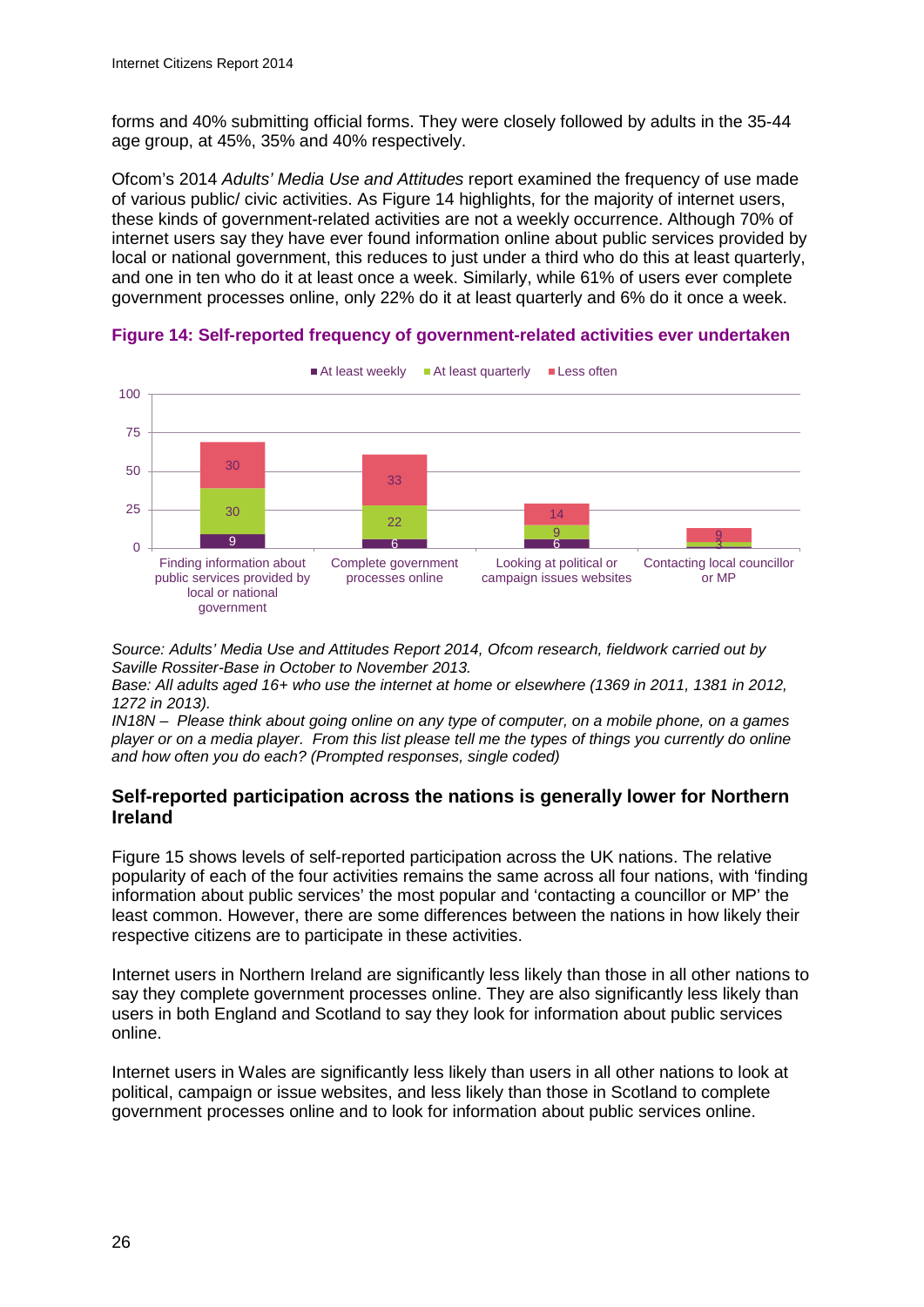Internet users in Scotland are more likely than those in England, Wales and Northern Ireland to complete government processes online. All other differences between the nations are not statistically significant.



### <span id="page-29-0"></span>**Figure 15: Individual government-related activities ever undertaken, by nation**

*Source: Adults Media Use and Attitudes Report 2013, Ofcom research, fieldwork carried out by Saville Rossiter-Base in September to November 2012.* 

*Base: All adults aged 16+ who use the internet at home or elsewhere (1272 UK, 824 England, 150 Scotland, 163 Wales,135 Northern Ireland).* 

*IN18N – Please think about going online on any type of computer, on a mobile phone, on a games player or on a media player. From this list please tell me the types of things you currently do online and how often you do each? (Prompted responses, single coded)*

### **Donating by doing**

[The DoNation](http://www.thedonation.org.uk/) is a website that encourages people to donate by doing, as opposed to giving cash. People running a marathon or climbing a mountain can raise sponsorship by asking their friends and family to pledge small actions.

The company works with individuals, companies and universities, helping them to encourage friends, employees and students to take small actions and environmentally-friendly pledges in their everyday lives.

Pledges have included taking shorter showers, using the stairs instead of the lift, or becoming advocates for sustainable living in the workplace, and they provide a way of getting involved with a cause that is potentially more engaging than a financial donation.

Since it began 6,387 pledges have been made, and the site claims that these pledges have led to 232 tonnes of CO2 being saved, and 92% of those pledging changing their habits<sup>41</sup>

# **3.7 Government use of Twitter**

### **The Prime Minister's Office has nearly 3 million Twitter followers**

Social media has become an increasingly important aspect of online activity. Two-thirds of adult internet users in the UK say they have profiles on social networking sites, and 61% say

<span id="page-29-1"></span><sup>&</sup>lt;sup>48</sup> [http://www.nesta.org.uk/new-radicals-2014/donation#sthash.ggeRwEuY.dpuf](http://www.nesta.org.uk/new-radicals-2014/donation%23sthash.ggeRwEuY.dpuf)  $\overline{\phantom{a}}$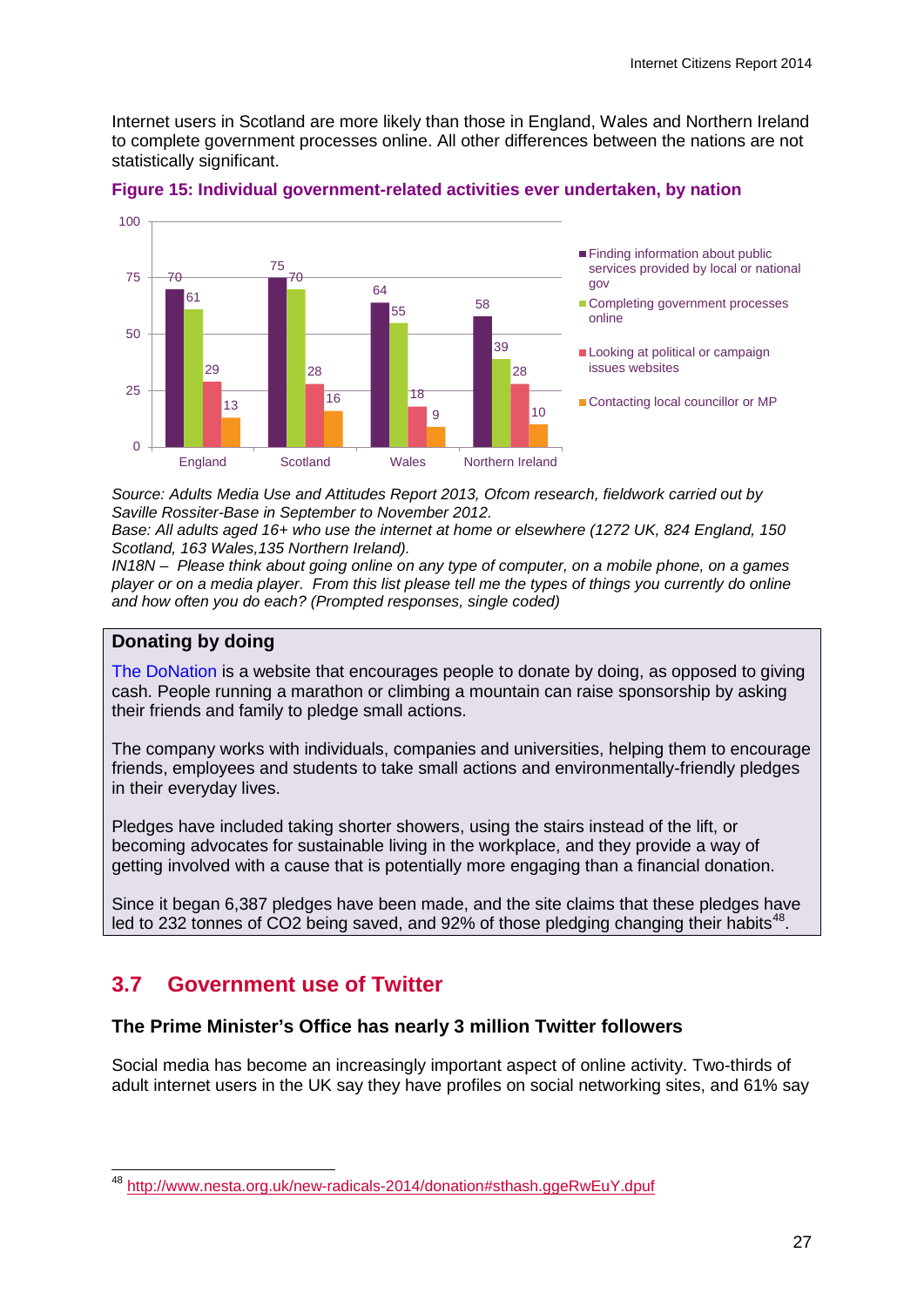they look at social networking sites at least once a week. Ninety-six per cent of adults with at least one social networking profile have one on Facebook, and 28% have one on Twitter<sup>49</sup>.

Many public organisations now have an online presence on social networks in order to reach their stakeholders. For example, [Figure](#page-30-0) 16 shows the number of followers of the mostfollowed UK government departments (including GOV.UK, which although not a government department is an important part of the government's online presence). The Prime Minister's office has the most followers by a large margin, at around 2.8 million. GOV.UK and the Foreign and Commonwealth Office follow, with around a quarter of a million each.



<span id="page-30-0"></span>



Twitter and other social media sites and apps allow individual politicians as well as public institutions to forge more direct relationships with citizens. [Figure](#page-30-0) 16, below, shows the Twitter followers of the three main party leaders for the Westminster government and the devolved government leaders in Scotland, Wales and Northern Ireland. David Cameron has the most followers, at 795,771, followed by Ed Miliband at 343,416, and all the party leaders are using Twitter to communicate.

These kinds of numbers are not confined to party leaders. For instance, in September 2014 William Hague, First Secretary of State and Leader of the House of Commons, had 247,751 followers; Ed Balls, Shadow Chancellor, had 130,664; and Caroline Lucas, the Green Party MP, had  $88,480^{50}$ . According to the website Tweetminster<sup>[51](#page-30-3)</sup>, there are 171 Conservative MPs currently on Twitter (of 304), 177 Labour MPs (of 256), 44 Liberal Democrat MPs (of 56) and 17 other MPs $<sup>52</sup>$  $<sup>52</sup>$  $<sup>52</sup>$  (of 32).</sup>

<span id="page-30-1"></span><sup>&</sup>lt;sup>49</sup> Adults Media Use and Attitudes Report 2014.<br><sup>50</sup> [http://twitter.com](http://twitter.com/) accessed 22/09/2014  $\overline{\phantom{a}}$ 

<span id="page-30-3"></span><span id="page-30-2"></span><sup>51</sup> [http://tweetminster.co.uk](http://tweetminster.co.uk/) accessed 22/09/2014

<span id="page-30-4"></span><sup>52</sup> Some of the MPs listed by tweetminster as 'other' were actually Labour and have been re-allocated in these figures.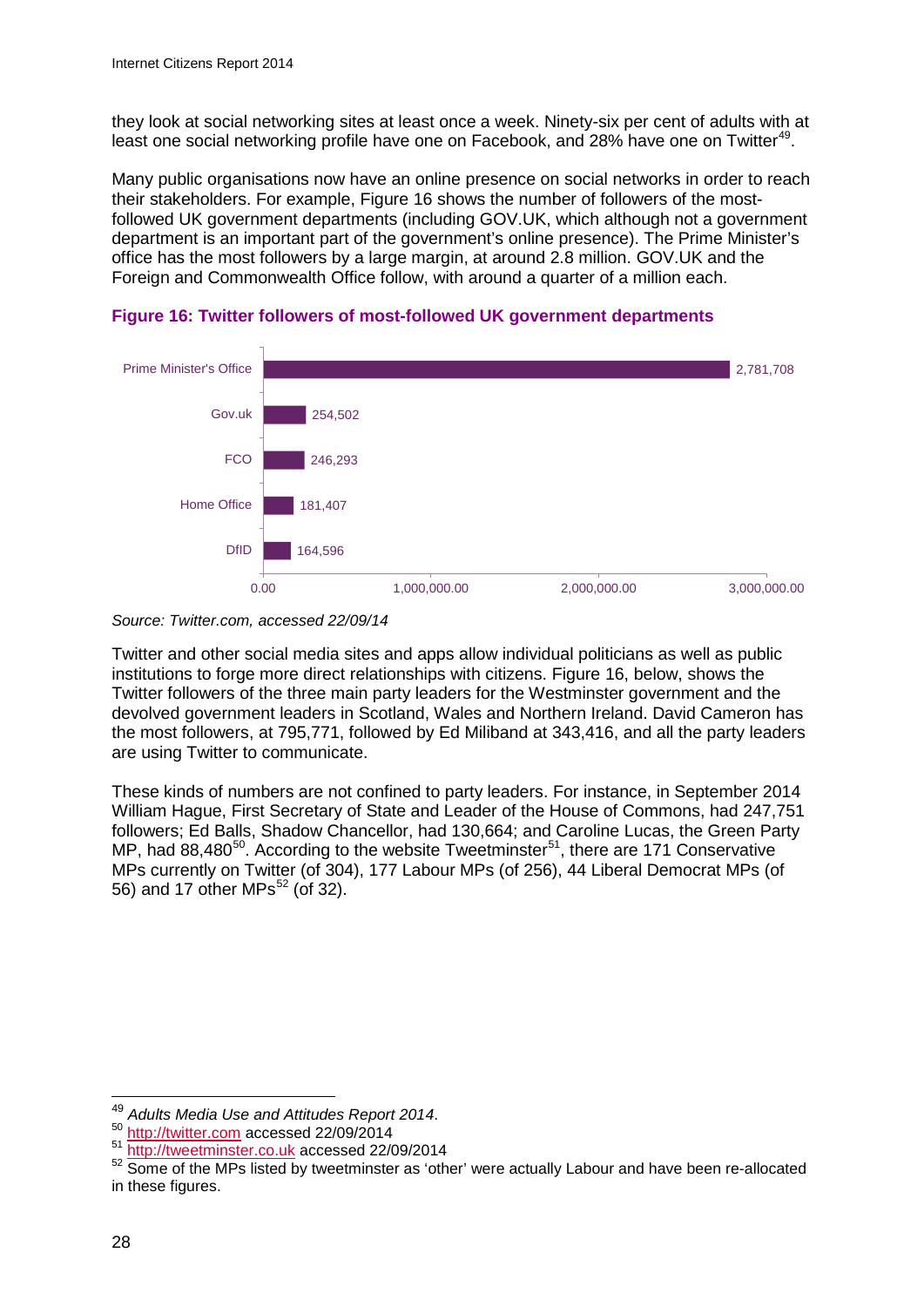

**Figure 17: Twitter followers of party leaders, Westminster government and devolved assemblies**

*Source: Twitter.com, accessed 26/11/14*

# **3.8 Petitions**

## **Around one in five internet users say they have ever signed an online petition**

Petitions allow citizens to make their views known and can enable them to comment upon or help to shape government policy. According to Ofcom's *Adults' media use and attitudes report 2014*, 19% of internet users say they have ever signed a petition online.

If the number of signatures on an online government petition reaches 100,000, the issue is forwarded to government backbenchers, who are asked to respond. According to the HM government e-petition page<sup>[53](#page-31-0)</sup>, there are currently 5,621 open petitions across the UK (compared to 6,027 in May 2013); 15,091 closed petitions, in which the time available for signing has come to an end and some kind of action has been taken by MPs (an increase of 9,237 since last year); and 26,034 rejected petitions on the website, which had not met the terms and conditions (an increase of 7,658 since last year) (correct at 25/09/2014).

The Scottish Parliament was the first parliament to introduce a system of epetitions. Petitions are submitted through the online petitions site (integrated with the Parliament's main website) and considered by the Public Petitions Committee, which decides what action to take. During the parliamentary year 11 May 2013 to 10 May 2014, 40 new petitions were lodged. The Committee also continued its consideration of 41 petitions carried forward from previous years. Twelve petitions were referred to other committees of the Parliament and 29 were closed<sup>54</sup>.

The Welsh Assembly also has an e-petition site<sup>[55](#page-31-2)</sup>, and eligible petitions are dealt with by the Petitions Committee. There are currently 19 open petitions and 174 petitions under consideration by the Petitions Committee (correct at 25/09/2014).

There is no dedicated e-petition website for the Northern Ireland Assembly.

<span id="page-31-0"></span><sup>&</sup>lt;sup>53</sup> http://epetitions.direct.gov.uk

<span id="page-31-1"></span><sup>54</sup> Public Petitions Committee Annual Report 2013-2014,

<span id="page-31-2"></span>[http://www.scottish.parliament.uk/S4\\_PublicPetitionsCommittee/Reports/puR-14-02w.pdf](http://www.scottish.parliament.uk/S4_PublicPetitionsCommittee/Reports/puR-14-02w.pdf)<br>
<sup>55</sup> <http://www.assemblywales.org/gethome/e-petitions.htm>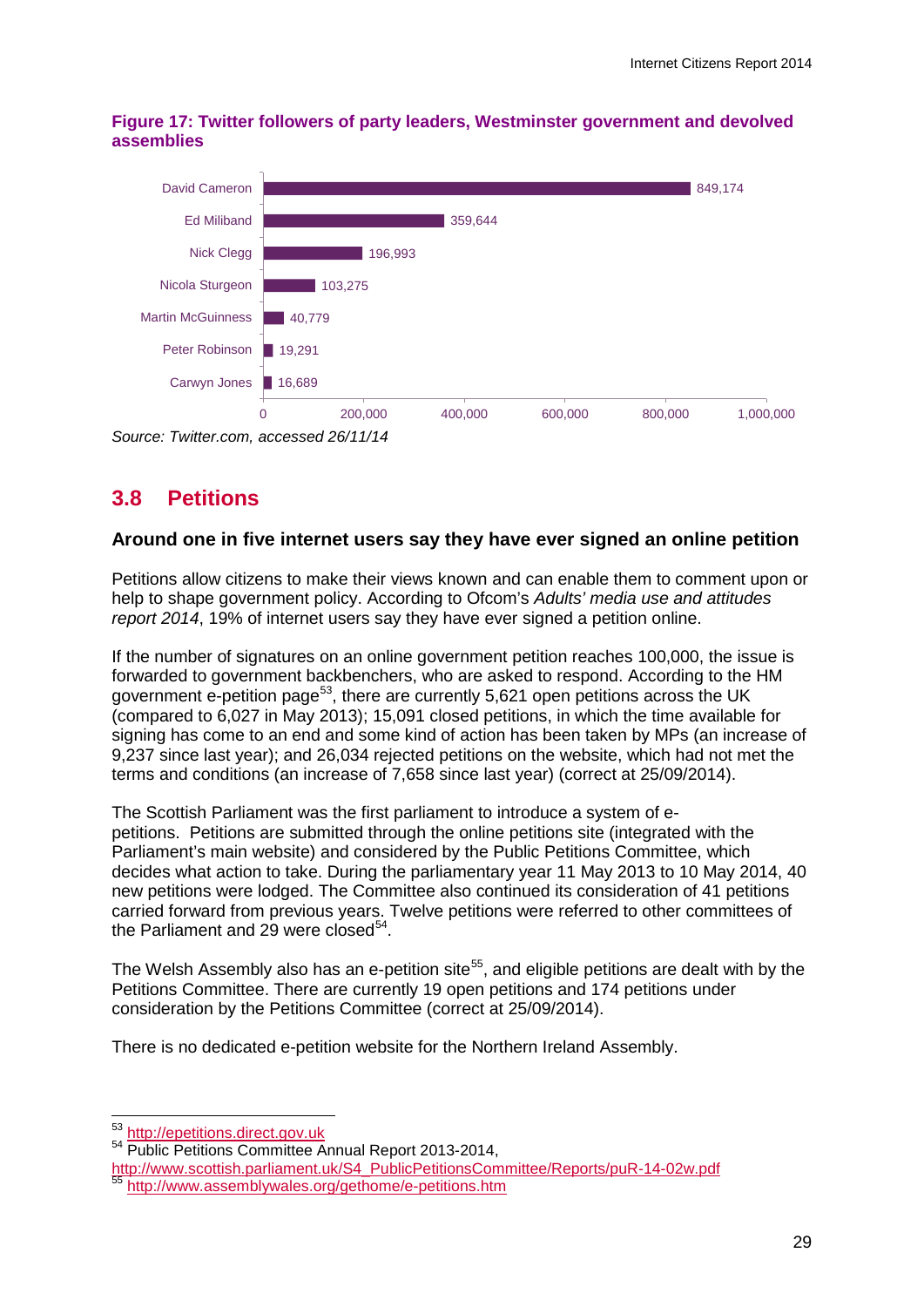As well as government e-petition sites, there is a range of other e-petition websites where members of the public can post petitions, including Change.org<sup>[56](#page-32-0)</sup>, 38 Degrees<sup>[57](#page-32-1)</sup> and Avaaz<sup>58</sup>. Petitions on these sites are aimed at a wide range of targets, including national institutions (e.g. the petition hosted by Change.org to keep a woman on English banknotes); national or international companies (e.g. the petition to get Matalan to pay into the Rana Plaza compensation fund); local government (e.g. the petition hosted by Change.org asking Glasgow City Council to protect a child's place in its special needs school); national MPs or governments (e.g. the petition hosted by 38 Degrees asking Jeremy Hunt not to cut funding for local GP surgeries; and international governments or institutions (e.g. the petition hosted by Avaaz calling on the UN to recognise Palestine as a state). These petitions are often shared using social media and are sometimes accompanied by other kinds of campaigning or action, such as demonstrations, letter writing or taking out advertisements in local or national press.

As illustrated in Figure 18, comScore data show that Change.org had 1.4 million unique visitors in July 2014, equating to an active reach of 2.8% of the online population. Avaaz had 233,000 unique visitors (an active reach of 0.5%) and 38 Degrees had 229,000 unique visitors (an active reach of 0.5%).



### **Figure 18: Unique audiences for Change.org, Avaaz.org and 38Degrees.org**

*Source: comScore MMX Multi-Platform, July 2014*

[Figure 19](#page-33-0) below shows the profile of visitors by socio-economic group. The sites all have a broadly similar profile, with around 40% of visitors to each site in the AB socio-economic group, compared to 15% in the DE group.

<span id="page-32-0"></span><http://www.change.org/en-GB> [accessed 25/09/14]<br>http://www.38degrees.org.uk/ [accessed 25/09/14] 56

<span id="page-32-2"></span><span id="page-32-1"></span><sup>&</sup>lt;sup>58</sup> <https://secure.avaaz.org/en/index.php> [accessed 25/09/14]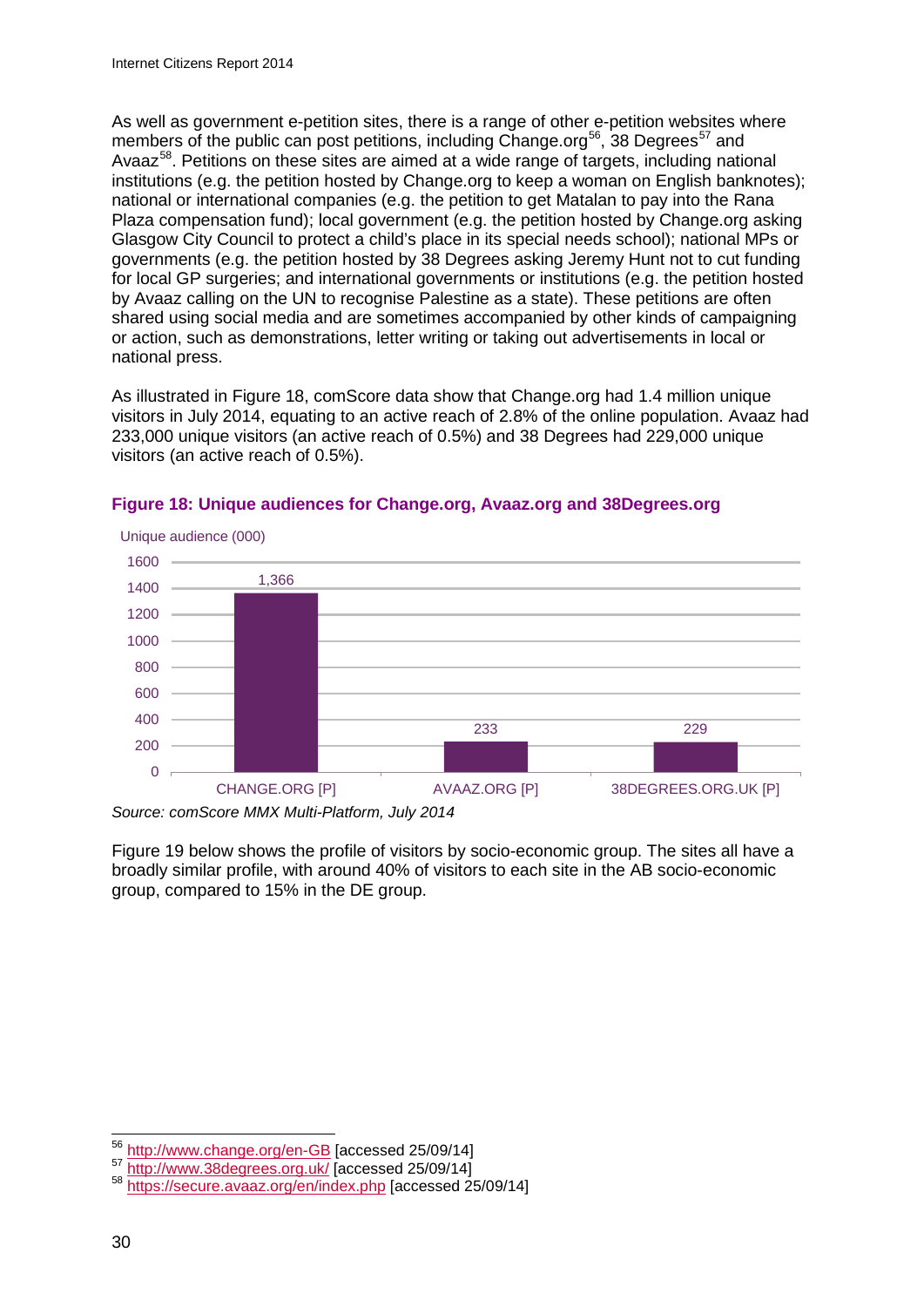

## <span id="page-33-0"></span>**Figure 19: Composition of the unique audience of Change.org, Avaaz.org and 38degrees.org, by socio-economic group**

*Source: comScore MMX Multi-Platform, July 2014*

Figure 20, below, looks at the audience for these sites by gender. More women than men visited all three sites in July 2014, with the difference particularly pronounced for Avaaz.org, where the ratio of women to men was 72:27. Figure 21 looks at the age profile of the audience for these sites. This shows that in July 2014, older age groups were more likely than younger people to visit these sites. For both Change.org and Avaaz the biggest age group was the 35-54s, followed by those aged 55 and over. For 38 Degrees almost 60 per cent of its visitors are in the 55+ group, with 35-54s the second largest group. It would therefore appear that, in this instance, activism is more likely to be a preoccupation of middle and older age groups than of younger people.



**Figure 20: Composition of the unique audience of Change.org, Avaaz.org and 38degrees.org, by gender**

*Source: comScore MMX Multi-Platform, July 2014*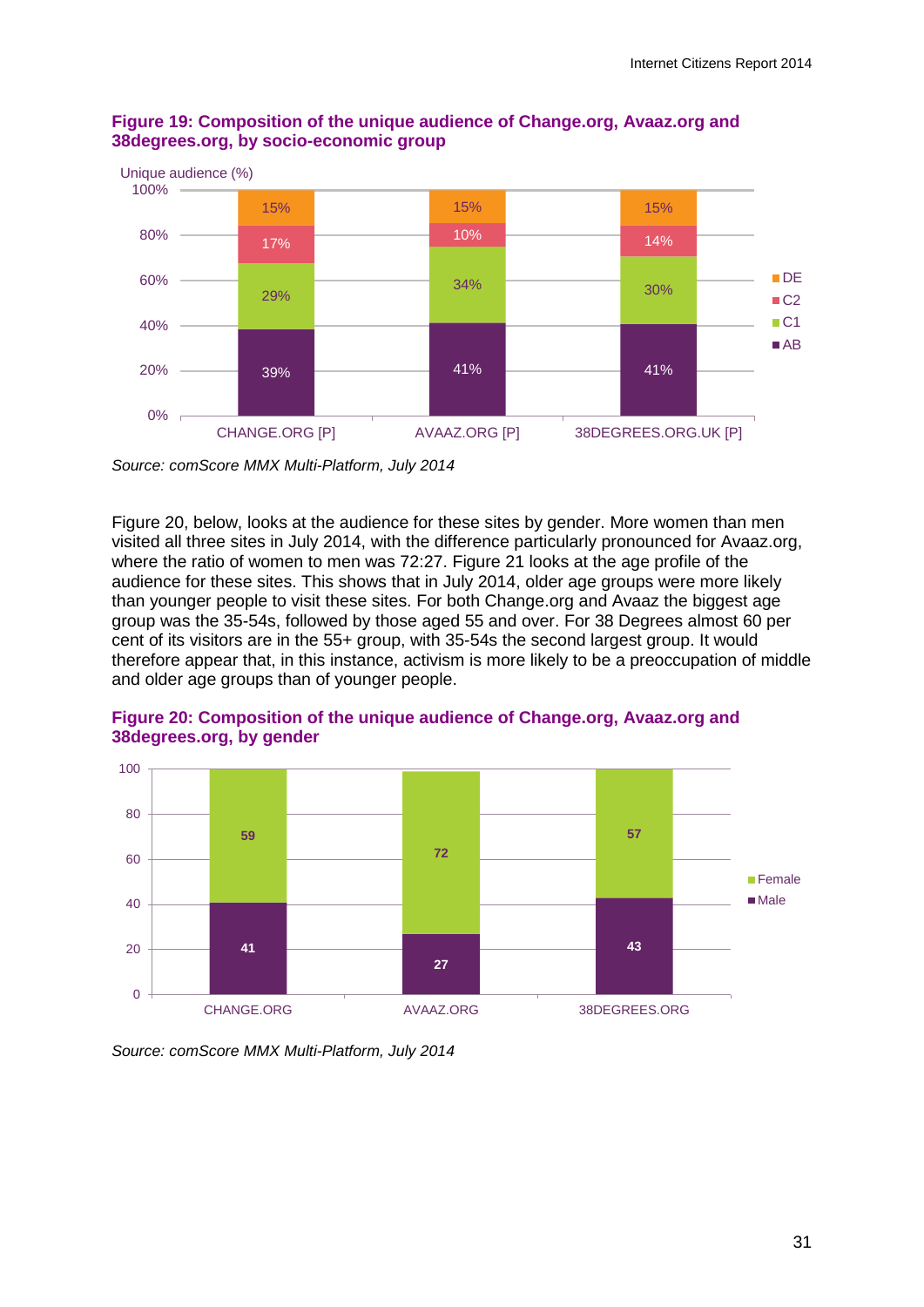

## **Figure 21: Composition of the unique audience of Change.org, Avaaz.org and 38degrees.org, by age**

*Source: comScore MMX Multi-Platform, July 2014*

## **Non-government websites**

### A range of intermediary websites are encouraging citizen participation in government

There are also a number of non-government websites aimed at people wishing to know more about what is happening in government. TheyWorkForYou*[59](#page-34-0)* enables users to "find out what your MP, MSP or MLA is doing in your name, read debates, written answers, see what's coming up in Parliament, and sign up for email alerts when there's past or future activity on someone or something you're interested in". The site attracted 58,314 unique visitors in July 2014, and visitors spent an average of 1.9 minutes on the site $^{60}$  $^{60}$  $^{60}$ .

Other sites include WhatDoTheyKnow*[61](#page-34-2)* which focuses on Freedom of Information requests to UK public authorities. The site claims to have sent 229,780 requests to 15,546 UK public authorities on behalf of users wanting to find out information (as at 25/09/14). In July 2014, the site had a unique audience of 99,683; the average time spent per visitor was 1.5  $minutes<sup>62</sup>$ .

Such initiatives also work for local councils. Openly Local<sup>[63](#page-34-4)</sup> is an information website that is not affiliated with any government or council initiative, but which gives users the opportunity to access data about their local council. This information includes council information, figures and records regarding councillors, committee meetings and financial transactions. According to the website's Open Data Scoreboard, 105 of the 434 UK councils have enabled their data to be seen on the site $64$ .

<sup>59</sup> www.theyworkforyou.com

<span id="page-34-2"></span><span id="page-34-1"></span><span id="page-34-0"></span><sup>&</sup>lt;sup>60</sup> comScore MMX Multi-Platform, July 2014 <sup>61</sup> www.whatdotheyknow.com  $62^{\circ}$  comScore MMX Multi-Platform, July 2014  $63^{\circ}$  www.openlylocal.com  $64^{\circ}$  Accessed 25/09/14

<span id="page-34-3"></span>

<span id="page-34-4"></span>

<span id="page-34-5"></span>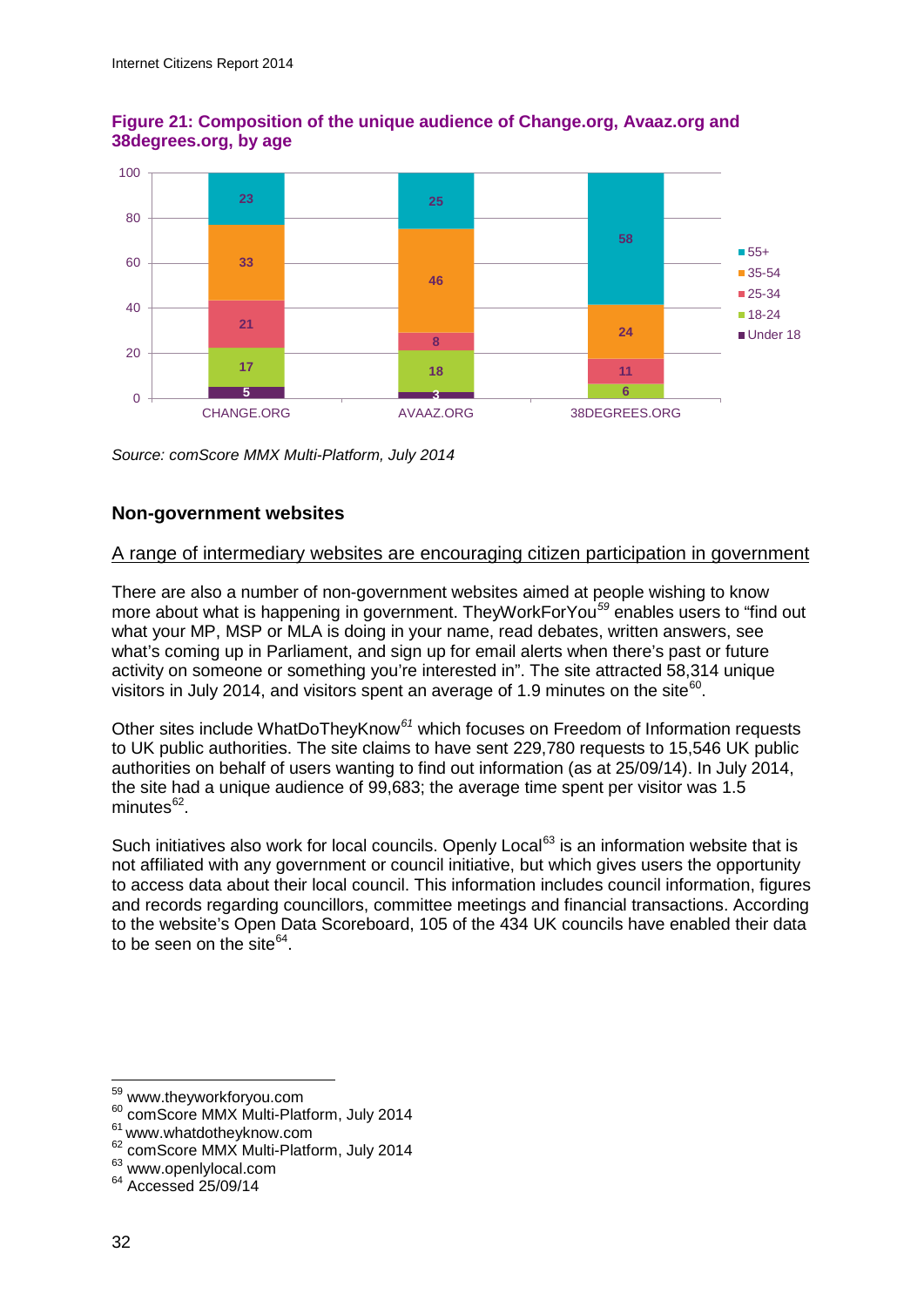## **Summary**

Over a third (35%) of active internet users access any type of government website each month, according to comScore data for July 2014. The website most likely to be visited is the UK government web portal GOV.UK, which aggregates information and services from across government. The website had a unique audience in July 2014 of 9.0 million, or 19% of active internet users in the UK for that month, according to comScore data. Visitors were more likely to be in the AB than the DE group socio-economic group.

NI Direct, the government website for Northern Ireland, attracted 624,000 unique visitors in July 2014 across the UK, 1.3% of UK active internet users. The Scottish government website attracted a unique audience of 193,000 visitors across the UK in July 2014, 0.4% of active internet users. The Welsh Assembly website had 154,000 unique visits in July 2014 across the UK, 0.3% of active internet users.

Citizens can interact with government in ways other than visiting government websites. The UK, Scottish and Welsh governments provide facilities for members of the public to petition their elected representatives, with mechanisms in place for those representatives to respond. Other civic organisations are also providing means for democratic involvement in the policy and scrutiny process, including through facilitating petitions aimed at local, national and international governing bodies and at other public and private bodies, and in other ways; for example, through making public data more easily available and by facilitating Freedom of Information requests. Politicians too are increasingly interacting directly with citizens through social media platforms like Twitter.

Citizens can also conduct civic business online. Data from Ofcom's Media Literacy tracker show that 61% of UK internet users say they ever complete government processes online. This translates into large numbers of online transactions. The government services with the highest number of online transactions are: completing a self-assessment tax return, done by over 7.2 million individuals in January to March 2014, 71% of whom did it online, and checking to see whether a vehicle is taxed, carried out by over 7.1 million individuals, with almost all (97%) of these done online. Internet users in Northern Ireland are significantly less likely than those in all other nations to say they complete government processes online, and those in ABC1 households are more likely than those in C2DE households to have done this.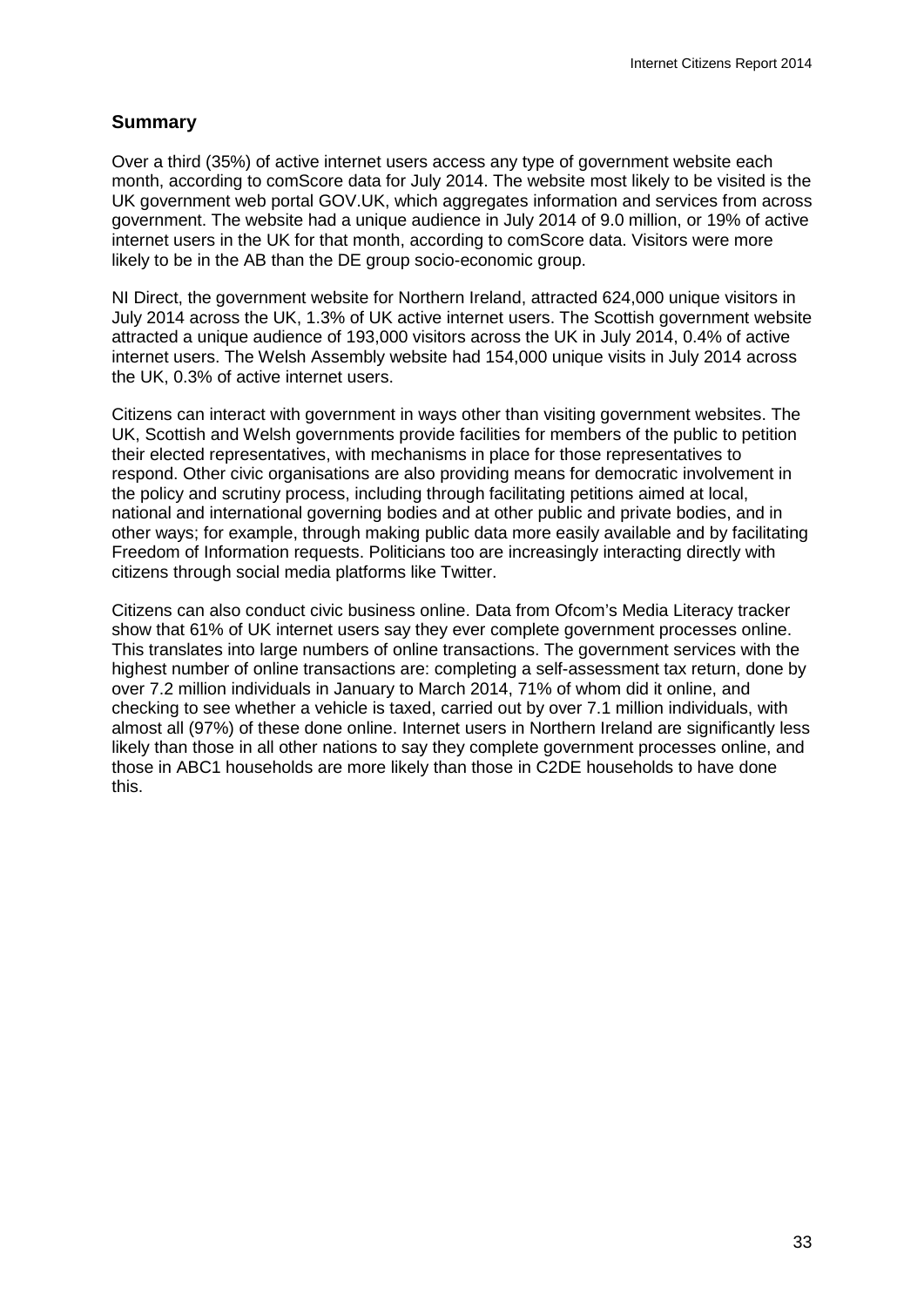## **Section 4**

# **Health**

There are various civic or citizen-oriented elements of online health provision. The NHS is a publicly-funded health service, and the provision of health information that is freely available and easily navigable, and not linked to ability to pay, is an important aspect of such a public service. It is particularly important to monitor the demographic profile of users of these sites, as online health information is proportionally more beneficial to those in greatest need – older people and those in lower socio-economic groups.

There are many types of online health resources, which are grouped by the comScore online measurement system into two main categories: online pharmacy websites and health information. The former are based around visitors browsing and purchasing health-related goods online, and attracted 1.4 million visitors in July 2014, with an average time spent per visitor of 4.2 minutes $^{65}$  $^{65}$  $^{65}$ . For the purposes of this report, this section focuses on how users interact with the second category – health information sites.

# **4.1 Use of health information websites**

#### **Health information websites are used by nearly half the internet population**

As [Figure 22](#page-36-0) shows, 20.9 million internet users visited health information websites in July 2014, spending an average of 11.8 minutes each, and representing 43% of the active internet population. NHS sites are the most popular health information sites, with a unique audience of 10.1 million. They include NHS.uk (the NHS Choices website), the Scottish NHS24.com and Northern Ireland's HSCNI.net (Health and Social Care in Northern Ireland). The next most popular site is WebMD<sup>66</sup>, with a unique audience of 6.1 million, followed by BBC News Health<sup>[67](#page-36-3)</sup> and Livestrong<sup>68</sup>, both with unique audiences of 2.5 million (not charted).

#### <span id="page-36-0"></span>**Figure 22: Unique audience of top three health websites: July 2013 -July 2014**



Unique audience (millions)

*Source: comScore MMX Multi-Platform, July 2013 - 2014*

<sup>&</sup>lt;sup>65</sup> comScore MMX Multi-Platform, July 2014  $\overline{a}$ 

<span id="page-36-2"></span><span id="page-36-1"></span><sup>66</sup> www.webmd.com

<span id="page-36-3"></span> $67$  http://www.bbc.co.uk/news/health/<br> $68$  http://www.livestrong.com/

<span id="page-36-4"></span>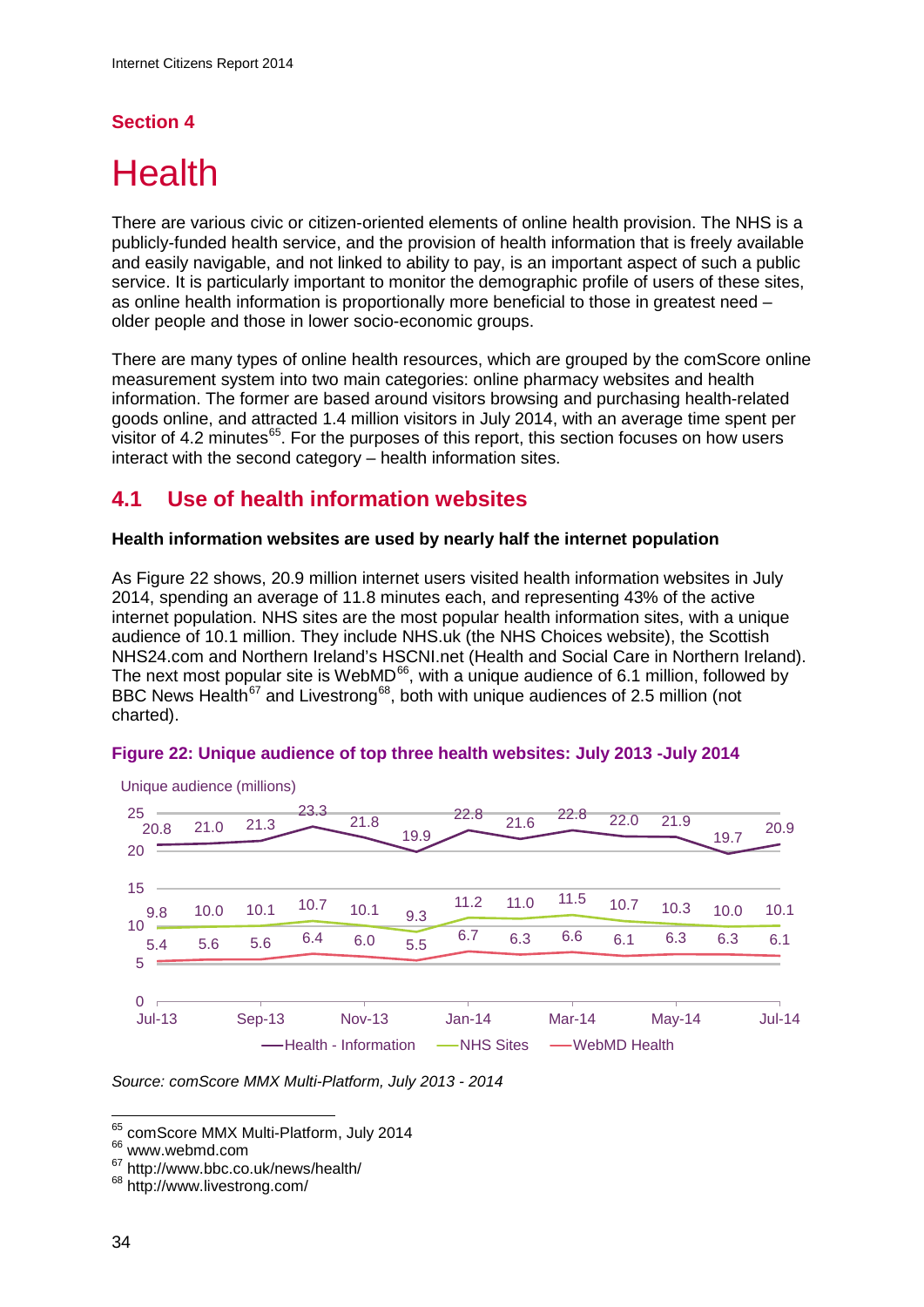# **4.2 NHS.UK**

#### **Visitors to the NHS.uk website are more likely to be women**

The NHS Choices website, NHS.uk, received a unique audience of 10.1 million<sup>[69](#page-37-0)</sup> in July 2014 (equivalent to 21% of UK active internet users). The website has a variety of functions, including an health A-Z where users can browse health conditions; information and advice on developing and maintaining a healthy lifestyle; a directory where users can find information on a wide range of services from GPs, hospitals and dentists to local gyms or addiction support; a variety of online communities; user feedback on NHS services and the option to book hospital appointments online. According to the most recent available annual report<sup>[70](#page-37-1)</sup> NHS Choices users are most likely to visit the site for medical information (39%) and to check symptoms (26%). Over a third of users have used the site to reduce health risks and improve their lifestyle, and losing weight, eating more healthily and improving mental wellbeing are some of the most popular reasons for visiting the NHS Choices site.

The NHS.uk website's visitor demographics are shown in [Figure 23.](#page-38-0) Visitors are more likely to be female than male (70% vs. 30%). This was also the case in 2013, although to a lesser degree<sup>[71](#page-37-2)</sup>. However, in 2014 women are not spending as long on the site as men, with an average visit time of 10.1 minutes for women compared to 10.9 minutes for men<sup>[72](#page-37-3)</sup>.

People in the AB socio-economic group are more likely than those in DE households to visit the site (43% vs.15%). This was also the case in 2013. While those in AB groups are more likely to be internet users than those in DE groups, this only accounts for some of the difference; AB internet users are still more likely than DE users to visit the site (see Figure 24, below).

Visitors to the site in both 2013 and 2014 are least likely to be aged 18 and under, and most likely to be aged 35-54. When we look at the site's users in comparison to all UK internet users, as illustrated in Figure 25, we can see that in 2014 25-34 year olds are proportionally the most likely to visit the site, with just over a third of this age group visiting it in July 2014. In 2013 35-54 year olds were proportionally the most likely, with almost a quarter of all 35-54 UK internet users visiting the site, closely followed by 25-34 year olds at  $23\%^{73}$  $23\%^{73}$  $23\%^{73}$ .

The HSCNI.net website in Northern Ireland has an active reach of 0.2% in the UK $^{74}$ . corresponding to 88,000 unique users. Users spent an average of six minutes on the site. It is not possible to report on active reach or user numbers for either NHS24 in Scotland or wales.nhs in Wales.<sup>[75](#page-37-6)</sup>

<span id="page-37-0"></span> $^{69}$  Overall NHS sites received 10,092,000 visitors in July 2014, NHS.uk received 10,050,000 and HSCNI.net received 88,000. Forty six thousand of these visitors went to both NHS.uk and HSCNI.net.  $\overline{a}$ 

<span id="page-37-1"></span><sup>&</sup>lt;sup>70</sup> Transparency, transaction, participation, NHS Choices Annual Report 2012/2013, available at [http://www.nhs.uk/aboutNHSChoices/professionals/developments/Documents/annual-report/nhs](http://www.nhs.uk/aboutNHSChoices/professionals/developments/Documents/annual-report/nhs-choices-annual-report-2012.pdf)[choices-annual-report-2012.pdf](http://www.nhs.uk/aboutNHSChoices/professionals/developments/Documents/annual-report/nhs-choices-annual-report-2012.pdf)<br>
<sup>71</sup> The site's active reach is also higher among women in both 2013 and 2014.<br>
<sup>72</sup> comScore MMX Multi-Platform, July 2014<br>
<sup>73</sup> The active reach for both gender and socio-demographic group

<span id="page-37-3"></span><span id="page-37-2"></span>

<span id="page-37-4"></span>the audience.

<span id="page-37-5"></span><sup>&</sup>lt;sup>74</sup> It is not possible to report active reach among internet users in Northern Ireland, although obviously this would be higher given the smaller size of the total internet users population.

<span id="page-37-6"></span> $75$  The numbers of visitors to [www.wales.nhs.uk](http://www.wales.nhs.uk/) and to the NHS24 website in Scotland are too small to be reportable.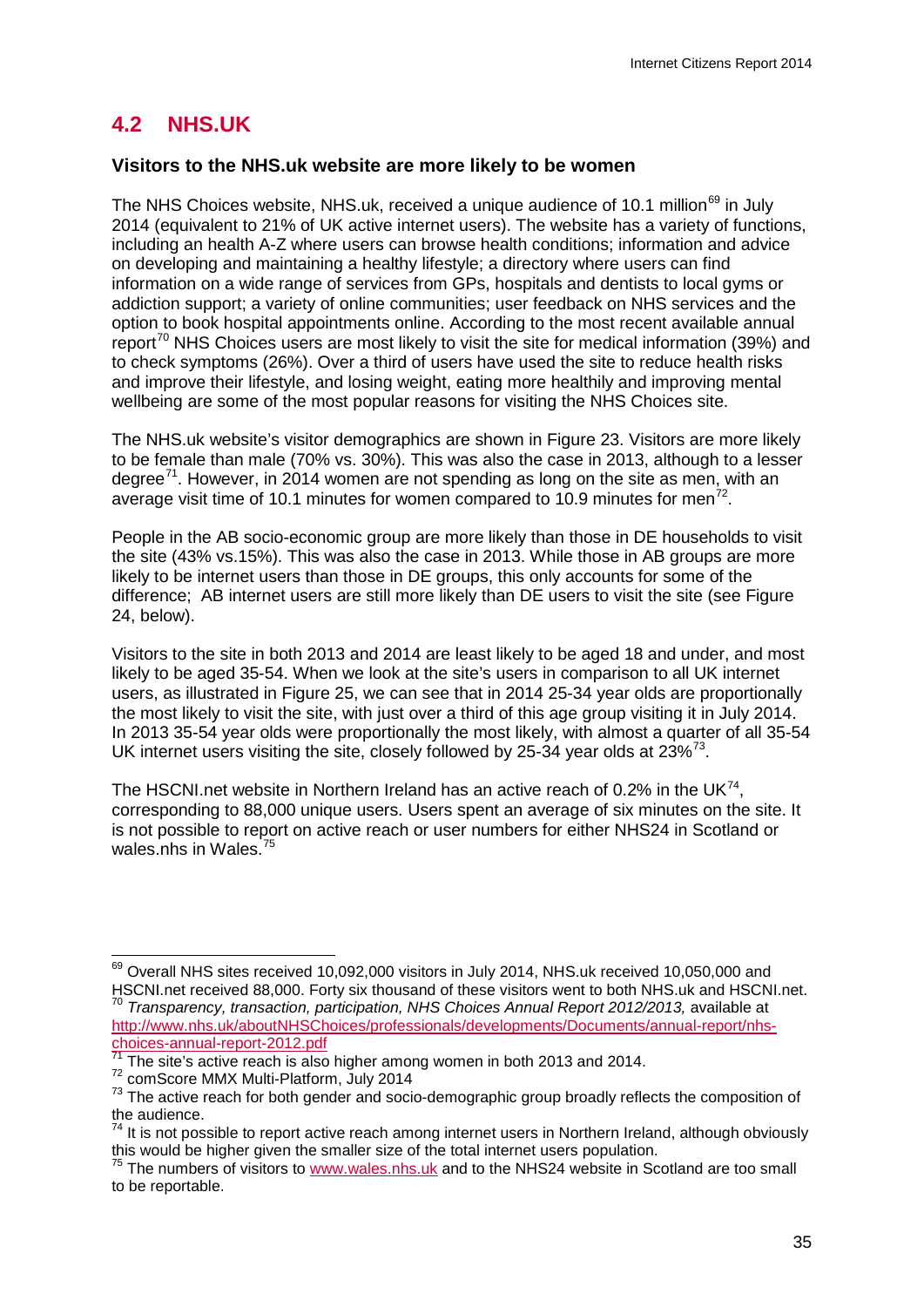#### <span id="page-38-0"></span>**Figure 23: Unique visitors to NHS.uk, by audience profile**



*Source: comScore MMX Multi-Platform, July 2014*

#### **Figure 24: Active reach of NHS.uk, by socio-demographic group**



*Source: comScore MMX Multi-Platform, July 2014*

#### **Figure 25: Active reach of NHS.uk, by age**

9.0 3.3 20.3 22.8 23.2 33.7 24.4  $23.3$ 19.2 14.9 0 10 20 30  $40 -$ 2013 2014 Under 18 ■18-24 ■25-34 ■ 35-54 ■55+ Active reach (%)

*Source: comScore MMX Multi-Platform, July 2014*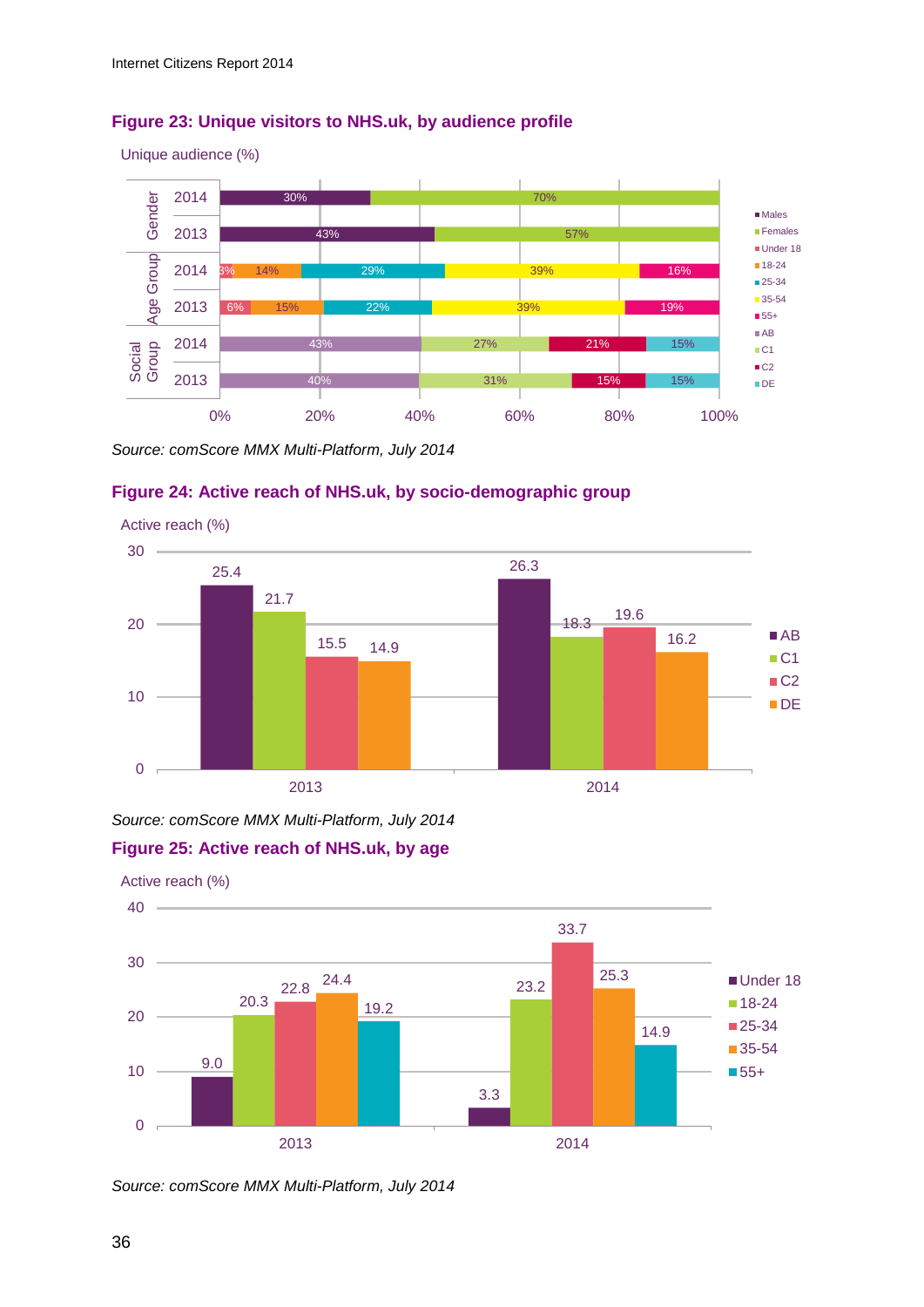# **4.3 NHS use of interactive and social media**

#### **In 2013 the NHS Choices website published more than 32,000 user reviews**

As we saw above, NHS Choices provides a range of online content, allowing users to access information, interact with services and proactively manage their own health. Research cited in the most recently available annual report found that four in ten (41%) of NHS Choices users agreed that the website helps them to manage their own symptoms and half agreed that in the past 12 months, using the NHS Choices website helped them be more confident when seeing a doctor or other health professional.

NHS Choices is also helping citizens share information with each other about the quality of services, through the online feedback facility. Users can leave feedback on the majority of NHS services; in 2013 the NHS Choices website published more than 32,000 user reviews, bringing the total number on the site to almost 95,000. This is now being extended into social care, with users able to comment on their experiences of England's 24,000 registered adult social care centres<sup>76</sup>.

#### **Facebook users can check their drinking levels, find sports that suit them and sign up for NHS Choices emails without leaving Facebook**

NHS Choices makes wide use of social media to engage with users. As of November 2014 the site had 67,000 followers on Facebook<sup>[77](#page-39-1)</sup> and 153,000 followers on Twitter<sup>[78](#page-39-2)</sup>. Its most recent annual report stated that as of March 2013 it also had 150,000 email subscribers. NHS Choices also has a presence on YouTube, and NHS Choices videos have been viewed several millions of times on the YouTube channel<sup>79</sup>.

Facebook has become one of the top referral sites driving traffic to NHS Choices; Facebook users can check their drinking levels, find sports that suit their personality, and sign up for NHS Choices emails without leaving Facebook<sup>[80](#page-39-4)</sup>.

Mobiles and tablets are also increasingly important platforms for interacting with NHS Choices. Between 2011 and 2013 the number of visits to the site from mobile and tablet users increased by 265% and there are more than 20 apps available  $81$ .

# **4.4 Other online health services**

In addition to NHS sites there is a range of other services that provide online health-related assistance and support to UK citizens. These include services such as Health Unlocked $^{82}$ , which hosts online communities dedicated to discussion, and providing advice and support for those suffering from, or knowing someone who suffers from, particular illnesses. Other services include the Family Planning Association<sup>[83](#page-39-7)</sup>, whose website provides advice and

<span id="page-39-3"></span>

 $\overline{a}$ 

<span id="page-39-0"></span><sup>&</sup>lt;sup>76</sup> Transparency, transaction, participation, NHS Choices Annual Report 2012/2013, available at http://www.nhs.uk/aboutNHSChoices/professionals/developments/Documents/annual-report/nhs-<br>choices-annual-report-2012.pdf<br>///www.facebook.com

<span id="page-39-2"></span><span id="page-39-1"></span><sup>77</sup> [www.facebook.com](http://www.facebook.com/) [accessed 20<sup>th</sup> November 2014]<br><sup>78</sup> [www.twitter.com](http://www.twitter.com/) [accessed 20<sup>th</sup> November 2014]<br><sup>79</sup> Transparency, transaction, participation, NHS Choices Annual Report 2012/2013, available at [http://www.nhs.uk/aboutNHSChoices/professionals/developments/Documents/annual-report/nhs](http://www.nhs.uk/aboutNHSChoices/professionals/developments/Documents/annual-report/nhs-choices-annual-report-2012.pdf)[choices-annual-report-2012.pdf](http://www.nhs.uk/aboutNHSChoices/professionals/developments/Documents/annual-report/nhs-choices-annual-report-2012.pdf)<br><sup>80</sup> Ibid.

<span id="page-39-5"></span><span id="page-39-4"></span> $\frac{81}{82}$  Ibid.

[www.healthunlocked.com](http://www.healthunlocked.com/)

<span id="page-39-7"></span><span id="page-39-6"></span><sup>83</sup> [www.fpa.org.uk](http://www.fpa.org.uk/)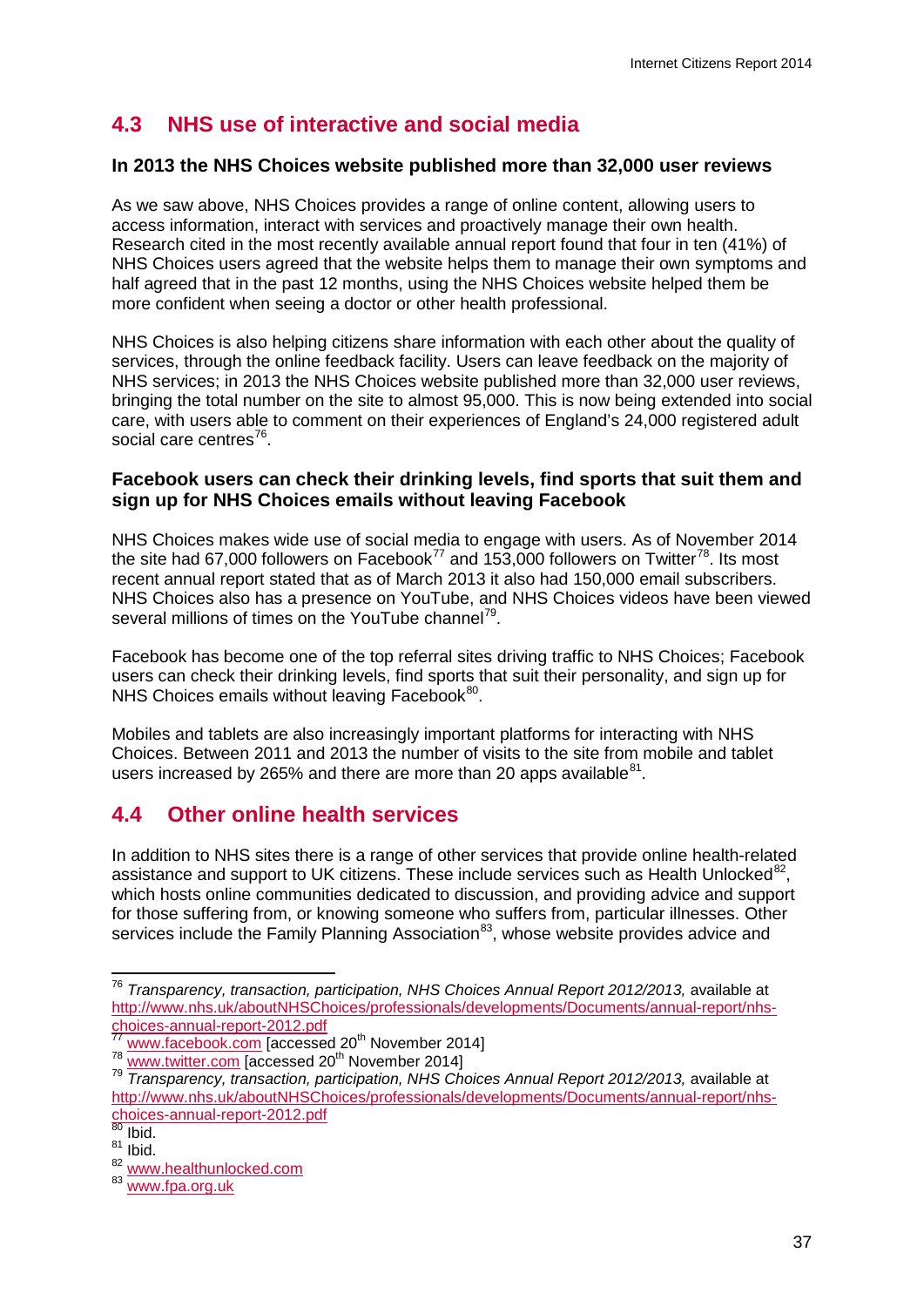information regarding sexual health and relationships. This website contains information on community projects run by the charity, including its Speakeasy project which advises parents how to talk to their children about sex and relationships.

#### **Play to Cure™: Genes in Space**

Play [to Cure](http://www.cancerresearchuk.org/support-us/play-to-cure-genes-in-space) is a free mobile game that uses an approach known as 'citizen science' - the collective force of players - to analyse real genetic data in an attempt to find better cancer treatments.

Cancer Research UK, Amazon Web Services, Facebook and Google developers joined academics, scientists, gamers and designers to create an engaging game that translates data: 'Genes in Space'.

The mission of the game is to collect a fictional substance called 'Element Alpha'', which represents genetic cancer data.

By playing this game the user is actually analysing significant amounts of genetic data, cutting the time taken by researchers to analyse the data from 18 months to just three. The data can then be used to develop new cancer treatments.

## **Summary**

NHS websites are the most popular health information sites, with WebMD the next popular . Around two in ten of the UK internet population access NHS sites on a monthly basis, with the vast majority of these going to NHS.uk, the NHS Choices website. Visitors to the site are more likely to be women, and from AB households. The largest group of visitors in both 2013 and 2014 are in the 35-54 age group. However, when looked at as a proportion of all active internet users within each age group, 25-34 year olds were proportionally the most likely to visit the site in July 2014.

NHS Choices users are able to access a wide range of information as well as carry out health-related transactions like booking appointments, and sharing their views and experiences of health services. They are also able to engage with the site through a range of channels and platforms, with social media and access via mobiles and tablets increasingly popular.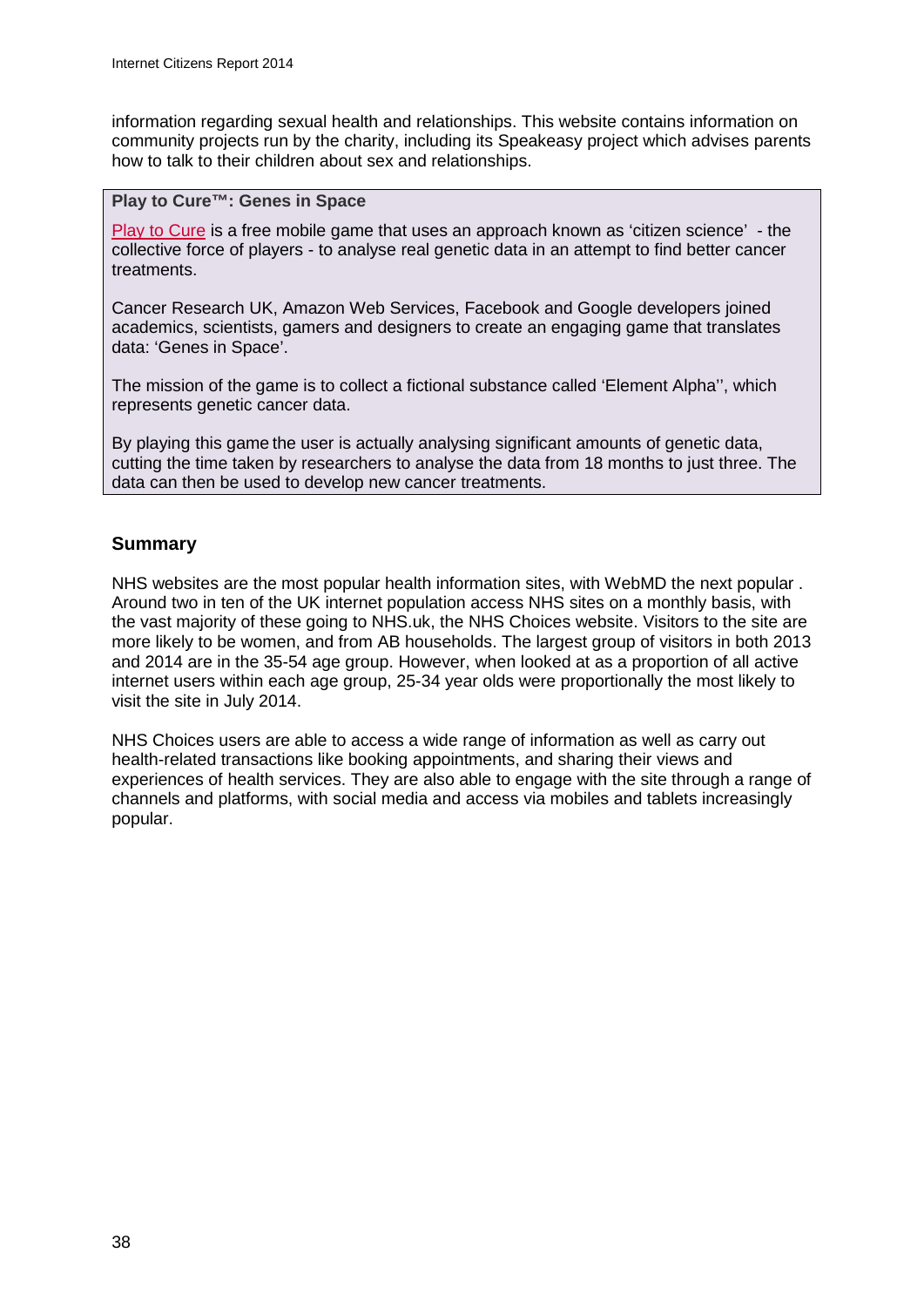## **Section 5**

# **Education**

Citizens can engage with education online in a number of ways. These can include: accessing and participating in structured or semi-structured online courses, either to gain qualifications or just to improve their own knowledge and understanding; seeking out information in a more informal way on areas of interest, for instance via the TED Talks website; or using the internet to engage with and support their children's education, for example by interacting with schools through the Parentzone website or using online resources designed to help parents support their children's learning. This section looks at some of these areas in more detail.

## **5.1 Education websites**

#### **Over a third of UK internet users visited education websites in July 2014**

There were over 17 million unique visitors to websites in comScore's 'education' category in July 2014, equivalent to 35% of UK internet users. The monthly unique audience figures for the top three sites are listed in Figure 26, below. For most of the period. The Student Room was the site with the most visitors. All three of the sites' user numbers declined during the summer months, probably corresponding with the summer holiday period.

#### **Figure 26: Top three websites in comScore's 'education' category, monthly unique visitors: July 2013 to July 2014**



*Source: comScore MMX Multi-Platform, July 2013 – July 2014*

#### **The Student Room is the most popular education site**

The most popular site in July 2014 was The Student Roomp, with over 2 million unique visitors, equivalent to over 4% of active internet users. The Student Room is a student community website, providing a range of content including chat and discussion forums on a wide range of topics, educational resources, support for GCSE, A-level and university study,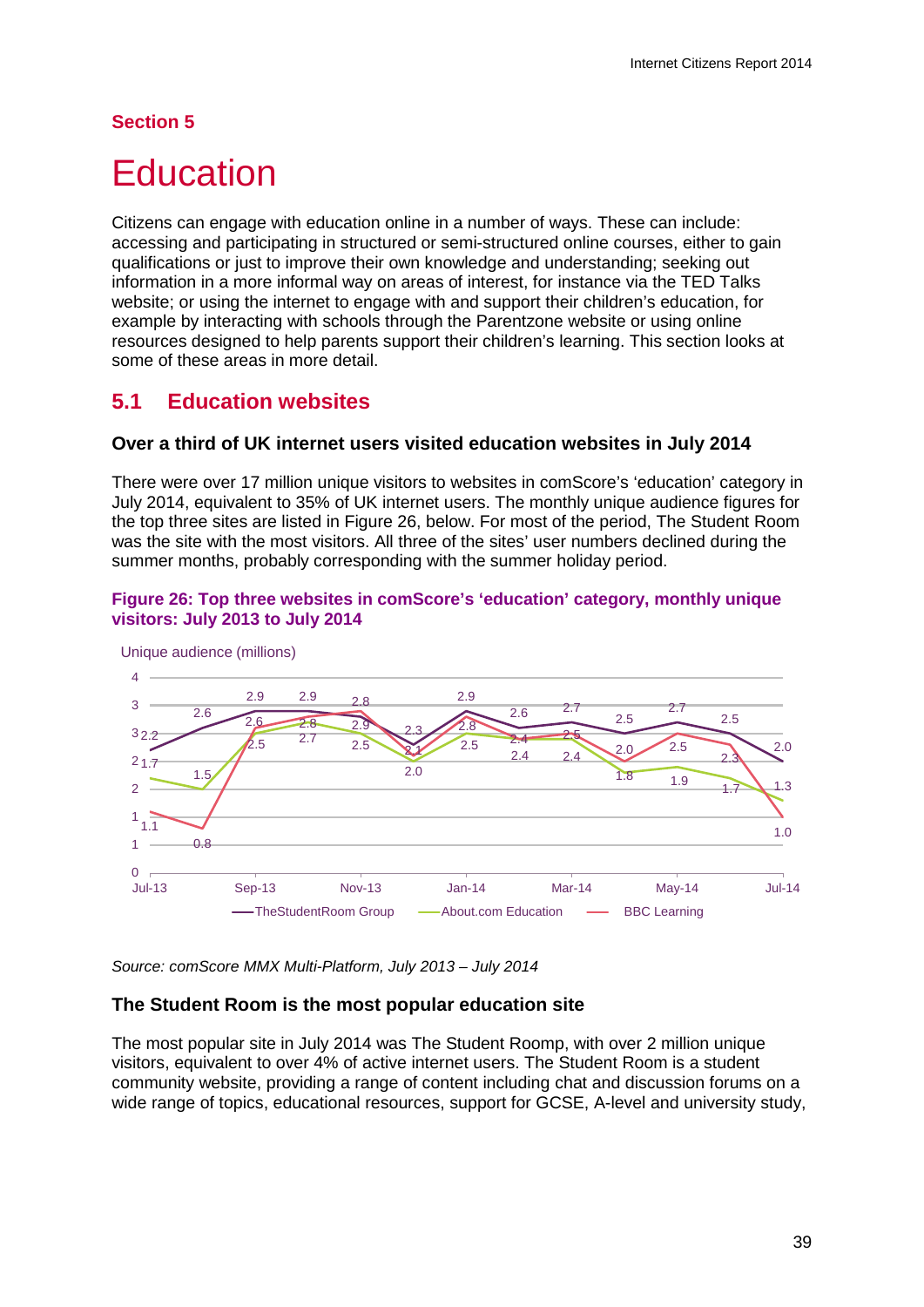and advice on a range of topics from health and relationships to student finance and applying to university.<sup>[84](#page-42-0)</sup>

Figure 27, below, shows the visitor profile of The Student Room. In 2014 visitors are more likely to be female than male (58% vs. 42%), although in 2013 it was almost equal (51% female vs. 49% male).<sup>[85](#page-42-1)</sup>. In 2014 women spent longer on the site than men, with an average visit time of 7.7 minutes for women compared to 4.2 minutes for men<sup>[86](#page-42-2)</sup>.

A higher proportion of The Student Room's audience are in the AB (35%) and C1 (36%) socio-economic groups than in the C2 (16%) and DE (13%) groups. This was also the case in 2013.

In both 2013 and 2014 the fewest visitors are in the under-18 and 55+ age groups, with roughly equal proportions of visitors in the 18-24, 25-34 and 35-54 groups (29%, 25% and 25% respectively in 2014). However, when looked at as a proportion of all active internet users within each age group (the active reach), in 2014 18-24 year olds are proportionally the most likely to visit the site, perhaps unsurprisingly given the age profile of the student population, with one in ten (10%) of this age group visiting the site in July 2014. This compares to 3% of under-18s, 6% of 25-34s, 3% of 35-54s and 2% of 55s and over.





Unique audience (%)

#### **25-34 year olds are the UK internet users most likely to visit about.com education**

The second most popular site in July 2014 in the education category is about.com education with over 1.3 million unique visitors, equivalent to nearly 3% of active internet users. About.com education is a US based site that offers articles and information on a range of education themes and topics from experts in their subject. At the time of writing topics on the site included an article on why we have time zones, one on Halloween chemistry projects, one on how to write a winning college essay and learning to love music practice  $87$ . The essays are useful to a wide audience, including educators, parents and interested amateurs.

*Source: comScore MMX Multi-Platform, July 2013 and July 2014*

<span id="page-42-0"></span><http://www.thestudentroom.co.uk/> accessed on 29 October 2014. 84

<span id="page-42-1"></span><sup>&</sup>lt;sup>85</sup> The sites active reach is also higher among women in both 2013 and 2014.<br><sup>86</sup> comScore MMX Multi-Platform, July 2014<br><sup>87</sup> <http://www.about.com/education/> accessed on 29 October 2014

<span id="page-42-2"></span>

<span id="page-42-3"></span>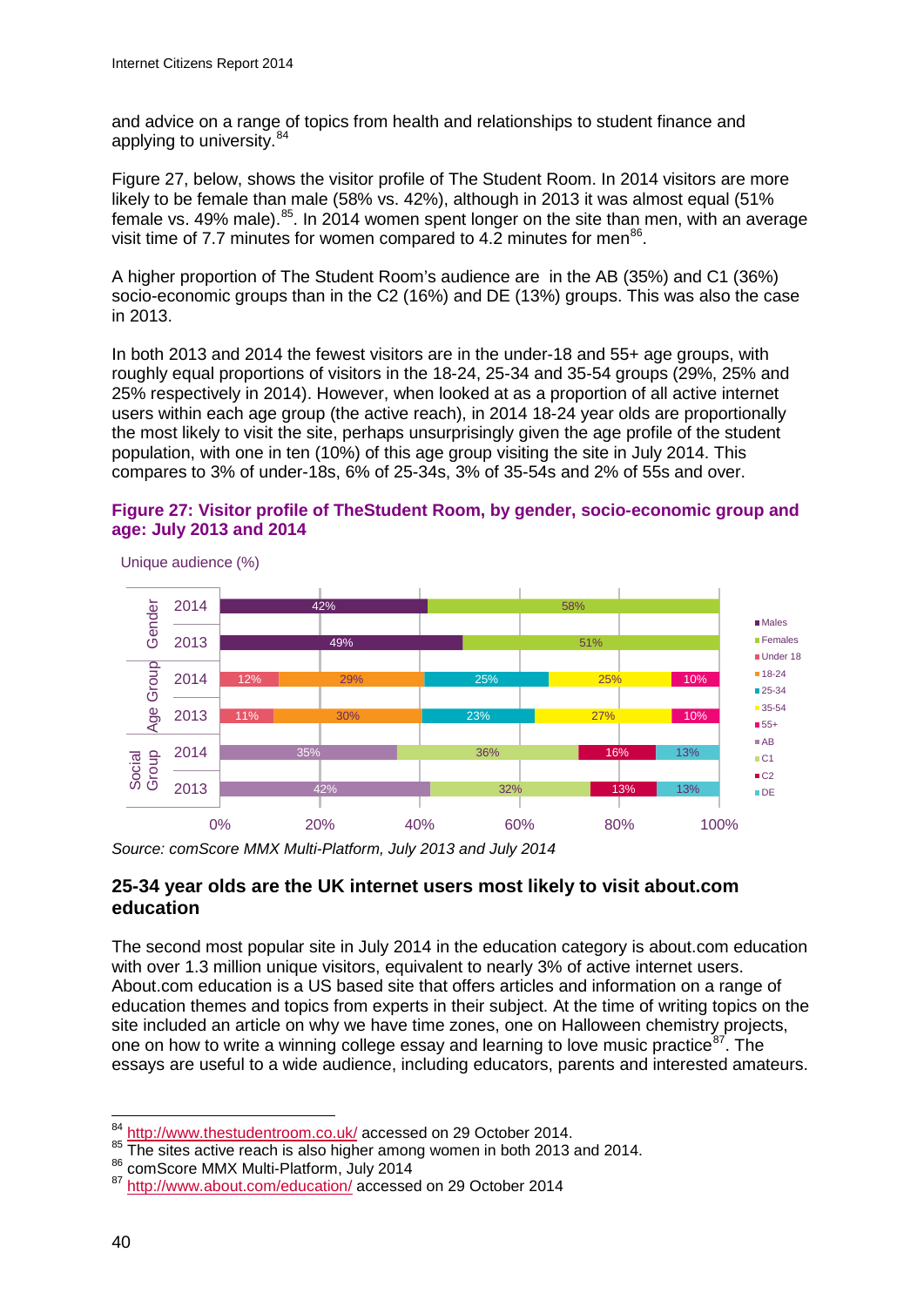Figure 28, below, shows the visitor profile of about.com education. In both 2013 and 2014 there were roughly equal numbers of male and female visitors. Men and women also spend similar amounts of time on the site (2.3 minutes for men in July 2014, vs. 2.1 minutes for women) $88$ .

The highest proportion of about.com education's audience are in the AB group, at two in five visitors in 2014 (40%), followed by a third of visitors in the C1 group (33%). Visitors in the C2 and DE groups made up 15% and 11% of the audience respectively. This was also the case in 2013.

In both 2013 and 2014 the fewest visitors are in the under-18 age group while the most, at around a third, are in the 35-54 group. However, when seen as a proportion of all active internet users within each age group (the active reach), in 2014 25-34 year olds are proportionally the most likely to visit the site, with 5% of this age group visiting the site in July 2014, compared to 2% of under 18s, 4% of 18-24s, 4% of 35-54s and 3% of 55s and over.

#### **Figure 28: Visitor profile of about.com education, by gender, socio-economic group and age: July 2013 and July 2014**



Unique audience (%)

*Source: comScore MMX Multi-Platform, July 2013 and July 2014*

#### **Women are more likely to visit BBC Learning and spend longer than men on the site**

The third most popular site in the education category in July 2014 was BBC Learning, with over 1 million unique visitors, equivalent to 2.1% of active internet users. BBC Learning has now been archived, and although it is no longer being updated<sup>89</sup>, there is still a range of content available. This includes links to learning resources for adult learners, online courses on English, maths, computing skills, cooking and languages; materials for schools, including links to primary and secondary school resources, teachers' packs, audiobooks, videos and interactive content; and resources for parents: links to educational games, activities and worksheets and information and articles on a range of issues from how to appeal against a school place decision to the importance of sleep for cognitive development.<sup>9</sup>

<sup>88</sup> comScore MMX Multi-Platform, July 2014

<span id="page-43-1"></span><span id="page-43-0"></span><sup>89</sup> BBC Learning now acts as a portal to other BBC learning resources, including BBC Bitesize and other subject-focused resources.

<span id="page-43-2"></span><http://www.bbc.co.uk/learning/> accessed on 29 October 2014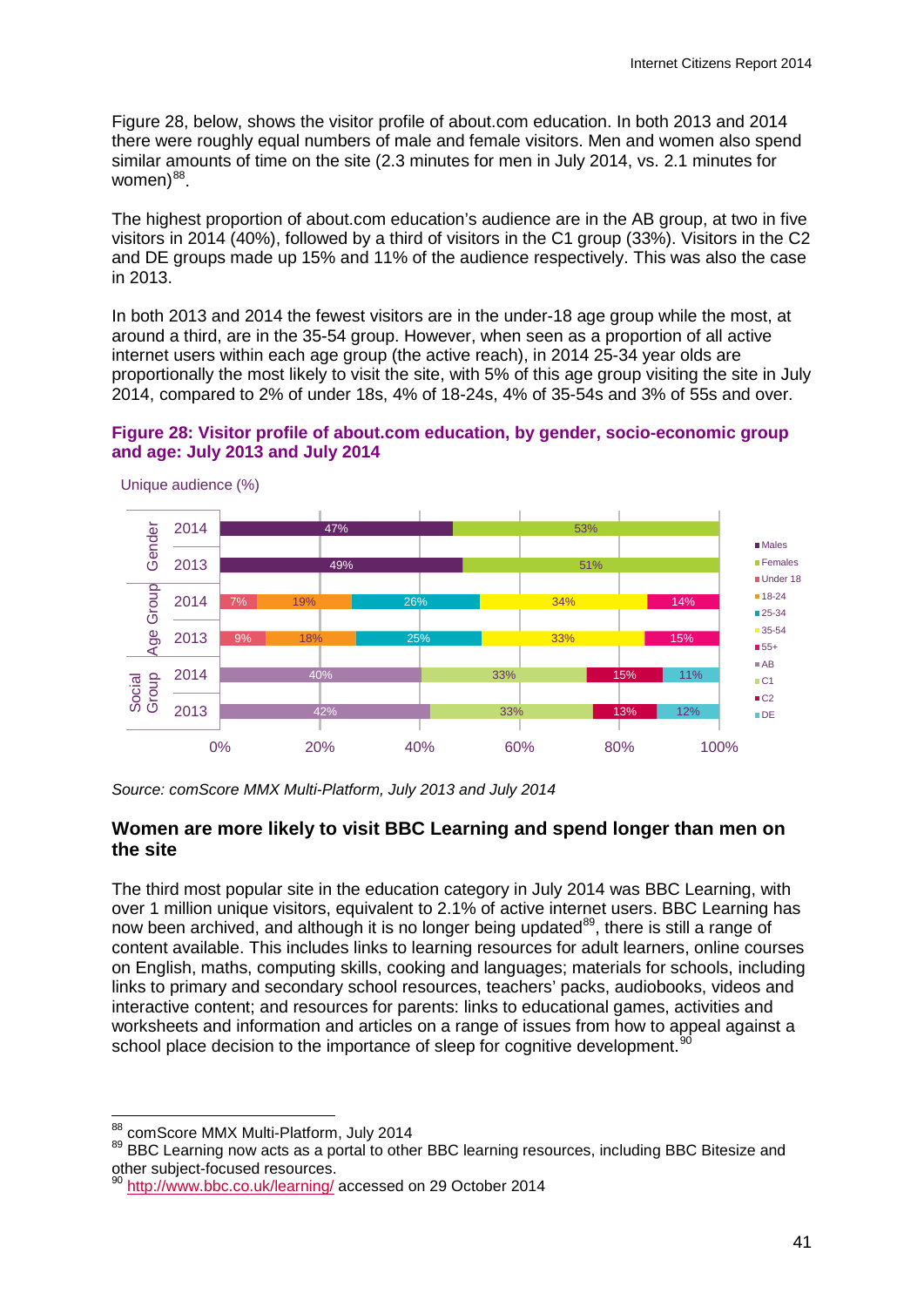Figure 29, below, shows the visitor profile of BBC Learning. In both 2013 and 2014 more women than men visited the site (58% vs. 42% in July 2014). Women also spent longer on the site, on average, than men (7.9 minutes for women vs. 5.3 minutes for men)<sup>[91](#page-44-0)</sup>.

The highest proportion of BBC Learning's audience is in the AB socio-economic group, at nearly two in five visitors in 2014 (36%), followed by a quarter of visitors who are in the C1 group (25%) and roughly one in five in the C2 and DE groups (20% and 19% respectively). This is similar in 2013 except that there were then more visitors in the AB and C1 groups, and fewer in the C2 group.

In both 2013 and 2014 the largest number of visitors were in the 35-54 age group, at around a third, followed by the 25-34 age group, at around a quarter in 2013 and 20% in 2014. In 2014 the smallest number of visitors were in the under-18 age group, at 9%, while in 2013 the smallest number of visitors were 55 and over (13%).

#### **Figure 29: Visitor profile of BBC Learning, by gender, socio-economic group and age: July 2013 and July 2014**



Unique audience (%)

*Source: comScore MMX Multi-Platform, July 2013 and July 2014*

## **ParentPay allows parents to transact online with their child's school**

In addition to the sites with the largest number of hits, there are some other sites which provide an interesting insight into new and emerging ways in which people can interact with education and educational content online. One of these is ParentPay<sup>92</sup>. ParentPay provides an online payment system that lets parents pay for things like their child's school meals and school trips, and view their child's balance online. It also provides a communication service, allowing schools to provide parents with information by text and email about, for instance, school trips and activities, emergency closures, school events and productions.

ParentPay had 269,000 unique visitors in July 2014, equivalent to 0.6% of active internet users. In 2013 and 2014 the majority of visitors were female and, perhaps unsurprisingly given the purpose of the site, aged 35-54. The best-represented socio-economic group were ABs, who made up 44% of visitors in July 2014, followed by C1s at 29%, C2s at 18% and DEs at 9%. This was similar to the audience profile in July 2013.

<span id="page-44-0"></span> $\frac{91}{92}$  comScore MMX Multi-Platform, July 2014<br> $\frac{92}{92}$  [www.parentpay.com](http://www.parentpay.com/) [accessed 13/11/2014] 91

<span id="page-44-1"></span>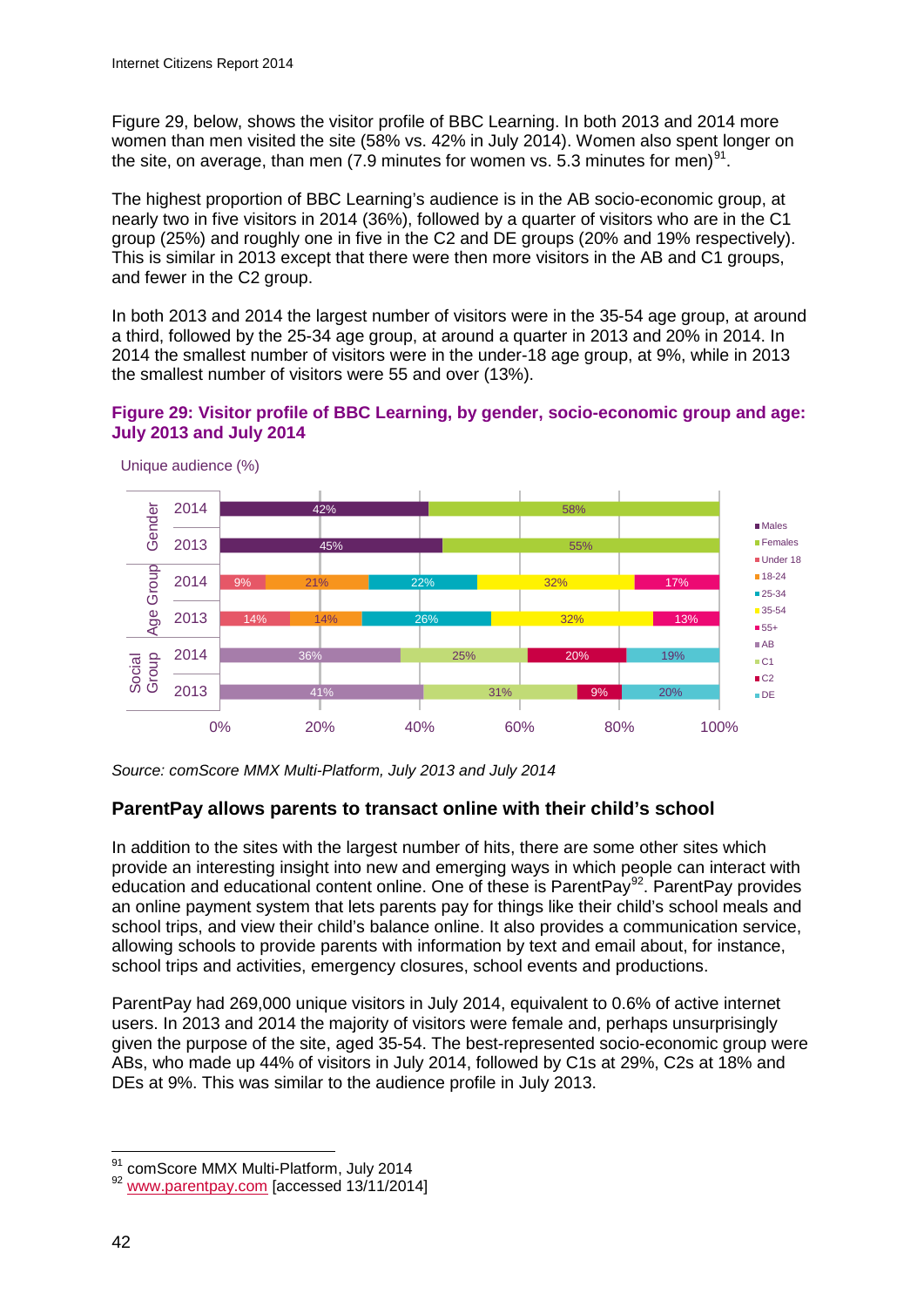#### **Figure 30: Visitor profile of ParentPay, by gender, socio-economic group and age: July 2013 and July 2014**

Unique audience (%)



*Source: comScore MMX Multi-Platform, July 2013 and July 2014*

#### **Almost half of the visitors to TED Talks were in the AB socio-economic group**

Another site that provides an interesting insight into the ways in which citizens can engage with educational content online is TED Talks<sup>[93](#page-45-0)</sup>. The site provides video footage of over 1900 talks designed to, as the site puts it: "stir your curiosity". It is a US-based site but draws its contributors from across the wold. The video content is made specifically for the site and covers a wide range of subject matter. Featured videos at the time of writing included a talk from an American litigator practising in Afghanistan and elsewhere about how to use a country's law to protect the individual; a talk on the future of early cancer detection; a journalist talking about why privacy matters; a talk debating the merits of different approaches to donating to charity and a nature photographer talking about how he uses images to help us connect with the animal world. The talks are engaging and informative and the site recommends similar or related content to the user as well as offering a standard search section, increasing the opportunities to explore and discover new content. The site has a blog and provides information about events and books produced by the organisation and its followers.

TED Talks had 858,000 unique visitors in July 2014, equivalent to 2% of active internet users. Visitors were more or less evenly split between men and women. They were most likely to be in the 25-34 age group (33%), followed by the 35-54 group. Almost half (47%) of visitors were in the AB demographic group, with just one in ten (10%) in the DE sociodemographic group.

<span id="page-45-0"></span><sup>&</sup>lt;sup>93</sup> <http://www.ted.com/talks> (accessed 30/10/2014)  $\overline{a}$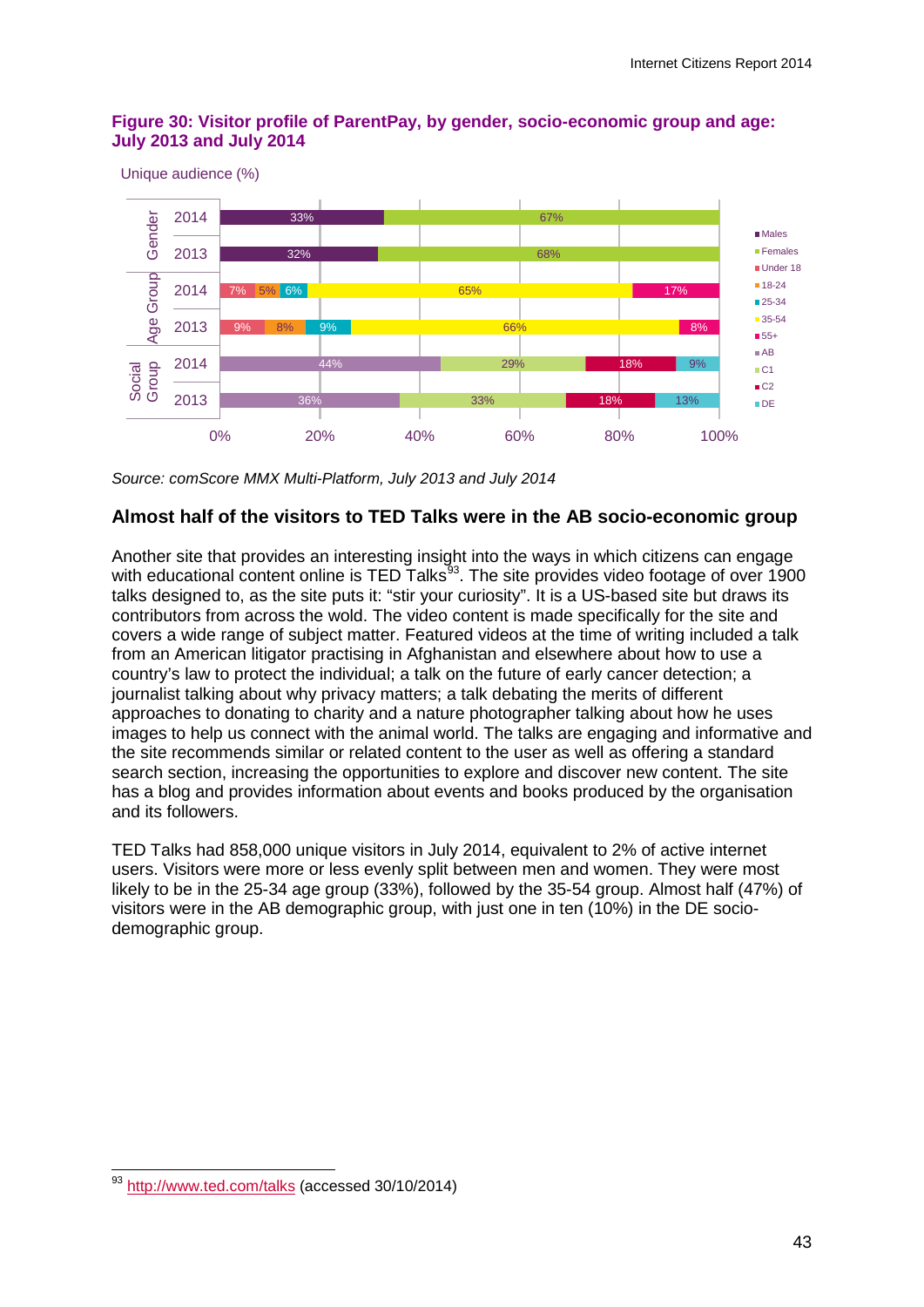#### **Figure 31: Visitor profile of TEDTalks, by gender, socio-economic group and age: July 2013 and July 2014**

Unique audience (%)



*Source: comScore MMX Multi-Platform, July 2014*

#### **Mapping climate change**

The Foreign and Commonwealth Office has produced a [map](http://www.metoffice.gov.uk/climate-guide/climate-change/impacts/human-dynamics) to show the impact that climate change could have on the whole planet by the end of the century if carbon emissions continue to increase.

Supported by videos and data to explain how the map was produced and how to use it, the map illustrates how climate change could affect the global economy as regions connected by trade are affected by changes in crop yield, droughts, flooding and high temperatures. It also shows how many already water-stressed regions of the world could face an increase in the frequency and duration of droughts, combined with higher demand for water for agriculture and the increasing consumption levels of a growing population.

The map is designed to educate people about what climate change will mean to us as citizens in the UK, and to others across the world.

#### **Summary**

There were over 17 million unique visitors to websites in comScore's 'education' category in July 2014, equivalent to 35% of UK internet users. This was followed by about.com education, with over 1.3 million unique visitors in July 2014, equivalent to nearly 3% of active internet users, and BBC Learning, with over 1 million unique visitors in July 2014, equivalent to over 2% of active internet users.

A higher proportion of The Student Room's audience were in the AB (35%) and C1 (36%) groups than in the C2 (16%) and DE (13%) groups. This was also the case in 2013. For both about.com education and BBC Learning the highest proportion of their audiences were in the AB socio-economic group, at 40% and 26% respectively.

Roughly equal proportions of visitors to Te Student Roomp were in the 18-24, 25-34 and 35- 54 age groups. In contrast, the most visitors to about.com education and BBC Learning were in the 35-54 age group.

In addition to the sites with the largest number of hits, other sites provide an interesting insight into new and emerging ways in which people can interact with education and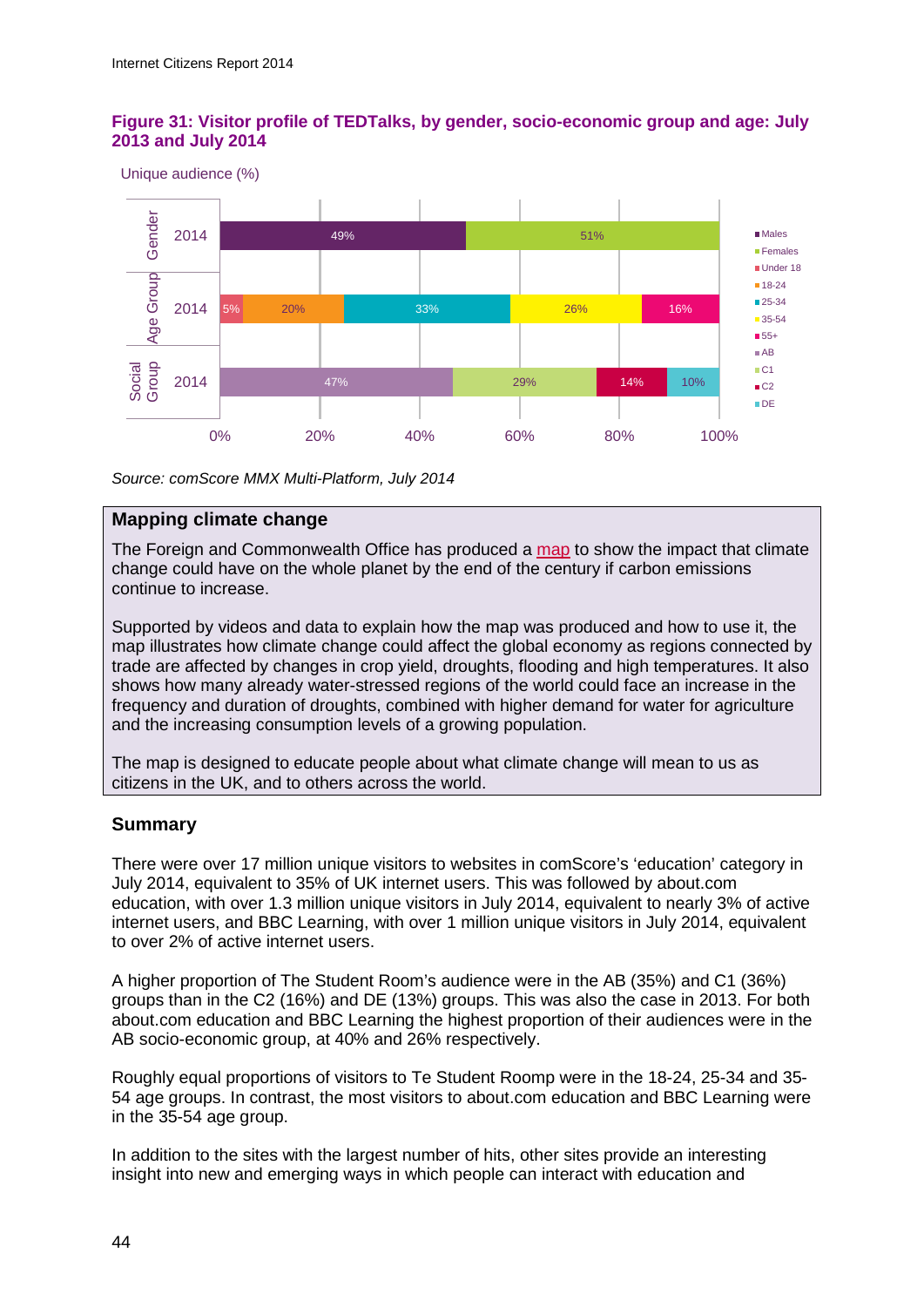educational content online. These include ParentPay, which provides an online payment system that lets parents pay for school meals and school trips, and TED Talks, which provides videos of over 1900 talks.

ParentPay had 269,000 unique visitors in July 2014, equivalent to 0.6% of active internet users. The majority of visitors were female and in the 35-54 age group and the most represented socio-economic group were ABs. TED Talks had 858,000 unique visitors in July 2014, equivalent to 2% of active internet users. Visitors were more or less evenly split between men and women, were most likely to be in the 25-34 age group and almost half were in the AB demographic group.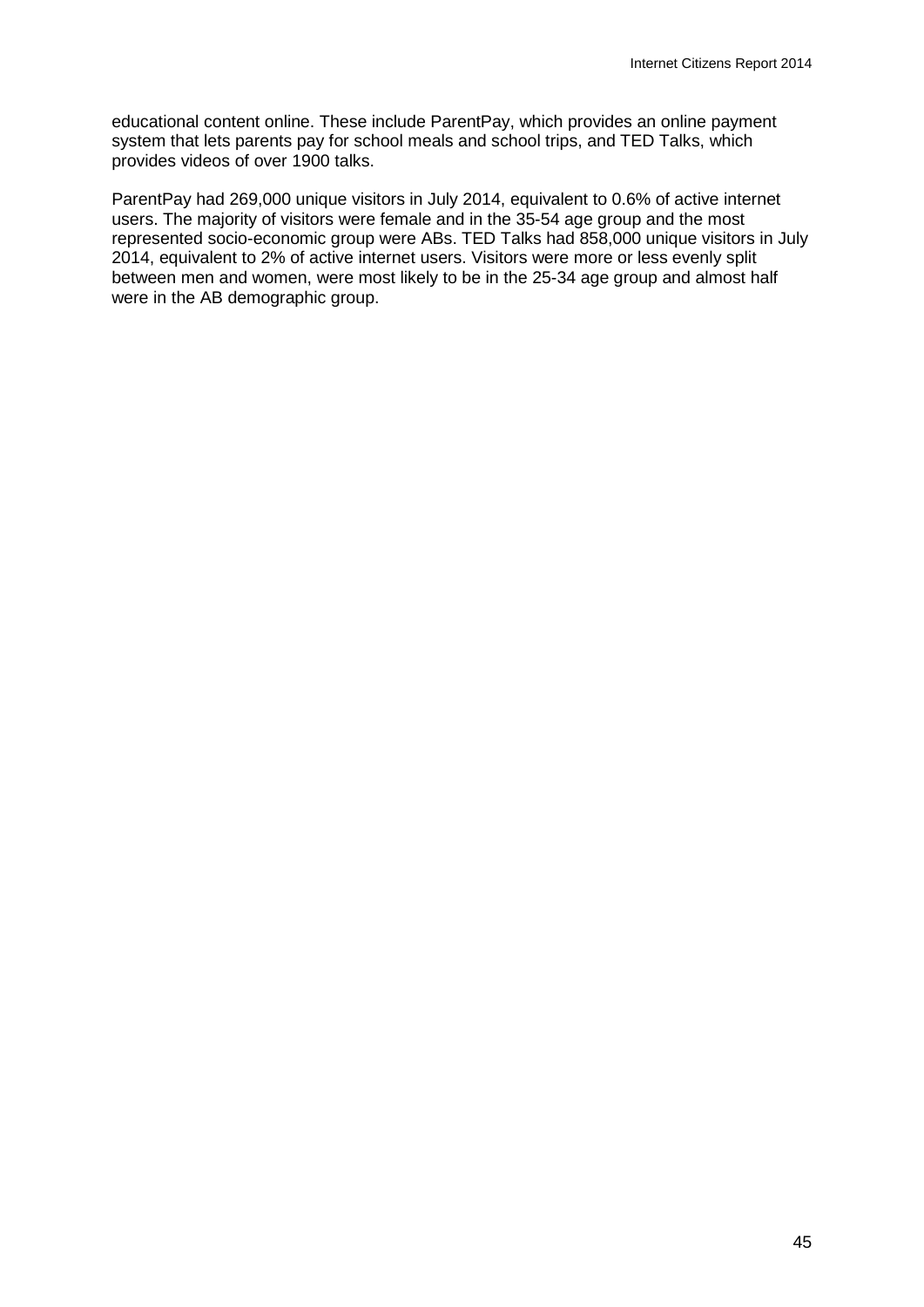## **Section 6**

# Public service broadcasting, news, citizen journalism and hyperlocal media

This section provides a brief overview of media-related citizen content and services online, covering use of public service broadcasting websites, news and journalism sites, citizen journalism and hyperlocal sites.

These areas are a major focus of other studies and analysis<sup>94</sup>. Rather than replicate this detail, this section provides a distillation of key metrics in these areas, to illustrate the relative use of news-related online content within the wider context of online citizen experience.

# **6.1 Public service broadcasting (PSB)**

## **The BBC is the most popular PSB website by a considerable margin**

The designated public service television broadcasters are the BBC $95$ , ITV $196$ , ITV Breakfast, Channel 4, Channel 5 and  $S4C^{97}$  $S4C^{97}$  $S4C^{97}$ . They are mandated to deliver public service purposes as set out in the 2003 Communications Act. These purposes can be summarised as follows:

- to deal with a wide range of subjects;
- to cater for the widest possible range of audiences across different times of day and through different types of programme; and
- $\bullet$  to maintain high standards of programme-making  $98$ .

Online, obligations vary between the broadcasters. The BBC's online content, regulated by the BBC Trust, must comply with the same standards as other BBC content. On-demand services from ITV Plc, Channel 4 Corporation and Channel 5 are not PSBs, and so are not subject to the same regulatory framework. They must instead comply with the rules set out by the Authority for Television On Demand (ATVOD). Channel 4 also has a digital remit in the Digital Economy Act 2010 which sets out some commitments across the range of its digital content<sup>[99](#page-48-5)</sup>. In the light of the varying legislative and regulatory requirements, the focus and range of content across the broadcasters' websites varies considerably.

<span id="page-48-0"></span><sup>94</sup> See Kantar, 2012: *Measuring News Consumption and Attitudes*; Ofcom, 2014: *News Report 2014*; Reuters Institute, 2014: *Digital News Report*; Nesta, 2013: *UK Demand for Hyperlocal Media Research Report.*  $\overline{a}$ 

<span id="page-48-1"></span><sup>&</sup>lt;sup>95</sup> The BBC PSB channels are BBC One, BBC Two, BBC Three, BBC Four, CBBC, CBeebies, BBC HD, BBC News, BBC Parliament and BBC One HD

<span id="page-48-2"></span><sup>96</sup> The Channel 3 regional licensees are usually referred to by the most commonly-used collective terms: ITV1, or simply ITV. However, these terms are not used within the devolved nations. Instead Channel 3 is referred to as STV in north and central Scotland, UTV in Northern Ireland and ITV1 Wales in Wales.

<span id="page-48-3"></span><sup>97</sup> The Welsh Authority has the statutory responsibility to provide S4C Digidol (digital) services for viewers in Wales.

<sup>98</sup> See Ofcom, 2013: *PSB Annual Report* for more detail

<span id="page-48-4"></span>[http://stakeholders.ofcom.org.uk/broadcasting/reviews-investigations/public-service](http://stakeholders.ofcom.org.uk/broadcasting/reviews-investigations/public-service-broadcasting/annrep/psb13/)[broadcasting/annrep/psb13/](http://stakeholders.ofcom.org.uk/broadcasting/reviews-investigations/public-service-broadcasting/annrep/psb13/)

<span id="page-48-5"></span><sup>99</sup> For further detail see <http://www.legislation.gov.uk/ukpga/2010/24/section/22>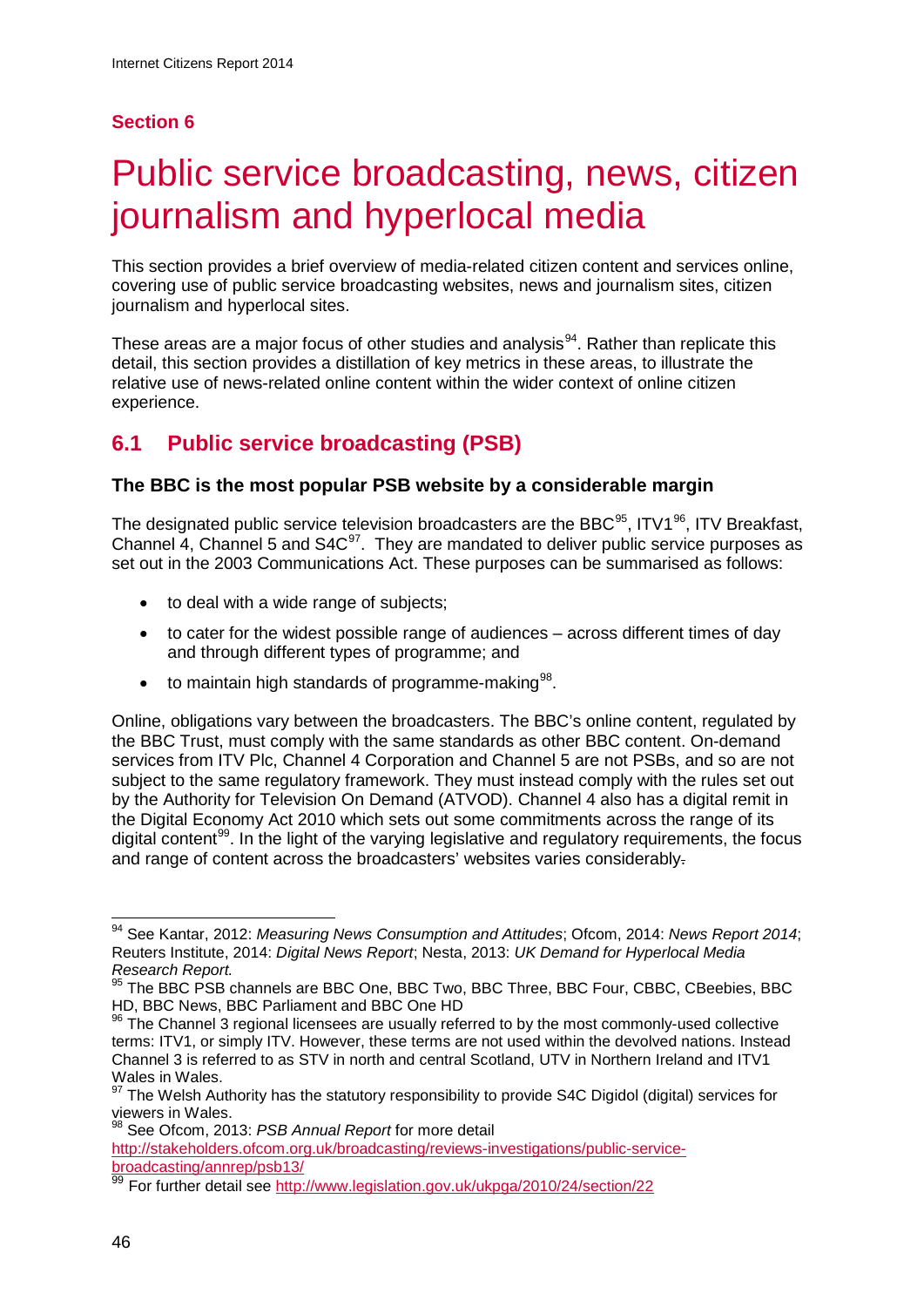[Figure 32](#page-49-0) shows the unique audience and the active reach of each of the seven main public service broadcasters' websites in the UK in July 2014. Given the differences in remit and content, it is unsurprising that there is such a range in levels of use between the BBC and other public service broadcasters' websites.

The BBC had a considerably larger unique audience than the other PSBs, with 65% of UK internet users using BBC sites in July 2014. The next most popular sites were ITV, used by 18% of UK internet users and then Channel 4, used by 13%. The Channel 5 website was used by 4% of UK internet users; just over 2 million visitors.

UTV, which operates on Channel 3 in Northern Ireland, was visited by 3% of UK internet users, with 1.6 million visitors. STV, which operates on Channel 3 in Scotland, was visited by 2% of UK internet users, with a unique audience of 1.1 million. S4C has a specific target audience of Welsh-speaking people. It did not have enough visitors to be measured by ComScore in July 2014.

#### <span id="page-49-0"></span>**Figure 32: Unique audience and active reach of public service broadcaster websites**



Active reach (%) / Unique audience (millions)

# **6.2 News information online**

News provision is a form of online content that has clear citizen benefits, informing citizens and contributing to the democratic process.

As the Kantar qualitative research, commissioned by Ofcom in 2012,<sup>[100](#page-49-1)</sup> set out, 'news' has a variety of definitions, including: raw *information,* in the form of facts and figures, keeping up to date what's *happening* at the moment, a range of *topics*, content that is simply *new*, and issues of *relevance* (at personal, community, regional, national, and even global levels).

#### **The number of UK adults who say they use the internet for news is growing**

In 2014 over four in ten (41%) UK adults say they use any internet site or app for news, compared to just under a third in 2013 (32%). This is particularly evident in the 16-34 age group, where use of internet or apps for news has increased from 44% in 2013 to 60% in

<sup>100</sup> Kantar, 2012: *Measuring News Consumption and Attitudes*  $\overline{a}$ 

*Source: comScore MMX Multi-Platform, July 2014*

<span id="page-49-1"></span><http://stakeholders.ofcom.org.uk/binaries/consultations/measuring-plurality/statement/Annex5.pdf>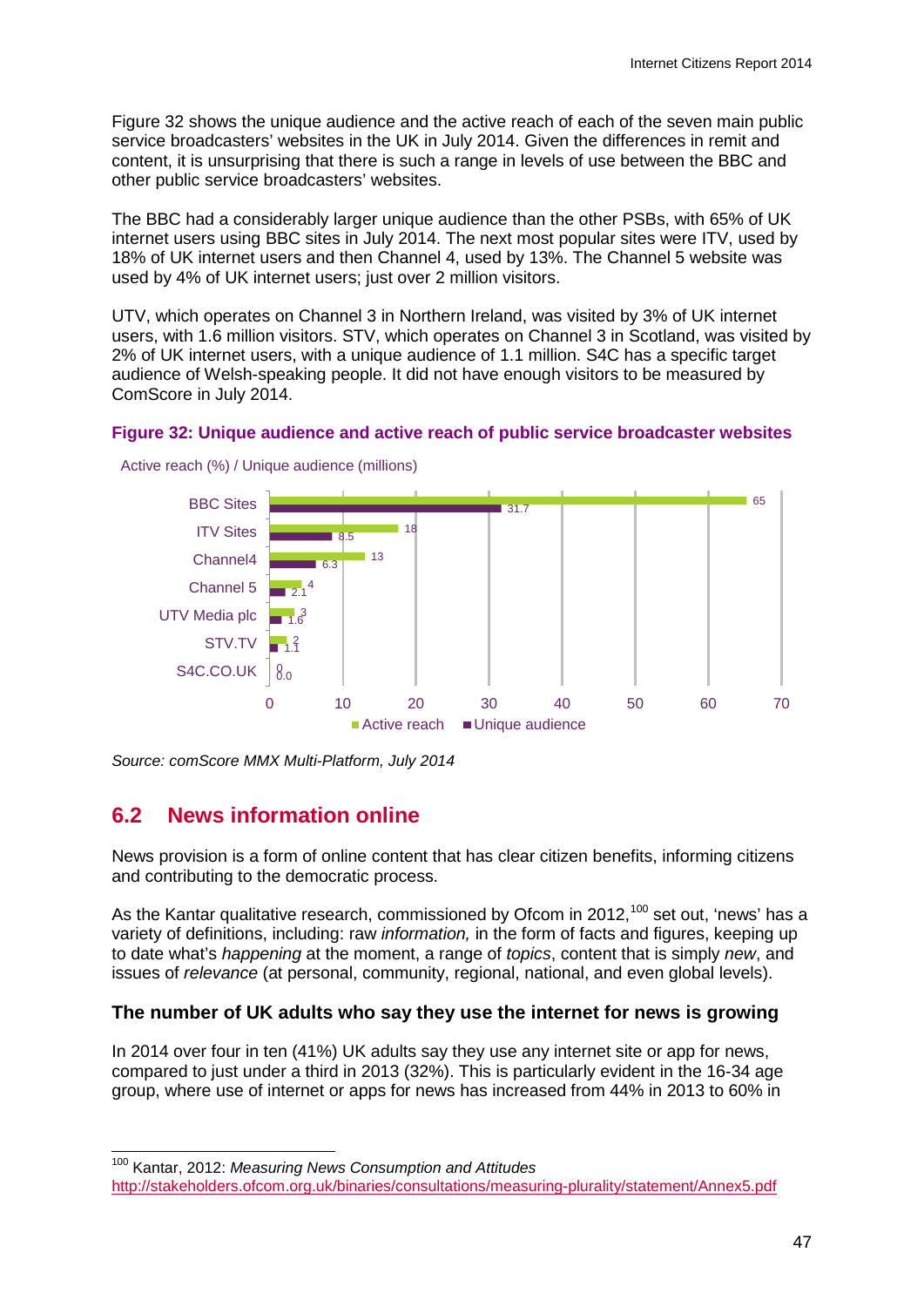$2014^{101}$  $2014^{101}$  $2014^{101}$ . As [Figure 33](#page-50-0) shows, when asked which sites they used, almost three in five of this group nominated the BBC, an increase since 2013 (52%), with nearly one in five nominating Google, Facebook or Sky News.

#### <span id="page-50-0"></span>**Figure 33: Websites used for news: 2014**



*\*YouTube was not included as a source in 2013*

*Source: Ofcom local media omnibus 2014, reported in News Consumption in the UK: 2014 Report Q5e) Thinking specifically about the internet, which of the following do you use for news nowadays? Base: All who use internet for news (1029)* 

*Note: only sources with an incidence of over 3% are shown.* 

*Note: 'Aggregators' includes Google News, MSN News, Yahoo News, AOL News, Feedly, Flipboard, plus any other sites nominated by respondents. 'Social media' includes Facebook and Twitter. 'Search engines' include Google and any other search engine nominated by respondents* 

The Reuters Institute has looked in detail at how social networks are used to access, and participate in, news, across ten countries including the UK. Its 2014 Digital News Report<sup>[102](#page-50-2)</sup> found that Facebook, YouTube, Twitter, Google+, and WhatsApp are by far the most important networks for news, although this varies considerably by country. In the UK, the most common form of participation in news is to talk about it with friends online, with 16% of UK internet users doing this. The next most common activities are: commenting on a news story on a social networking site, done by 13% of UK internet users; sharing a news story via a social networking site, done by 13% of UK internet users; and voting on a news story online, done by 11%.

The Reuters study looked in detail at how Facebook and Twitter users in the UK participate in the news. It found that Twitter users are more active than Facebook users across a range of functions, from browsing news feeds to discussing stories and sharing links. Twitter users are significantly more likely to check what's new (65% vs 48%) or click and read a news story (57% vs 44%). Facebook users are slightly more likely to comment on a news story (33 vs 30%) and watch a news video (24% vs  $19\%$ )<sup>103</sup>.

Rates of online participation in news are much lower in the UK than in the US, with the Reuters study finding that people in the US are twice as likely to participate online – to like, share, recommend, and to post pictures, videos, or comments. The Reuters report suggests

<sup>101</sup> See Ofcom: *News Consumption in the UK: 2014 Report*  $\overline{a}$ 

<span id="page-50-2"></span><span id="page-50-1"></span>[http://stakeholders.ofcom.org.uk/binaries/research/tv-research/news/2014/News\\_Report\\_2014.pdf](http://stakeholders.ofcom.org.uk/binaries/research/tv-research/news/2014/News_Report_2014.pdf) <sup>102</sup> *Digital News Report 2014,* University of Oxford and Reuters Institute for the Study of Journalism, available at<http://www.digitalnewsreport.org/> <sup>103</sup> Ibid.

<span id="page-50-3"></span>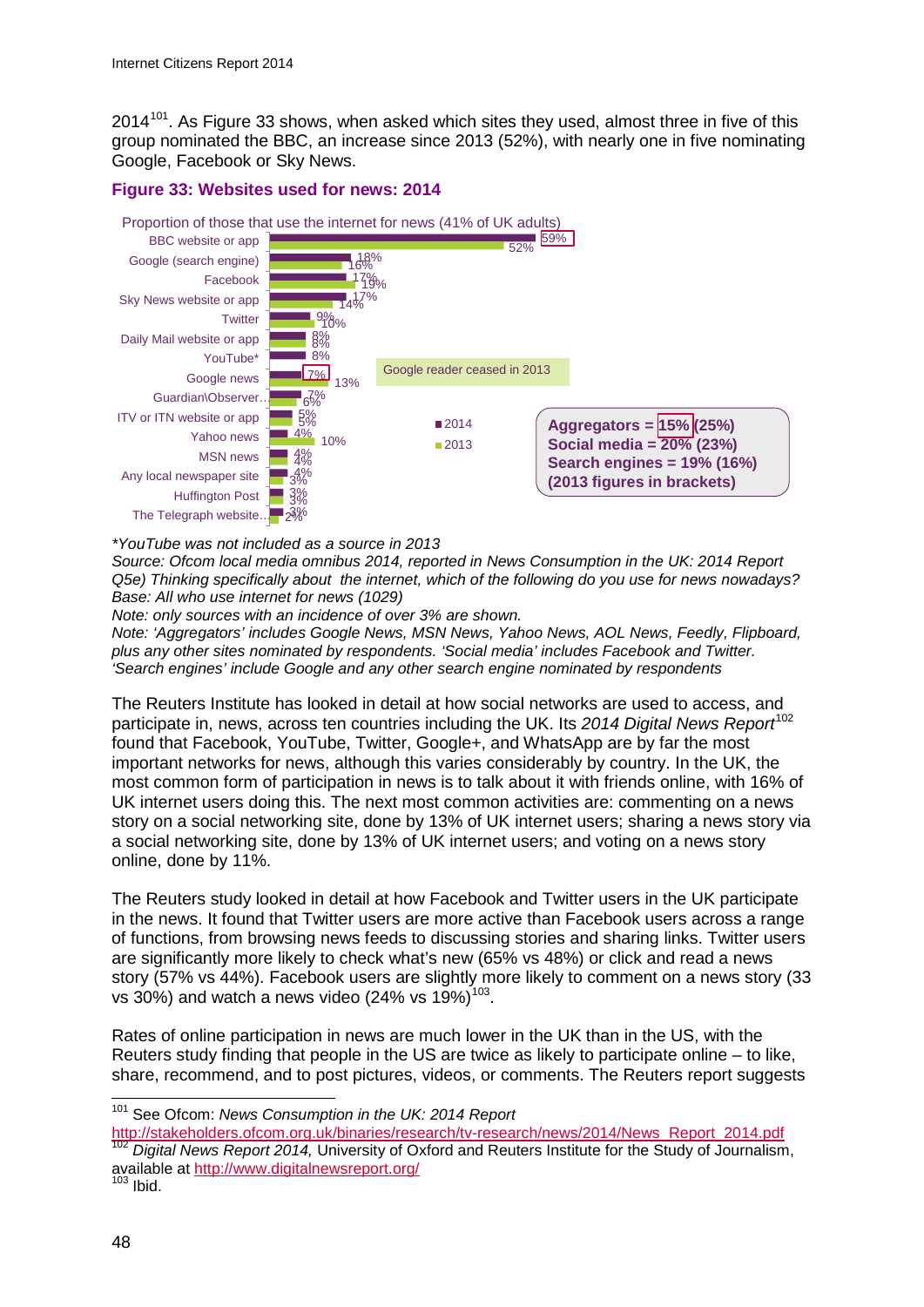that, as there is a similar difference in willingness to talk about news to friends *offline,* this may be explained by different attitudes to privacy and transparency  $104$ .

#### **BBC News, the Daily Mail and The Guardian were the most-visited news sites in July 2014**

[Figure 34](#page-51-0) shows the total monthly unique audience of the top websites in comScore's 'General News' category[105](#page-51-2) between July 2013 and July 2014. BBC News had the largest number of visitors in July 2014, at 17.6 million, equivalent to over one-third (36%) of the online population, followed by the Daily Mail with 16.2 million unique visitors, a third (33%) of the online population and The Guardian, with 13.7 million users, 28% of UK internet users. Across most of the period, however, Dailymail.co.uk had the highest unique audience, and while Yahoo News is fourth or fifth most-visited for most of the period, there was a peak in visitors in October 2013.

<span id="page-51-0"></span>



Unique audience (millions)

*Source: comScore, MMX Multi-Platform, July 2013 – July 2014 Custom-defined category by OFCOM not based on comScore's official news/information category ranking*

Ibid.  $104$ 

<span id="page-51-2"></span><span id="page-51-1"></span><sup>&</sup>lt;sup>105</sup> This category therefore does not include websites like Facebook and the Google search engine that users nominated in the survey findings in [Figure 33.](#page-50-0)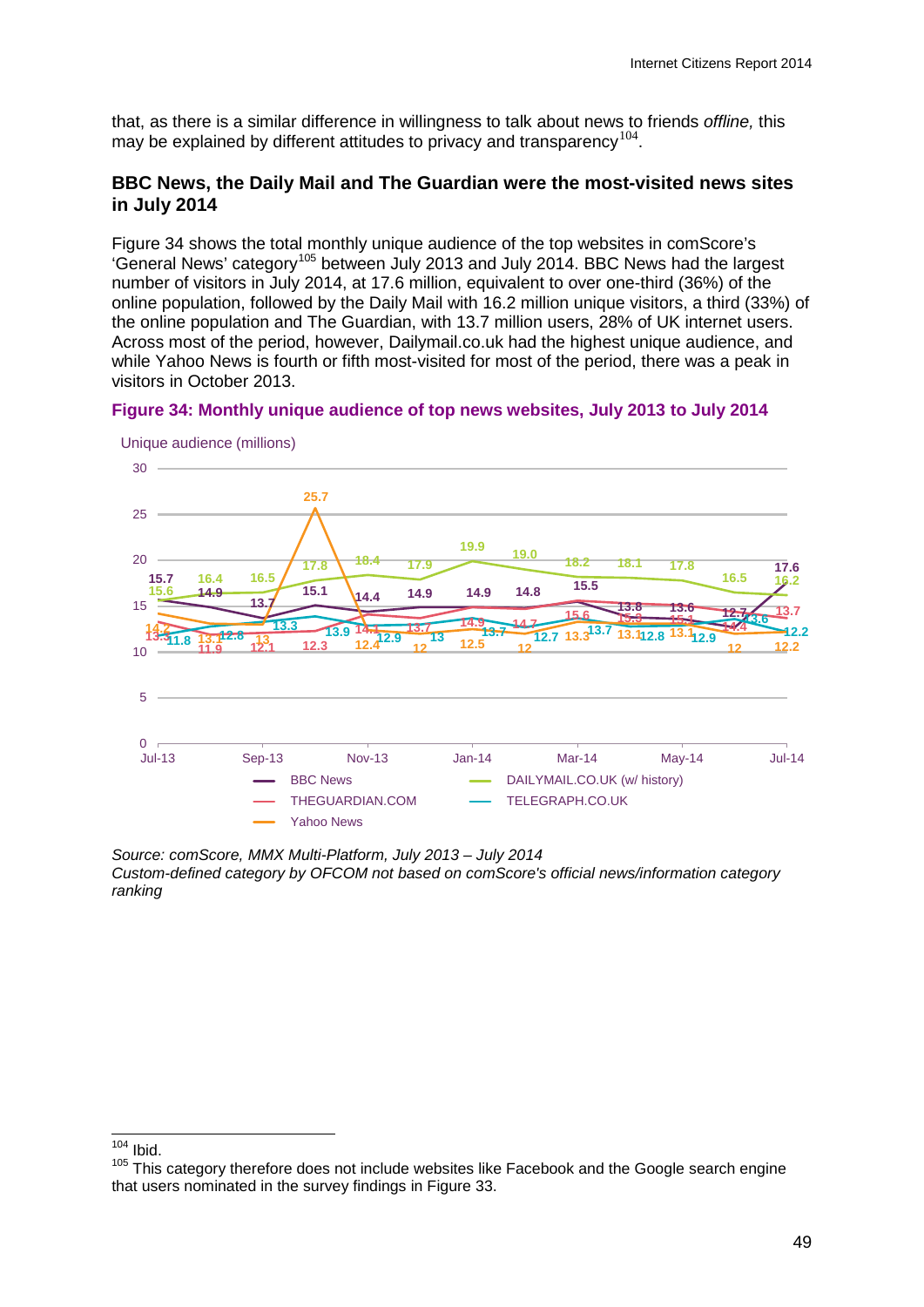## **Nearly half of UK adults say they browse for local news online at least monthly**

According to Ofcom's survey of local media consumption<sup>[106](#page-52-0)</sup>, over half (51%) of UK adults say they browse online at least monthly for local<sup>107</sup> news and information, with almost two in five doing this at least weekly. This compares to 47% and 36% respectively in 2013. One in ten say they use local community websites or apps at least weekly (7% in 2013). But television remains the most popular medium  $-$  almost four in five UK adults aged 15+ say they watch local or regional TV on a weekly, or more frequent, basis (77%, compared with 80% in 2013).

### **Figure 35: Local media consumption: 2014**



*Source: Ofcom local media omnibus 2014, reported in News Consumption in the UK: 2014 Report Q.LM03: On average, how frequently do you do each of the following things? Base: All adults aged 15+ (2152). Note: 'Local' is defined as "the area in which you live"; 'regional' is defined as "your local area and surrounding areas in the wider region".* 

#### **One in five regular news users say their most important source for local news and information is online**

Local media users were asked how important the various sources of local news and information were to them. Regional and local news on television was considered to be the most important type of local medium by four in ten (40%) regular local news users (49% in 2013). One in five (19%) nominated 'any online source' as their most important type of local medium (17% in 2013). 'Any local newspaper' was most important for 17% in 2014, and 13% nominated 'any local radio'.

<span id="page-52-0"></span><sup>106</sup> Ofcom local media omnibus 2014, reported in News Consumption in the UK: 2014 Report <http://stakeholders.ofcom.org.uk/market-data-research/other/tv-research/news-2014/> and Ofcom local media omnibus 2013, reported in News Consumption in the UK: 2013 Report <http://stakeholders.ofcom.org.uk/market-data-research/other/tv-research/news-2013/>  $\overline{a}$ 

<span id="page-52-1"></span>The definition given to respondents of "local" was "the area in which you live", and "regional" was "your local area and surrounding areas in the wider region".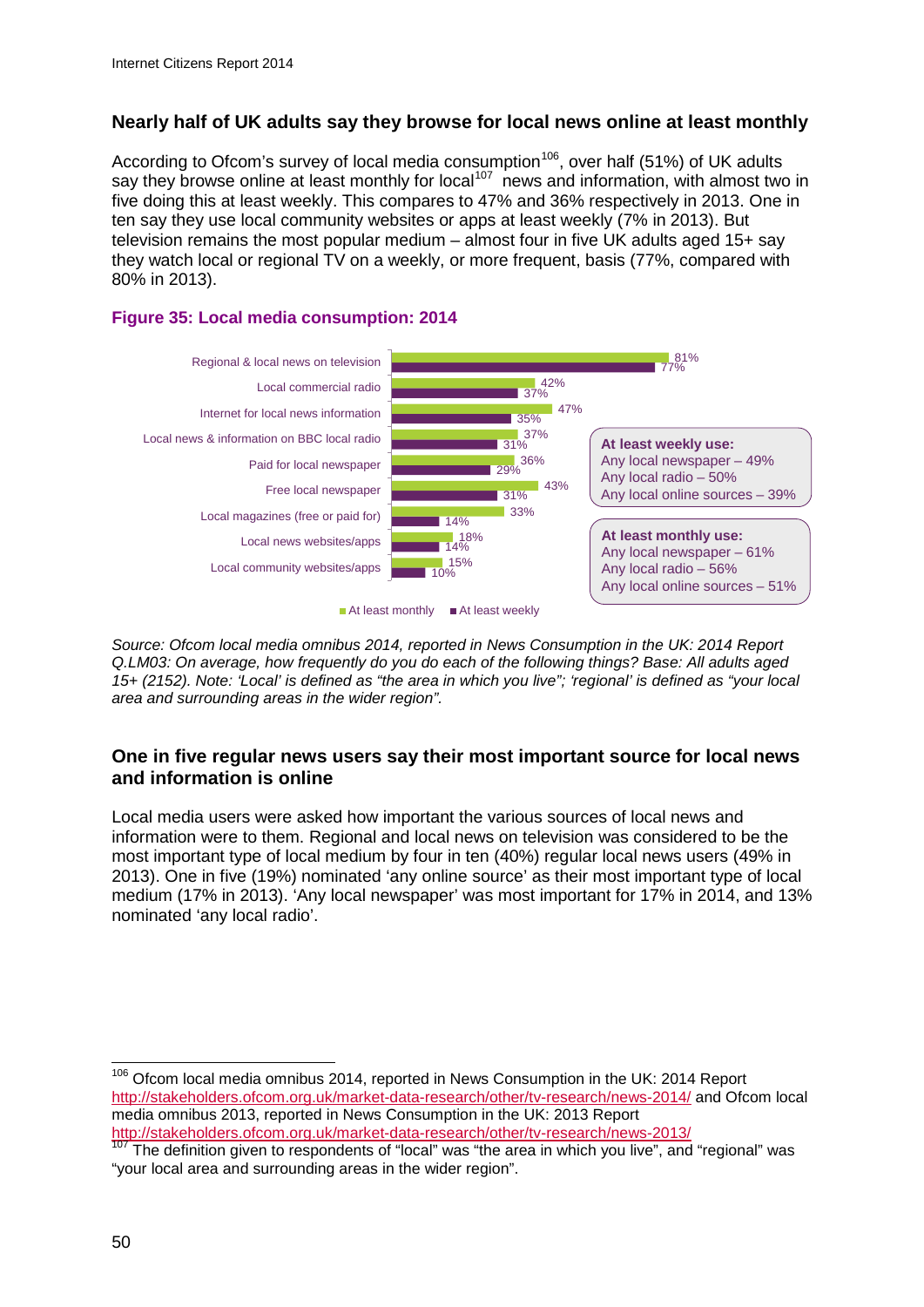

## **Figure 36: Personal importance of local media: 2014 (% rating 7-10 out of 10)**

*Source: Ofcom local media omnibus 2014, reported in News Consumption in the UK: 2014 Report LM04: How important are the following types of local media to you? (Scale 1 – 10. Net 7-10 ratings displayed)*

*LM05: And of all the local media sources you use [at least once a month) which one would you say is the most important to you personally?* 

*Base: All UK adults 15+ who use all local media once a month or more*

#### **Local TV online**

Local TV channels are also working to engage their audiences online. For example, STV Glasgow provides a wide range of content online to support and complement its TV output. This includes TV on demand, detail about programmes, competitions and news. In July 2014 the site had 307,000 unique users (website and apps), 19,000 viewers for on-demand streams of catch-up TV, and 8,000 live streams, 50,000 app downloads, 11,000 Facebook likes and 19,000 Twitter followers<sup>108</sup>.

# **6.3 Hyperlocal media**

Hyperlocal media is a growing sector in the UK. While the definition 'hyperlocal' generally refers to locally-focused websites and apps and other online content services, the definition of what constitutes 'hyperlocal media' or a 'hyperlocal website' is contested and has been widely debated by academics and practitioners<sup>[109](#page-53-1)</sup>.

Nesta<sup>[110](#page-53-2)</sup> has provided a working definition of hyperlocal as "online news or content services pertaining to a town, village, a single postcode or other small, geographically-defined community". [111](#page-53-3) This could potentially cover a wide set of services, including both amateur and professionally-generated content. This definition could also potentially relate to topics discussed in other sections of this report, such as health in a local area, local government services or tourist information, as well as 'hard' news, and items about community events.

<span id="page-53-2"></span>

<sup>&</sup>lt;sup>108</sup> Data provided by STV Glasgow. Source: comScore - digital analytix

<span id="page-53-1"></span><span id="page-53-0"></span> $109$  For a discussion of some of the definitions in this area see Harte (2013) 'One Every Two Minutes: assessing the scale of hyperlocal publishing in the UK', *JOMEC Journal*, available from [www.cardiff.ac.uk/jomec/jomecjournal/3-june2013/Harte\\_Hyperlocal.pdf](http://www.cardiff.ac.uk/jomec/jomecjournal/3-june2013/Harte_Hyperlocal.pdf) [accessed 19/09/13]<br><sup>110</sup> National endowment for science, technology and the arts [www.nesta.org.uk](http://www.nesta.org.uk/)<br><sup>111</sup> UK Demand for Hyperlocal Media Research Report,

<span id="page-53-3"></span><http://www.nesta.org.uk/library/documents/UK-demand-for-hyperlocal-media-report.pdf>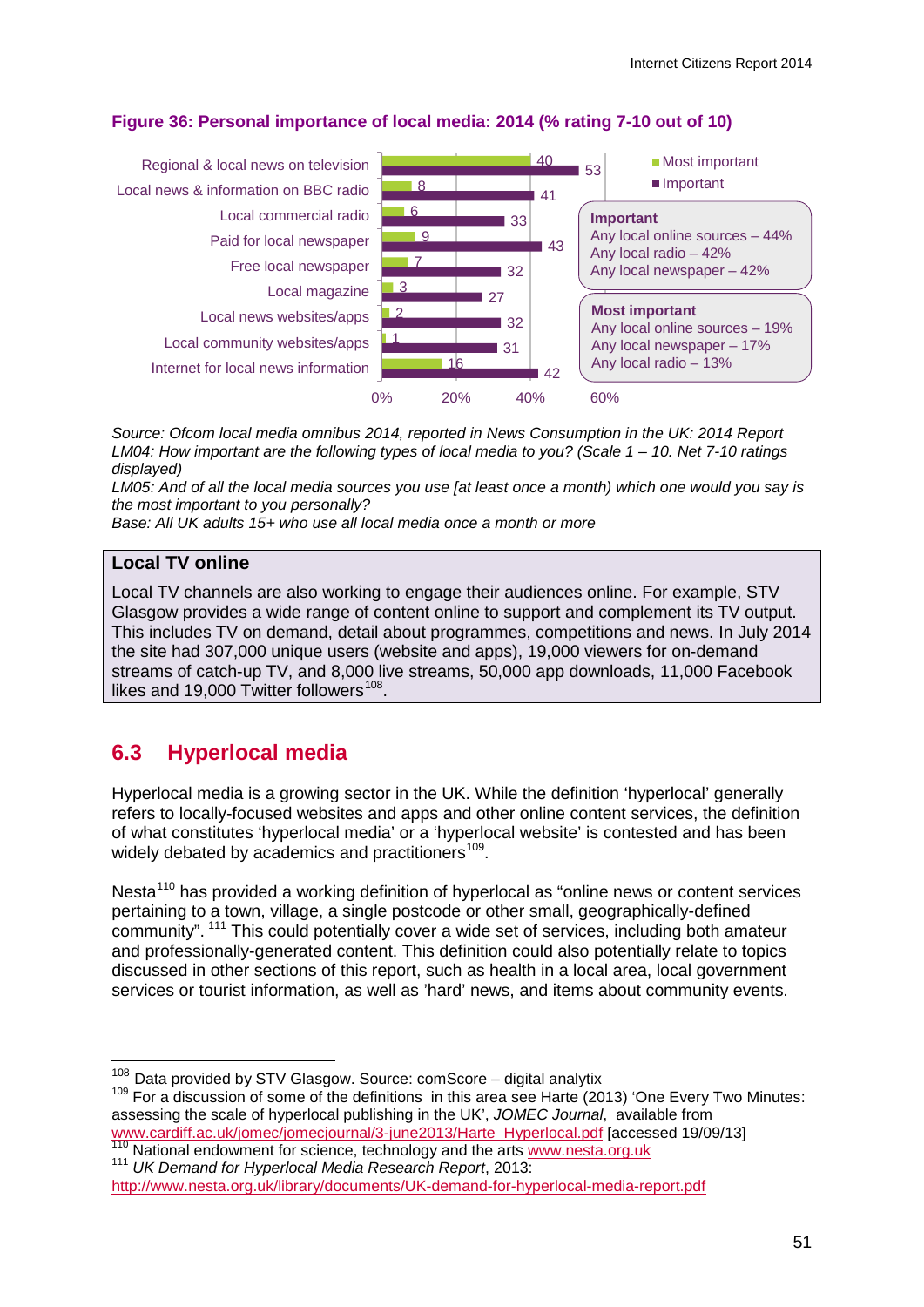Alternatively, some definitions of 'hyperlocal' are narrower and have a specific focus on news. For example, Baines states: "'Hyper-local' has gained currency as a term referring to a news website, sometimes accompanied by a printed paper, serving city suburbs, a small town, village or postcode (US zip code)"<sup>112</sup>.

Despite these differences in definitions, services described as 'hyperlocal' are rooted in place and are more narrowly localised in terms of geographical and story focus. Many of the stories covered may therefore differ from those in mainstream news outlets in terms of content and perspective<sup>113</sup>. In addition to dedicated hyperlocal websites (and smartphone/tablet apps), citizens can also access hyperlocal content (i.e. content relevant to and/or about small defined geographic areas) via national and international social media such as Facebook and Twitter, and on subject-led websites such as Mumsnet and Squaremeal $114$ .

Given their relatively small geographic focus, and as absolute visitor numbers to individual hyperlocal websites may be relatively small, traditional panel-based approaches to audience measurement may need to be supplemented with other approaches to fully understand the reach and impact of this sector  $115$ .

### **Hyperlocal media plays an important role in supporting and developing civic society**

Research with producers of hyperlocal media found that these sites produce a lot of news about community activities, local politics, civic life, and local business<sup>116</sup>. The sites are complementing, and in some cases substituting for, a reduction in or absence of traditional local news media. Their content is predominantly very local, and while there are some stories of national or international significance, they are almost exclusively covered with a local angle that makes the story more relevant to local audiences. This suggests that hyperlocal media plays an important role in representing communities back to themselves, potentially fostering community cohesion.

The research also looked at who gets to speak in hyperlocal media sources. It found that while official news sources get a strong platform, the public (local citizens, community groups) get more of a say than they do in much mainstream local news. While these sites do not necessarily provide traditional balance by quoting a diverse range of views and sources, many of the producers of these sites have developed alternative strategies for ensuring

<span id="page-54-0"></span><sup>112</sup> Baines (2010) 'Hyperlocal: Globalised rural news', *International Journal of Sociology and Social Policy*, 30 9/10, pp. 581-592  $\overline{a}$ 

<span id="page-54-1"></span><sup>113</sup> A content analysis of citizen-led hyperlocal websites by Cardiff and Birmingham City Universities found that these tended to have a strong focus on local politics, and a stronger emphasis on quoting from members of the general public and representatives of community organisations than traditional local media outlets – see [http://www.communityjournalism.co.uk/research/the-value-of-hyperlocal-](http://www.communityjournalism.co.uk/research/the-value-of-hyperlocal-news-content/)

<span id="page-54-2"></span>[news-content/](http://www.communityjournalism.co.uk/research/the-value-of-hyperlocal-news-content/) [accessed 19/09/13]<br><sup>114</sup> See, for example, Nesta (2013) *Understanding the use of hyperlocal content through consumer search,* [online] available from:

[http://www.nesta.org.uk/areas\\_of\\_work/creative\\_economy/destination\\_local/assets/documents/unders](http://www.nesta.org.uk/areas_of_work/creative_economy/destination_local/assets/documents/understanding_the_use_of_hyperlocal_content_through_consumer_search) [tanding\\_the\\_use\\_of\\_hyperlocal\\_content\\_through\\_consumer\\_search](http://www.nesta.org.uk/areas_of_work/creative_economy/destination_local/assets/documents/understanding_the_use_of_hyperlocal_content_through_consumer_search) [accessed 19/09/13]<br><sup>115</sup> As well as technical issues around audience measurement methodologies and small audiences,

<span id="page-54-3"></span>the nature of the hyperlocal sector means that its impact may also be felt offline. For more details, see Pearson, Kingsbury and Fox (2013) *Destination Local: Our Lessons to Date*, Nesta [Online] available from

[http://www.nesta.org.uk/areas\\_of\\_work/creative\\_economy/destination\\_local/assets/documents/destin](http://www.nesta.org.uk/areas_of_work/creative_economy/destination_local/assets/documents/destination_local_our_lessons) [ation\\_local\\_our\\_lessons](http://www.nesta.org.uk/areas_of_work/creative_economy/destination_local/assets/documents/destination_local_our_lessons) [accessed 13/11/14]

<span id="page-54-4"></span><sup>116</sup> Williams, A., Harte, D. and Turner, J. (2014) *The Value of UK Hyperlocal Community News: Findings from a content analysis, an online survey and interviews with producers.*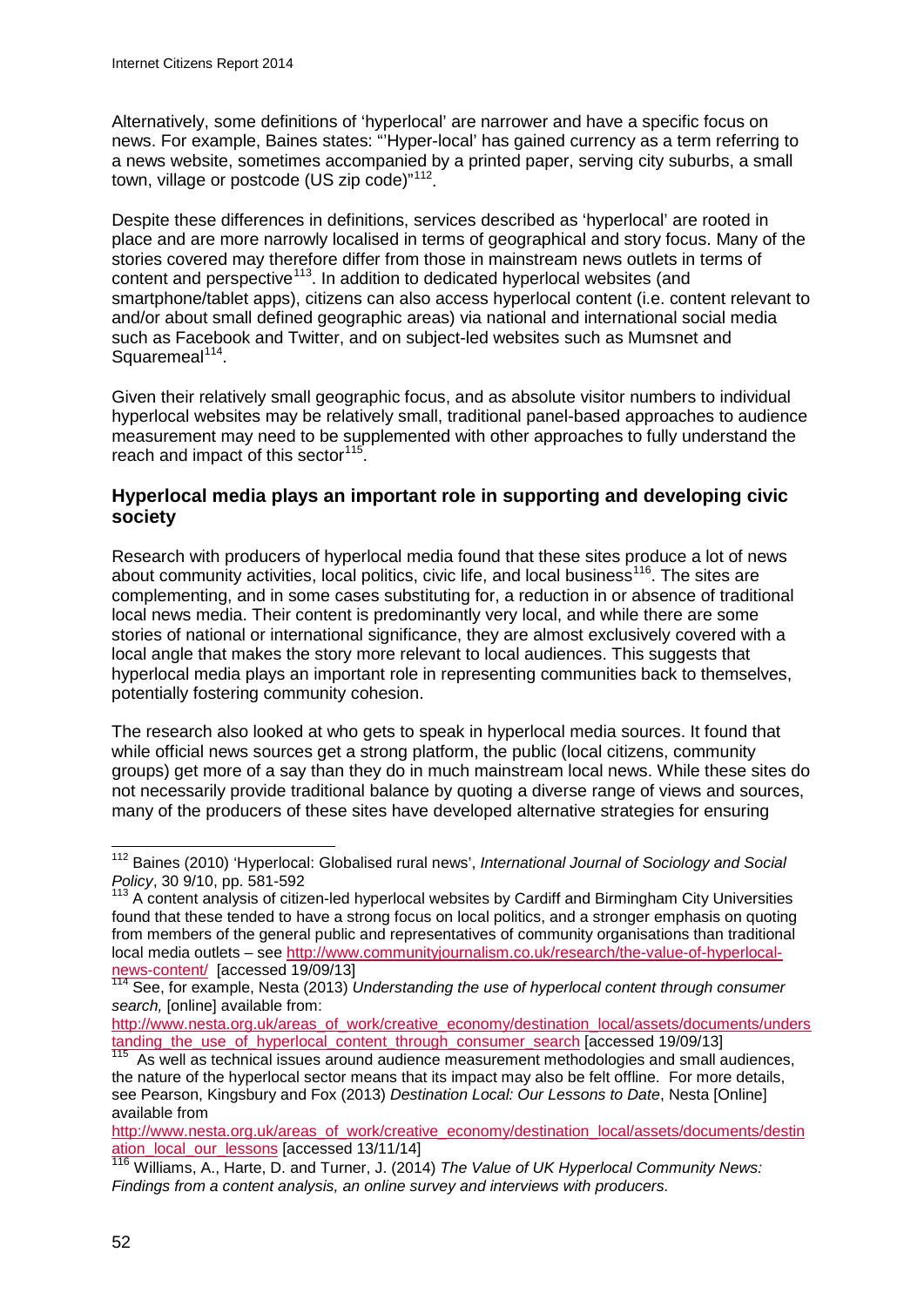balance and plurality, particularly on issues that are likely to be contentious. These include introducing a range of views or 'rights to reply' across different posts, exercising editorial judgement about when balance is needed, the nature of the sources and the documentation used to support their stories, and, in some cases, setting themselves up as an alternative voice to critique or contest more established news sources.

#### **Hyperlocal sites support and initiate local campaigns**

The majority of hyperlocal news producers cover community campaigns, and a significant minority have initiated their own<sup>[117](#page-55-0)</sup>. The subjects of these campaigns vary greatly in size, range, and impact. Some of the examples cited in the research include the protection of local green spaces, the granting of alcohol or take-away food licences, opposition to cuts to local public services, 'shop local' campaigns and calls for improvements to local amenities such as signage, local parks, car parking, play areas, or the cleanliness of a local area. Several campaigns also called for greater transparency and accountability from local government institutions, calling on councils to allow the filming, recording, or live coverage of meetings, and in some cases there were campaigns about more serious council-related malpractice such as the misuse of public funds, or illegal payments made to local businesses.

Hyperlocal producers argued that their coverage of many of these issues was instrumental in full or partial victories by the campaigners. Even when campaigns were unsuccessful the researchers argued that much of the coverage is likely to have led to an enriched local public sphere in the affected communities<sup>118</sup>.

#### **Hyperlocal journalists are also investigative journalists**

A substantial proportion of hyperlocal news producers are also carrying out investigations. Examples of investigations cited in the research include: environment stories such as a waste incinerator breaching emissions guidelines and plans to develop land poisoned by previous industrial owners; council stories about lack of transparency, or involving (documented) secret or illegal payments; planning issues around supermarket developments, the proposed High Speed 2 railway line, and greenfield sites being reallocated as brownfield in order to allow developments; also, a range of data-led stories about issues as diverse as parking fines, environmental enforcement activities, rates of crimes solved by local police, use of local libraries in order to argue against cuts to services, and lift failures in council-owned flats<sup>[119](#page-55-2)</sup>.

#### **Most hyperlocal media sites have a relatively small reach, although a few have large monthly audiences**

The research concluded that the great majority of sites have relatively small audiences, but a few have audiences of between 10,000 and 100,000 or more per month. The research also found that visitors to the sites were only part of the picture, and that hyperlocal players are active on a variety of social media platforms, with Twitter and Facebook the most widely  $used<sup>120</sup>$ .

Most hyperlocal sites reach only a small proportion of the residents of their local communities and areas, although most are seeing audience growth on both their sites and

 $117$  Ibid.  $\overline{a}$ 

<span id="page-55-0"></span> $118$  Ibid.

<span id="page-55-2"></span><span id="page-55-1"></span> $119$  Ibid.

<span id="page-55-3"></span><sup>120</sup> Williams, A., Barnett, S., Harte, D. and Townend, J. (2014) *Hyperlocal Community News in the UK: Findings from a survey of practitioners.*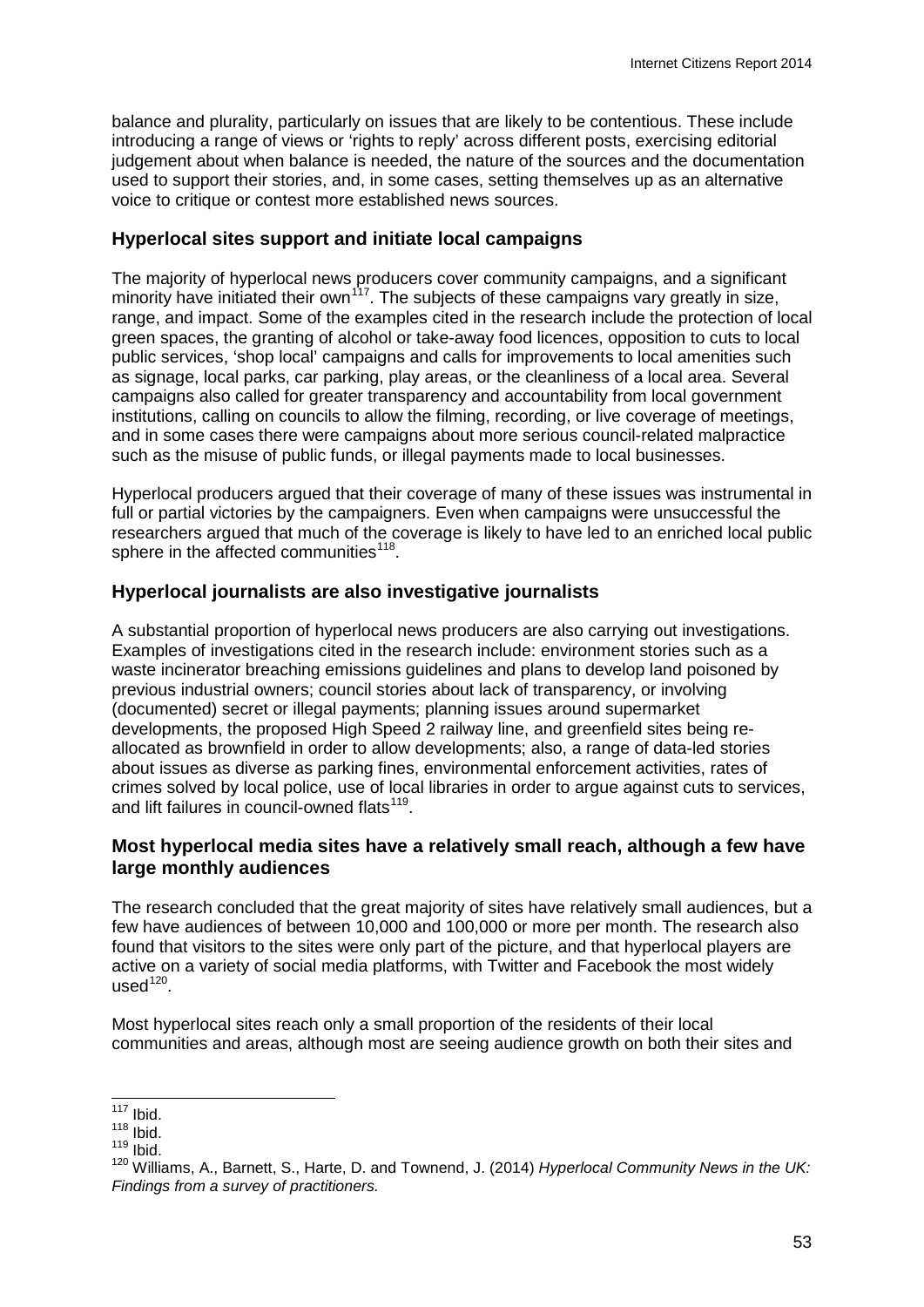social media, and some are branching out into offline publishing as a way of increasing their reach into their local communities and generating more advertising revenue.<sup>[121](#page-56-0)</sup>

#### **Three-quarters of the hyperlocal sites sampled had been active for at least three years**

Hyperlocal media is an emerging sector, so trade associations and official membership bodies have yet to be established<sup>[122](#page-56-1)</sup>. Research into the sector suggests that it is quite fluid, with some sites starting up and closing in quick succession, due in part to the low barriers to entry associated with setting up a free blog, combined with the significant investment of labour required to develop and maintain content and audiences. Despite this, the research found that around three-quarters (73%) of the hyperlocal sites in the sample had been going for at least three years, and almost a third  $(32%)$  for more than five years.<sup>[123](#page-56-2)</sup>

#### **In 2014, 408 active hyperlocal sites were recorded by Openly Local, a fall since 2012**

The fluidity of the sector and its small scale can make gauging its size difficult.<sup>[124](#page-56-3)</sup> However, Openly Local has established a database of hyperlocal websites, developed through websites' self-declaration and research by Openly Local.<sup>[125](#page-56-4)</sup> Analysis of the database<sup>[126](#page-56-5)</sup> found that, of the 696 (632 in 2013) hyperlocal websites listed<sup>[127](#page-56-6)</sup> on 25 October 2014. 408 were 'active' and operating in the UK. This is a decrease since 2013, when 496 sites were active, and 2012, when there were 432 active sites. 'Active' is defined as a website having posted a news story at least once in the five months prior to the sampling date  $(25<sup>th</sup> October 2014)$  or functioning as an active forum-only or wiki-based website.

In 2014, 288 sites are no longer active, an increase on 133 in 2013. This figure represents websites that have closed, or have not published anything in the five months prior to the sample period. Many of these sites (86) are part of the 'Local People' franchise, a network of local community sites across the UK aiming to serve the local community by providing a space online where locals can interact and connect with each other about what's important to them within their neighbourhood.<sup>[128](#page-56-7)</sup> Although 37 of these sites still show evidence of activity by local residents (such as events, or reviews of businesses), the vast majority comprise nothing but spam postings, and although online were therefore declared as inactive. The Local People network no longer receives financial support. *[129](#page-56-8)*

 $121$  Ibid.  $\overline{a}$ 

<span id="page-56-1"></span><span id="page-56-0"></span><sup>&</sup>lt;sup>122</sup> Communications Market Report 2012: http://stakeholders.ofcom.org.uk/market-data-<br>research/market-data/communications-market-reports/cmr12/

<span id="page-56-2"></span>Williams, A., Barnett, S., Harte, D. and Townend, J. (2014) *Hyperlocal Community News in the UK: Findings from a survey of practitioners.* 

<span id="page-56-3"></span><sup>1&</sup>lt;sup>24</sup> This difficulty in counting the number of services is not unique to the UK – see <http://streetfightmag.com/2012/11/14/in-market-sizing-who-gets-counted-as-hyperlocal/> for a discussion of attempts to count the number of US hyperlocal services [accessed 13/11/4]<br><sup>125</sup> See http://openlylocal.com/hyperlocal sites.

<span id="page-56-5"></span><span id="page-56-4"></span><sup>&</sup>lt;sup>126</sup> Analysis conducted for Ofcom in October 2014 by Dave Harte, Co-Investigator, 'Media, Community and the Creative Citizen'. Birmingham School of Media, Birmingham City University. The analysis builds on data from 2012 and 2013 reports examining the extent of hyperlocal news websites in the UK: *Hyperlocal Publishing in the UK – A Snapshot* (2012) and *Hyperlocal Publishing in the UK* 

<span id="page-56-7"></span>

<span id="page-56-6"></span>*<sup>–</sup> A Snapshot (2013 update).* <sup>127</sup> http://openlylocal.com\_hyperlocal\_sites <sup>128</sup> <http://www.localpeople.co.uk/> <sup>129</sup> See [www.pressgazette.co.uk/node/49450](http://www.pressgazette.co.uk/node/49450) and

<span id="page-56-8"></span><http://www.holdthefrontpage.co.uk/2013/news/freelance-publishers-axed-from-local-world-sites/>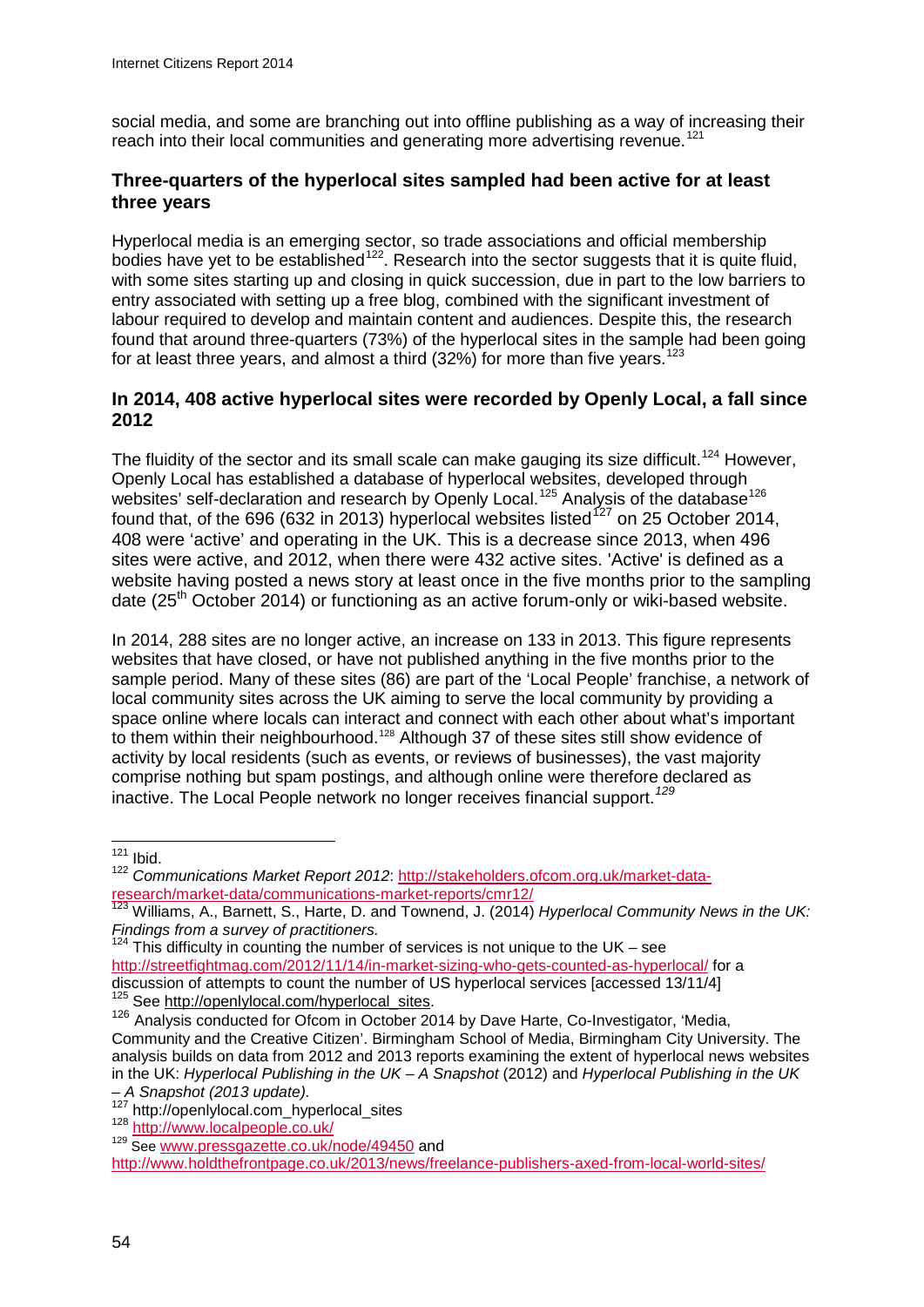

**Figure 37: Active hyperlocal media sites: 2012, 2013 and 2014**

*Source: Analysis of Openly Local database by Harte, D., Birmingham City University*

#### **Birmingham has the most hyperlocal sites of any UK local authority area**

Figure 38, below, sets out the number of active sites by nation. England has the highest number of sites, while Northern Ireland has the lowest. There are also two active sites in the Isle of Man. England has seen the biggest fall in the number of sites since 2013.

#### **Figure 38: Number of active hyperlocal sites in UK nations: 2014**

| <b>Nation</b>    | Number of sites | <b>Change since 2013</b> |
|------------------|-----------------|--------------------------|
| England          | 359             | $-86$                    |
| Scotland         | 25              |                          |
| <b>Wales</b>     |                 |                          |
| Northern Ireland |                 |                          |
| (Isle of Man)    |                 | -                        |

*Source: Analysis of Openly Local database by Harte, D., Birmingham City University*

Figure 39, below, shows the number of active sites by English region. Birmingham has 20 active sites (six less than in 2013), the most in any UK local authority area. Across the London boroughs there are 85 active hyperlocal websites. Cardiff has 12 and Edinburgh has eight hyperlocal websites.

#### **Figure 39: Number of active hyperlocal sites in English regions: 2014**

| <b>Region</b>                   | <b>Number of sites</b> |  |
|---------------------------------|------------------------|--|
| London                          | 92                     |  |
| <b>South West</b>               | 43                     |  |
| South East                      | 48                     |  |
| <b>West Midlands</b>            | 51                     |  |
| <b>Yorkshire and Humberside</b> | 36                     |  |
| <b>North West</b>               | 37                     |  |
| <b>East Midlands</b>            | 16                     |  |
| East of England                 | 29                     |  |
| <b>North East</b>               |                        |  |

*Source: Analysis of Openly Local database by Harte, D., Birmingham City University*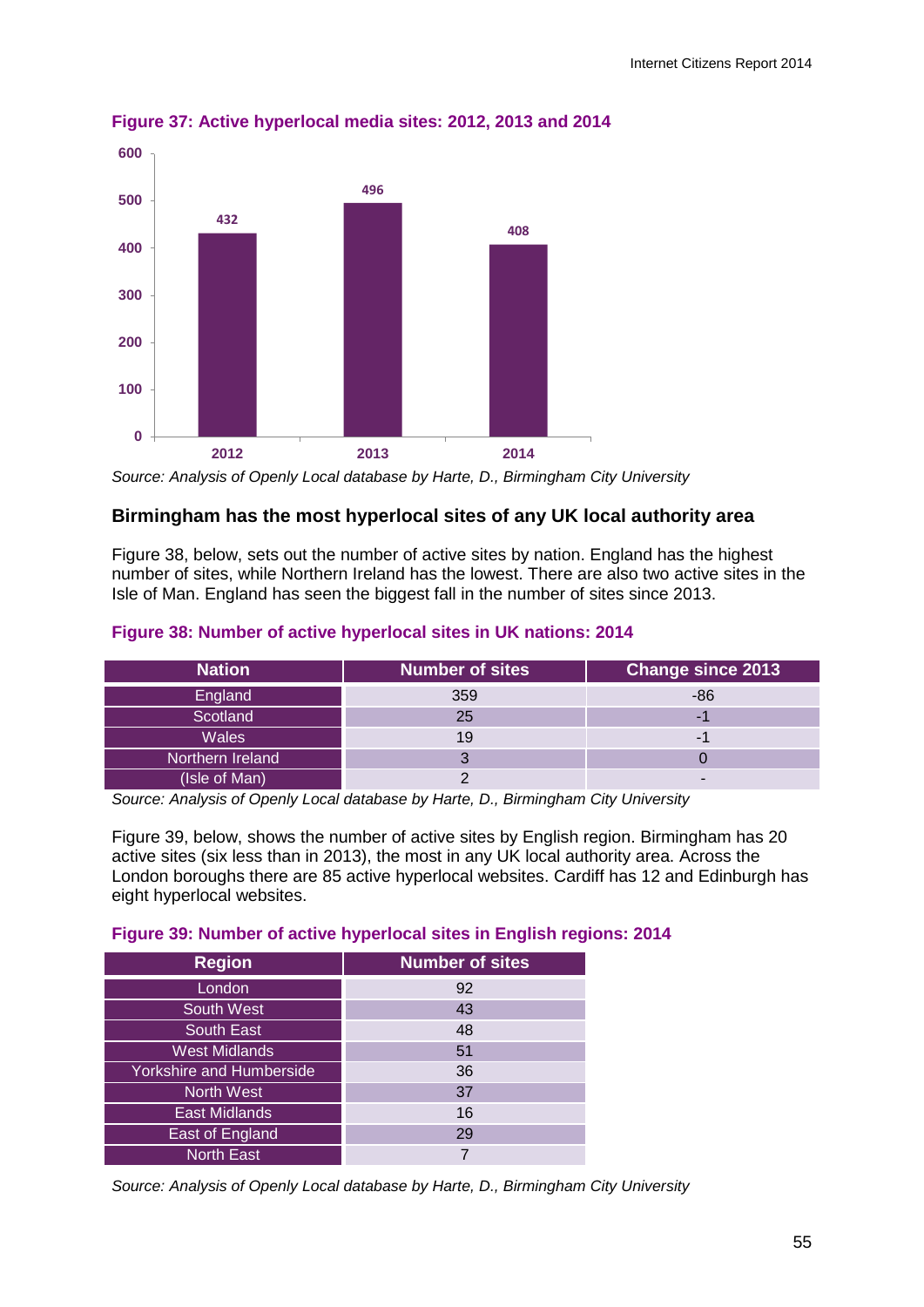### **Many hyperlocal producers hope to expand in the future, but lack of time may be a barrier**

While the hyperlocal media sector is clearly providing important citizenship benefits to the audiences it serves, running a successful hyperlocal site requires a significant investment of time and, in some cases, money. Research into the sector<sup>[130](#page-58-0)</sup> found that most hyperlocal producers work part-time on their sites, in some cases up to thirty hours a week, and although around a quarter raise enough money to cover their running costs (mainly through advertising) the rest cover their own costs. These sites are therefore in the most case reliant on the interest and enthusiasm of their producers, in a way that local media is not. This enthusiasm is clearly evident among many producers, with nine in ten producers in the research believing they can sustain or increase current levels of production in the coming year, and eight in ten having ambitions to expand their sites. However, most also felt very time-poor, and nearly three-quarters cited lack of time as a barrier to future expansion.

# **6.4 Citizen journalism**

Citizen journalism is news and information that is created and reported on by internet users, rather than news organisations.<sup>[131](#page-58-1)</sup> This information is usually distributed and spread via social media such as Twitter, and blogging websites.

## **Over half of UK internet users visit blogging websites**

In July 2014 blogging websites<sup>[132](#page-58-2)</sup> attracted 28,400 unique visitors (59% of active internet users in the UK). The average visitor spent 23.8 minutes<sup>[133](#page-58-3)</sup> on blogging sites in the month.

[Figure 40,](#page-59-0) below, shows the active reach of the top five blogging sites in July 2014, and their active reach for the same period in 2013. In July 2014 the top site was blogspot.co.uk, followed by WordPress. These were also the top two sites in 2013, although, unlike in 2014 they were followed by outbrain.com (10%), imgur.com (4%) and webs.com (4%).

<span id="page-58-0"></span><sup>130</sup> Williams, A., Barnett, S., Harte, D. and Townend, J. (2014) *Hyperlocal Community News in the UK: Findings from a survey of practitioners.*  $\overline{a}$ 

<span id="page-58-1"></span><sup>&</sup>lt;sup>131</sup> While there are several definitions of 'citizen journalism', they all tend to involve members of the public; i.e. citizens sourcing, gathering, analysing and reporting news and information. For example, Jay Rosen, professor of journalism at New York University, defines it as: "When the people formerly known as the audience employ the press tools they have in their possession to inform one another, that's citizen journalism" [http://archive.pressthink.org/2008/07/14/a\\_most\\_useful\\_d.html](http://archive.pressthink.org/2008/07/14/a_most_useful_d.html) [accessed 18 September 2013]

<span id="page-58-2"></span><sup>132</sup> Defined by comScore as sites where users post informal journals of their thoughts, commentaries and philosophies. This online journal is frequently updated and intended for general public

<span id="page-58-3"></span><sup>&</sup>lt;sup>133</sup> This figure is affected by an unusually high figure for blogspot.ie. At the time of publication comScore was investigating this issue but was unable to conclude its investigation in time for publication. This figure should therefore be treated with caution.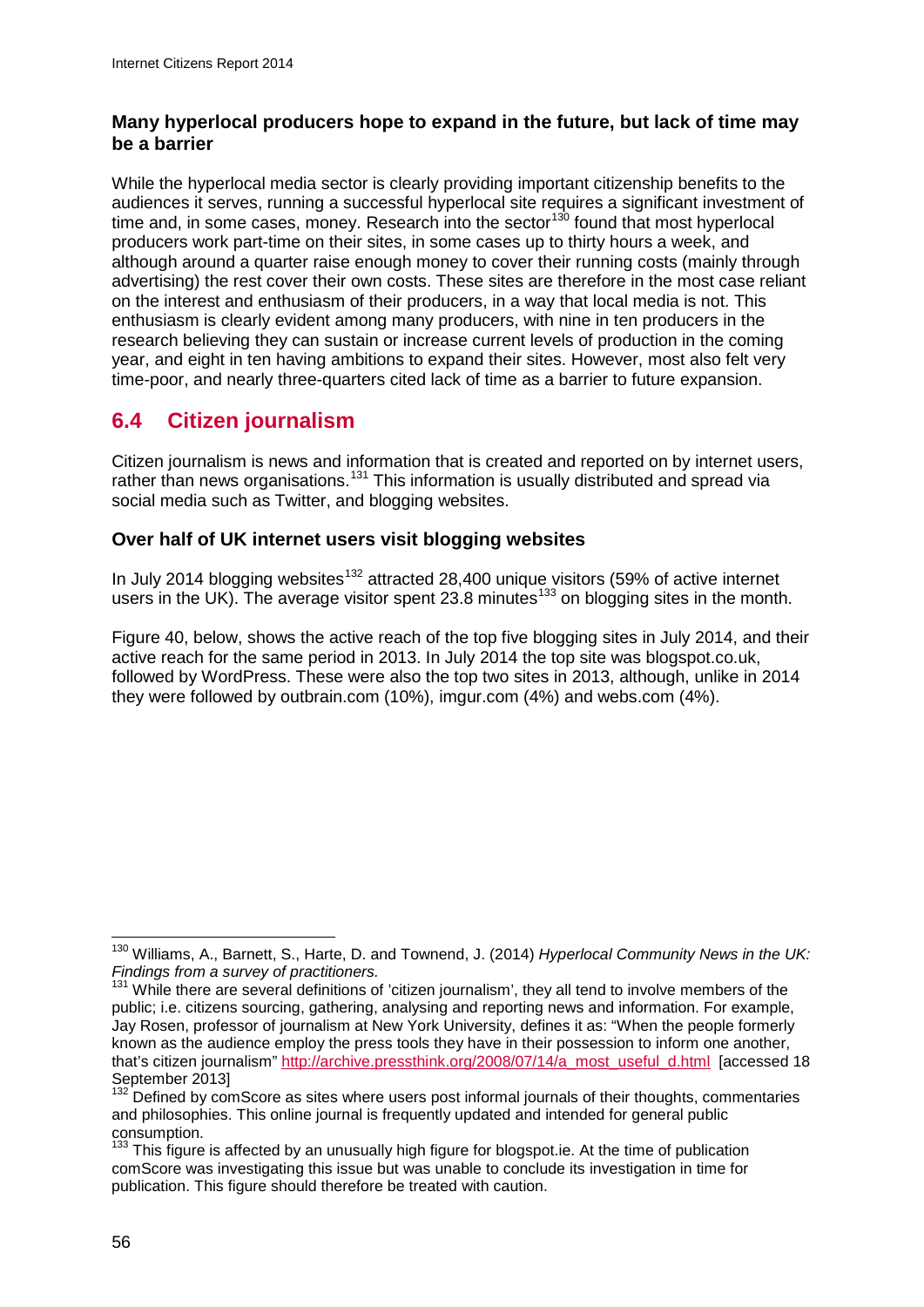

#### <span id="page-59-0"></span>**Figure 40: Top five blogging websites: Active reach in July 2013 and July 2014**

*Source: comScore MMX Multi-platform, July 2013 and July 2014*

#### **Visitors to blogging sites are mainly younger and from higher socio-economic groups**

[Figure 41](#page-59-1) and [Figure 42](#page-60-0) show the age and socio-economic profile of visitors to the top three blogging websites. The age profile of Blogspot.co.uk and wordpress.com is very similar. The age profile for reddit is slightly younger, with a larger proportion of its audience coming from the under-18s, 18-24s and 25-54s.

The socio-economic profiles of each of the sites are also fairly similar, with around four in ten visitors in the AB socio-economic group, compared to around one in seven in the DE group.



<span id="page-59-1"></span>

*Source: comScore MMX Multi-Platform, July 2014*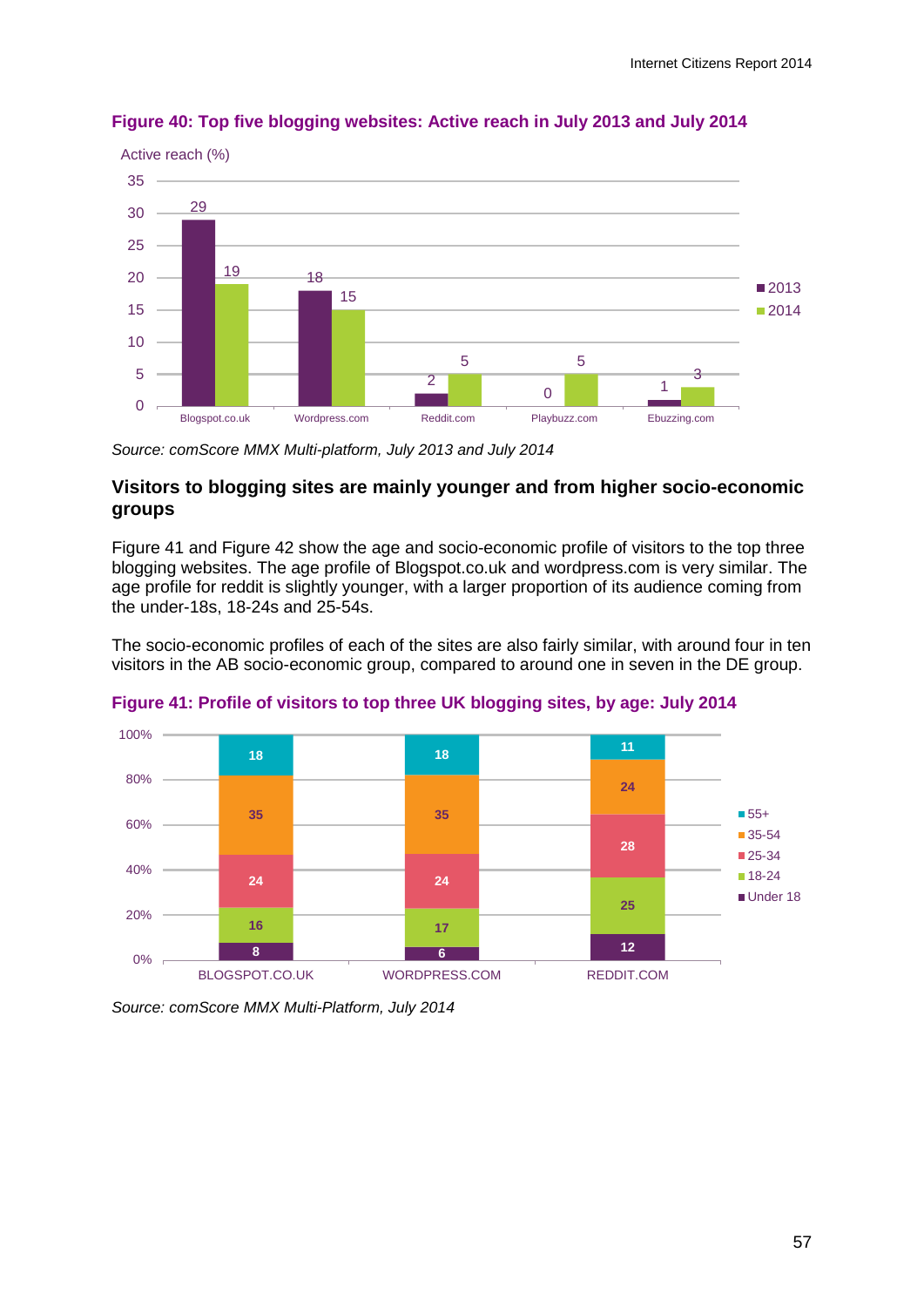

## <span id="page-60-0"></span>**Figure 42: Profile of visitors to the top three UK blogging sites, by socio-economic group: July 2014**

*Source: comScore MMX MP, July 2014*

## **Almost a quarter say they have contributed to someone else's blog**

[Figure 43](#page-61-0) below, from Ofcom's 2014 *Adults' Media Use and Attitudes Report[134](#page-60-1)*, compares several online activities which have a collaborative element and are often used in the context of citizen journalism, across the nations.

The only significant difference between the nations is that internet users in England and Scotland are more likely than those in Wales to contribute comments to blogs. Commenting on blogs is much more popular than setting up a blog or contributing to a collaborative site such as Wikipedia.

<span id="page-60-1"></span><sup>&</sup>lt;sup>134</sup> Fieldwork conducted in 2013.  $\overline{a}$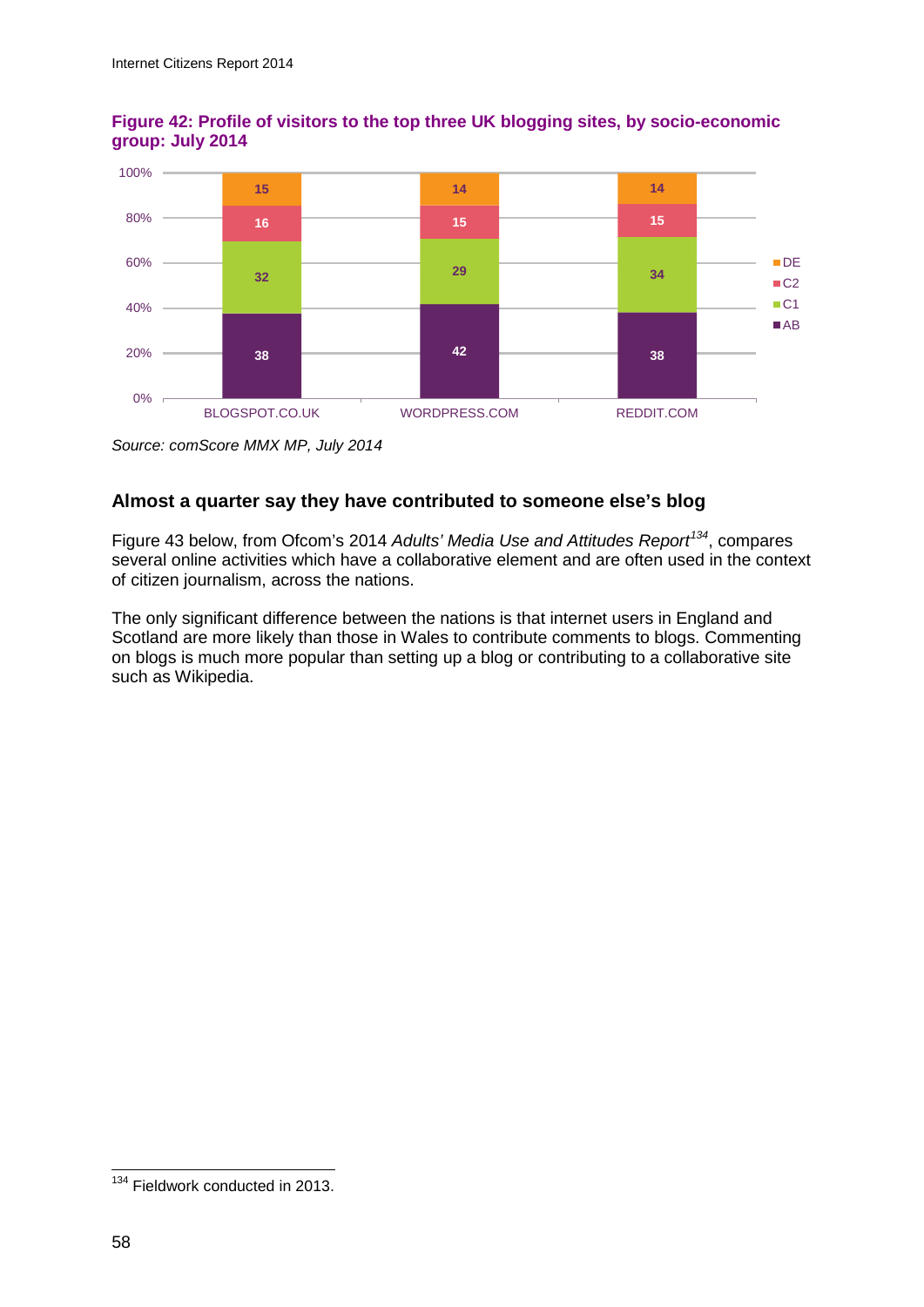

#### <span id="page-61-0"></span>**Figure 43: Experience of using the internet for creative activities, by nation: 2013**

*IN23 I'm going to read out a number of things people might do online. Which, if any, of these things have you ever done online? Base: All adults aged 16+ who go online at home (on any device) or elsewhere (1272 UK, 824 England, 150 Scotland, 163 Wales, 135 Northern Ireland). Significance testing shows any difference between any nation and the UK.*

*Source: Ofcom research, fieldwork carried out by Saville Rossiter-Base in October-November 2013*

#### **Summary**

*% internet users*

The BBC is the most popular public service broadcasting (PSB) website, by a considerable margin, with 65% of UK internet users using BBC sites in July 2014. The BBC is also the most-used website for news provision. According to survey research, 59% of online news users say they use it, while 18% say they use Google, 17% Facebook, 17% Sky and 9% Twitter. The BBC is also the most-visited site in the comScore general news category, with 17.6 million unique visitors in July 2014, equivalent to over one-third (36%) of the online population.

A substantial minority of internet users are talking about, and sharing, news stories online, particularly via Twitter and Facebook.

According to survey research, half of UK adults say they browse online at least monthly for local<sup>135</sup> news and information, with almost two in five doing so at least weekly. While TV is most likely to be nominated as the most important local source (40%), one in five (19%) regular local news users named 'any online source' as their most important local medium.

Hyperlocal activity remains an important local resource, contributing a wide range of citizenfocused content at a local level.

Blogging websites are visited by over half the internet population and almost a quarter say that they comment on blogs.

<span id="page-61-1"></span><sup>&</sup>lt;sup>135</sup> The definition given to respondents of 'local' was "the area in which you live", and 'regional' was "your local area and surrounding areas in the wider region".  $\overline{a}$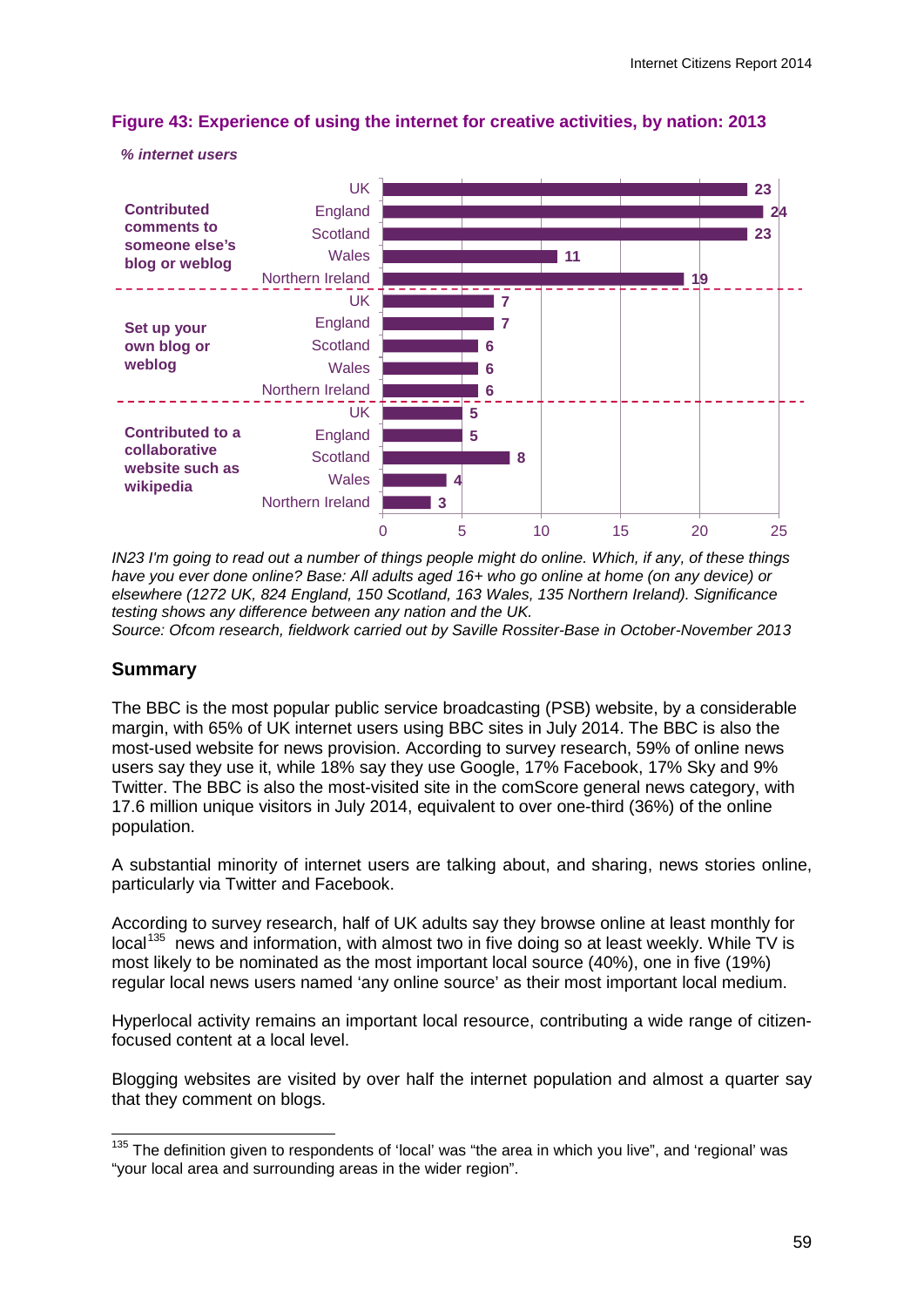## **Section 7**

# **Culture and libraries**

This section examines how people engage with cultural institutions and cultural content over the internet; in particular, in the areas of heritage, archives, libraries, and museums and galleries.<sup>[136](#page-62-0)</sup>

The internet and the development of digital media have changed the way in which people can engage with arts, culture, and cultural organisations. People can now buy tickets, renew and reserve books, search for information, preview shows and exhibitions, and take virtual tours on museums' and galleries' websites and/or apps.

Cultural institutions with an online presence can provide users with additional or enhanced access to collections. For instance, artefacts and objects that require special care because they are rare or fragile become more widely accessible through being visible online. Over the internet, cultural institutions can highlight and link material across a single website or a number of cultural institutions. Digital access may also benefit those who are unable to visit collections or exhibitions due to financial or physical constraints. Given these potential benefits, policy makers and funding bodies are actively promoting the use of digital technology by arts organisations to expand audience reach and develop new business models.<sup>[137](#page-62-1)</sup>

In addition to comScore data, this section uses data on digital engagement in culture and libraries in England from the Department for Culture, Media and Sport (DCMS) Taking Part Survey.<sup>[138](#page-62-2)</sup>

# **7.1 Digital participation in culture and libraries**

#### **The most popular kinds of cultural website are heritage sites, visited by three in ten adults in England in 2013/14**

According to research undertaken by the Department for Culture, Media & Sport (DCMS), in 2013/14 three in ten (28%) adults in England visited heritage websites, just over a quarter (27%) visited a museum or gallery website, a quarter visited a theatre or concert website, 14% visited library websites, and 11% used archive or records office websites. [139](#page-62-3)

<span id="page-62-0"></span> $136$  Visitor numbers mean that it is not possible to report on a number of relevant websites in the devolved nations, including Historic Scotland, Cadw in Wales and the various devolved nations' archives, using the comScore measurement system.<br>
<sup>137</sup> For example, the Digital R&D Fund for the Arts, a three-year programme backed by Council  $\overline{a}$ 

<span id="page-62-1"></span>England, the Arts and Humanities Research Council (AHRC) and Nesta. Similar funds have been launched for Wales and Scotland backed by their arts funding bodies (Arts Council Wales / Creative Scotland), Nesta and the AHRC.

<span id="page-62-2"></span><sup>&</sup>lt;sup>138</sup> The Taking Part Survey is commissioned by the Department for Culture, Media and Sport (DCMS) in partnership with various organisations including Arts Council England, English Heritage, and Sport England. Taking Part is a continuous face-to-face survey with adults aged 16 and over living in private households in England. The survey has run since mid-July 2005. It does not include data on the devolved nations.<https://www.gov.uk/government/collections/taking-part>

<span id="page-62-3"></span>[https://www.gov.uk/government/uploads/system/uploads/attachment\\_data/file/360009/Taking\\_Part\\_2](https://www.gov.uk/government/uploads/system/uploads/attachment_data/file/360009/Taking_Part_2014_15_Quarter_1_Report.pdf) [014\\_15\\_Quarter\\_1\\_Report.pdf](https://www.gov.uk/government/uploads/system/uploads/attachment_data/file/360009/Taking_Part_2014_15_Quarter_1_Report.pdf)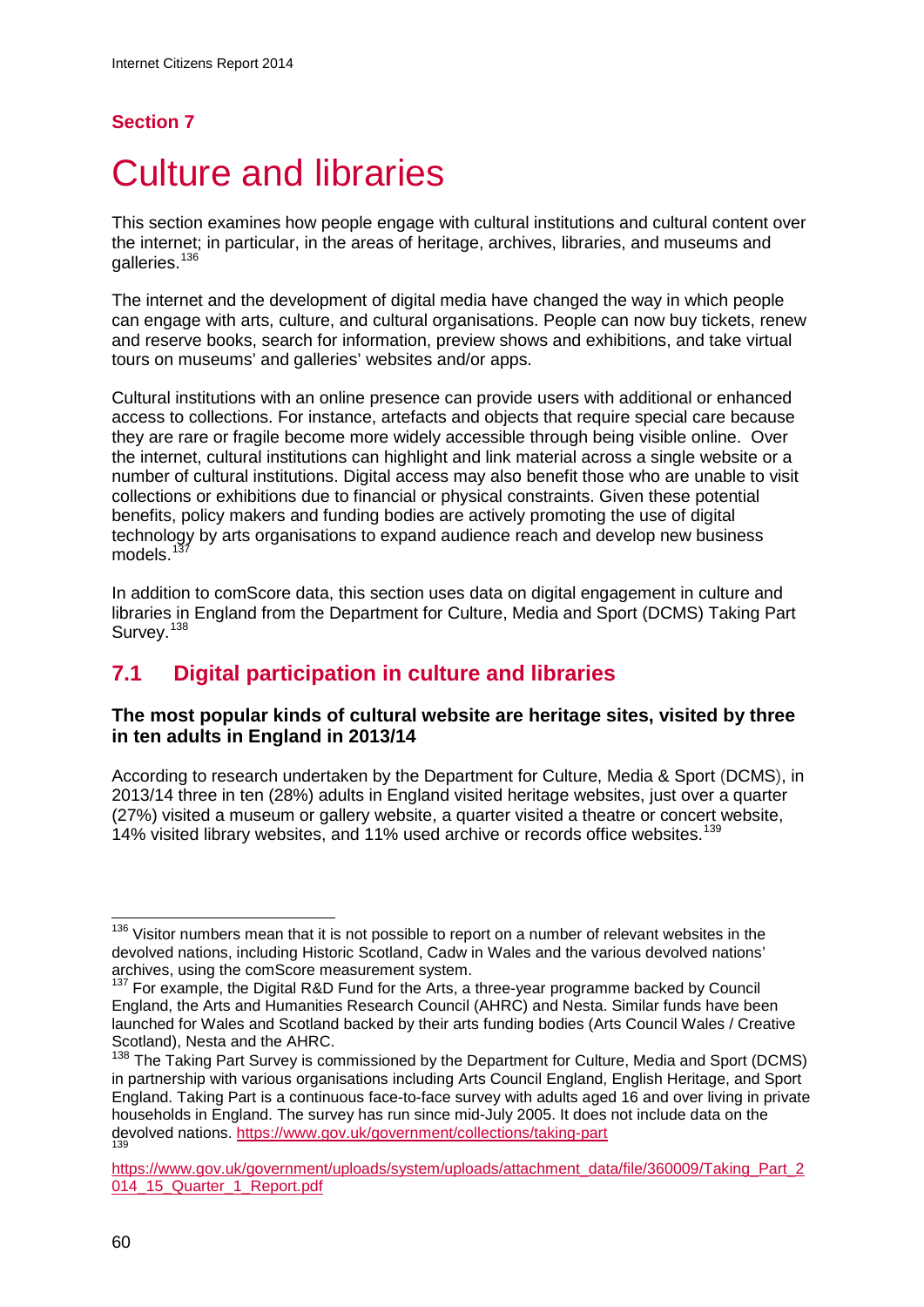

#### **Figure 44: Digital participation in cultural activities in England: 2005-2014[140](#page-63-0)**

*Source: Taking Part 2014/15 Quarter 1. Statistical release, Department for Culture Media and Sport research, data collected by TNS-BMRB Base: Adults 16+. 2005/6: 28,117;. 2012/13: 9,838; 2013/14: 10,355*

## **7.2 Heritage**

#### **The most popular use of heritage websites is to plan how to get to a historical site**

'Heritage' is a broad concept that has been defined by the International Cultural Tourism Charter as one that: "includes the natural as well as the cultural environment. It encompasses landscapes, historic places, sites and built environments, as well as biodiversity, collections, past and continuing cultural practices, knowledge and living experiences [of a group or society]"[141.](#page-63-1) In other words, 'heritage' can be understood as both the intangible attributes and the physical assets forming a people's legacy. In England, English Heritage<sup>[142](#page-63-2)</sup> is responsible for managing the country's historic environment. In Scotland, this responsibility is discharged by Historic Scotland, in Wales by Cadw, and similar responsibilities are carried out in Northern Ireland by the Northern Ireland Environment Agency<sup>143</sup>.

As we saw in Figure 44, above, in 2013/14 three in ten (28%) adults in England visited heritage websites. This is a significant increase on 18% when the research began in 2005/06.

The Taking Part survey added new questions on heritage websites from July 2011. Between July 2013 and June 2014, of the people who visited a heritage website:

- Over three in five used a heritage website to plan how to get to a historic site (a significant increase from 2011/12 from 57% to 61%).
- Almost half used a heritage website to learn about history or the historic environment (47%),
- Just over a quarter used a heritage website to buy tickets to visit a historic site (27%).

Excludes visits to websites for information on opening hours or to buy tickets  $\overline{a}$ 

<span id="page-63-1"></span><span id="page-63-0"></span><sup>141</sup> International Cultural Tourism Charter, ICOMOS, 1999

<span id="page-63-3"></span><span id="page-63-2"></span> $142$  Officially known as the Historic Buildings and Monuments Commission for England  $143$ The sites from the devolved nations are not reportable in comScore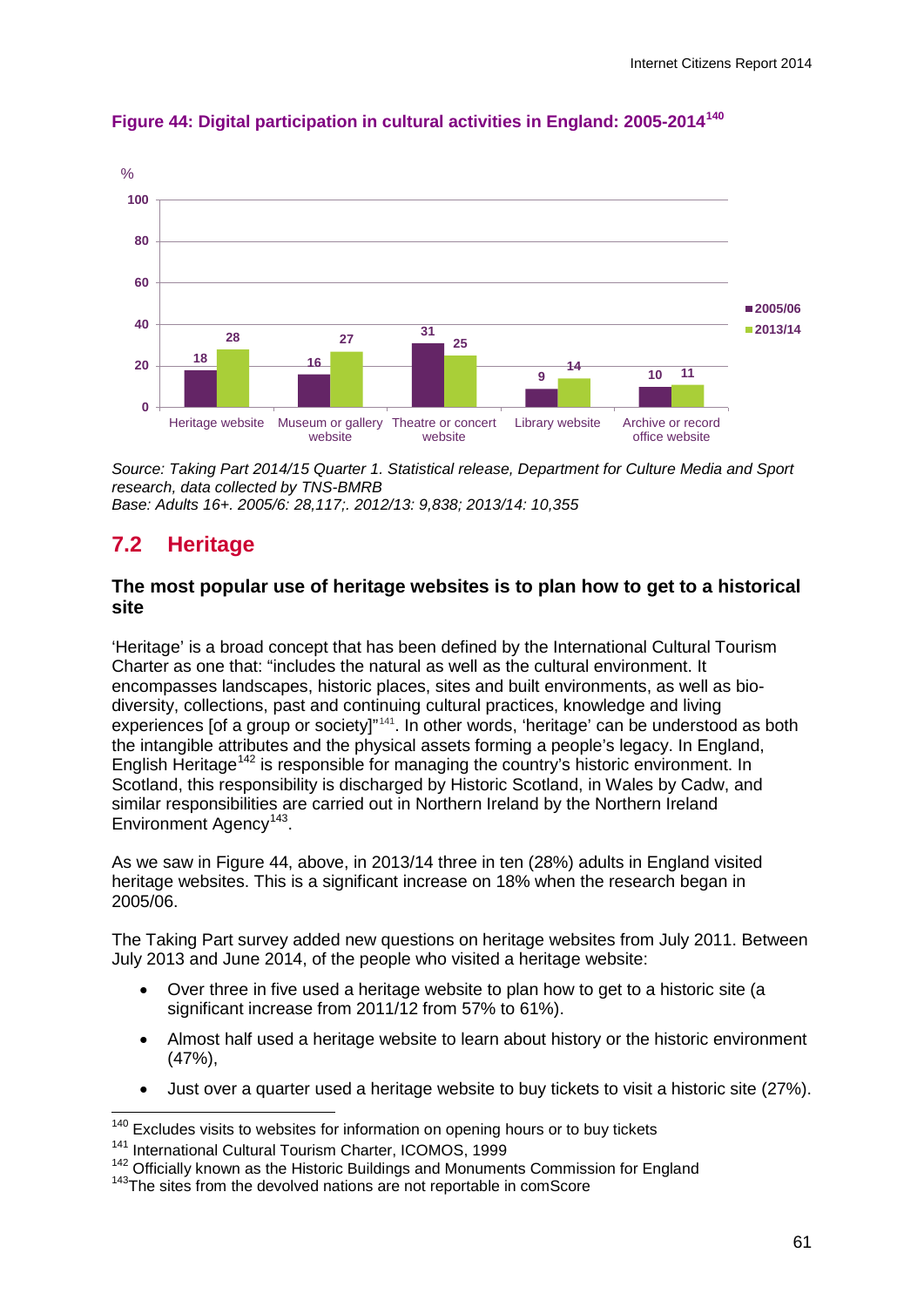- 15% of adults had visited a heritage website to take a virtual tour of a historical site $144$ .
- 1.8% of adults who visited a heritage website used it to discuss history or visits to the historic environment on a forum.

#### **In July 2014 over half of visitors to English-heritage.org.uk were 24 and under, compared to 14% in July 2013**

In July 2014, the website english-heritage.org.uk was used by 0.5% of the internet population, corresponding to a unique audience of 258,000 people, with an average time spent of 5.5 minutes per visitor. In both 2013 and 2014 the majority of visitors were in the AB socio-economic group (55% in 2014 and 56% in 2013). In 2014 there were more female than male visitors (61% vs. 39%), a change since 2013, when there were almost the same numbers of men and women visiting the site.

## **Figure 45: Visitor demographics to english-heritage.org.uk, by gender, socioeconomic group and age: July 2013 and July 2014**



Unique audience (%)

*Source: comScore MMX Multi-Platform, July 2013 and July 2014*

#### **Digital exploration of the Palace of Westminster**

Parliament has launched a [new augmented reality app,](http://www.parliament.uk/visiting/access/explore-westminster-hall-app/) allowing visitors to explore the most ancient part of the Palace of Westminster.

The free app, 'Explore Westminster Hall', brings to life the historical features and the events that took place there. As well as providing detailed information about the building, the app creates an immersive visitor experience by recreating Westminster Hall as a 3D model

It can be used at home, or to enhance a visit in person. By pointing the camera on a mobile device at trigger points around the hall, the app enables users to activate a series of narrated interactive encounters. Visitors can navigate the hall virtually and focus in more detail on areas of specific interest, such as the hammer-beam roof or the Jubilee window, or meet a 3D reincarnation of Charles I.

The app is free to download and encourages visitors to explore and learn about the historic setting.

<span id="page-64-0"></span><sup>&</sup>lt;sup>144</sup> In July 2011, this statement became part of a response list. From July 2005 to June 2011 it was asked as a single question. For this reason, this estimate cannot be compared with the previous year's estimate.  $\overline{a}$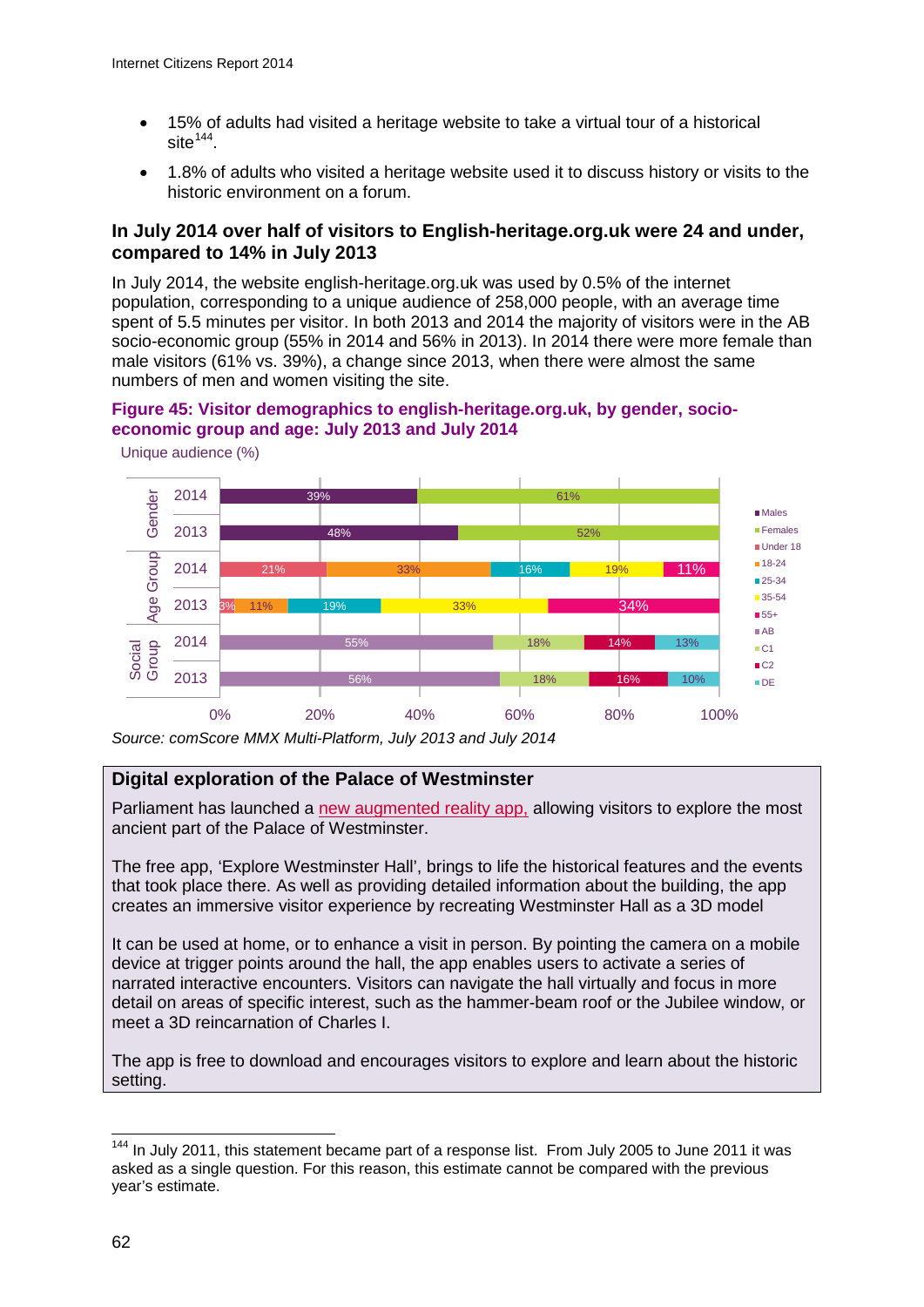# **7.3 Museums and galleries**

#### **Finding out about or ordering tickets for an exhibition or event is the most popular reason for visiting a museum or gallery website**

Figure 44, above, shows that just over a quarter (27%) of adults in England visited a museum or gallery website in 2013/14, a significant increase from 16% when the data were first collected in 2005/06, although the rate has decreased slightly from a peak of 31% in 2012/13.

Between 2005/06 and 2013/14 there was a significant increase in the proportion of adults who had visited a museum or gallery website to find out about or order tickets for an exhibition or event (from 48% to 65%). Over the same period there was a significant decrease in the proportion of adults who had visited a museum or gallery website to look at items from a collection (from 34% to 18%).

The Taking Part survey added new questions on museum and gallery websites in July 2011. Between June 2013 and July 2014, of those who had visited a museum or gallery website, 44% had done so to find out about a particular subject, and 11% had viewed or downloaded an event or exhibition, both at a similar rate to 2011/12. Thirteen per cent had visited a museum or gallery website to take a virtual tour, a significant decrease on the 2011/12 figure of 16%.

#### **The Victoria and Albert Museum website is the most-visited museum/gallery website**

In July 2014, the top three UK museum/gallery websites visited were the Victoria and Albert Museum, with 171,000 unique visitors, the Tate Modern with 154,000, and the Natural History Museum with 127,000<sup>145</sup>.

| Website                           | <b>Unique visitors</b> | Active reach (%) |
|-----------------------------------|------------------------|------------------|
| <b>Victoria and Albert Museum</b> | 171,000                | 0.35             |
| <b>Tate Modern</b>                | 154,000                | 0.32             |
| <b>Natural History Museum</b>     | 127,000                | 0.26             |

#### **Figure 46: Top three most-visited museum/gallery websites: July 2014**

*Source: comScore MMX Multi-Platform, July 2014*

Figures 47 to 49 show the profile of visitors to these three sites by gender, age and socioeconomic group. Visitors to the Victoria and Albert Museum and the Tate Modern are slightly more likely to be male than female. However, visitors to the Natural History Museum are more likely to be female (61%) than male (39%).

The age profile is similar across all three sites. Thirty-five to 54 year olds are the largest age group, while under- 18s are the smallest.

<span id="page-65-0"></span><sup>&</sup>lt;sup>145</sup> Visitor numbers to websites of museums and galleries in Scotland, Wales and Northern Ireland were too small to be reportable by comScore.  $\overline{a}$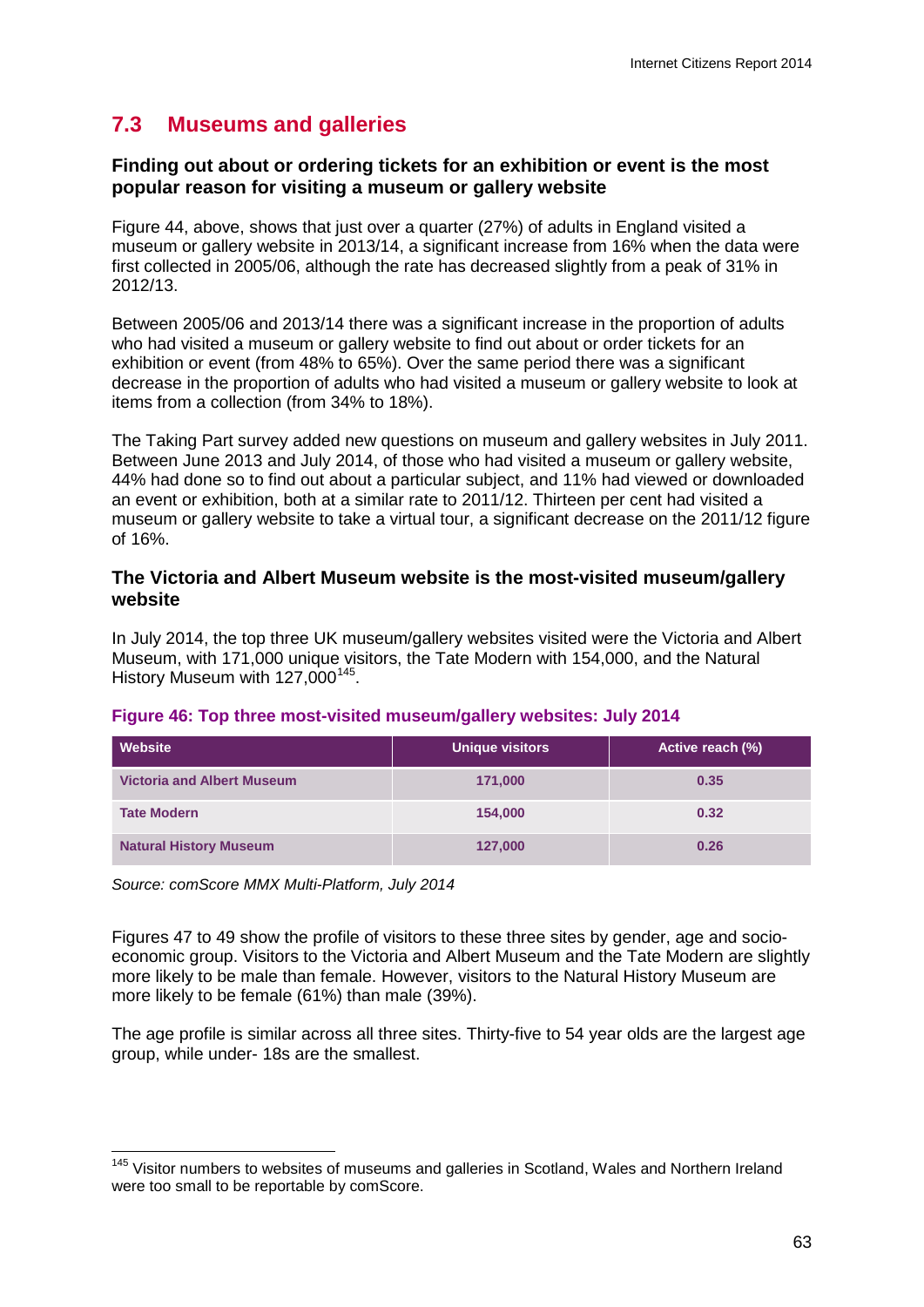Visitors to all three sites are most likely to be in the AB socio-economic group. This is most pronounced for the Victoria and Albert Museum, where 68% of visitors are in this group, and least pronounced for the Natural History Museum, where the figure is 47%.

**Figure 47: Visitor profile of top three most-visited museum/gallery websites, by gender: July 2014**



*Source: comScore MMX MP, July 2014*

#### **Figure 48: Visitor profile of top three most-visited museum/gallery websites, by age: July 2014**



*Source: comScore MMX Multi-Platform, July 2014*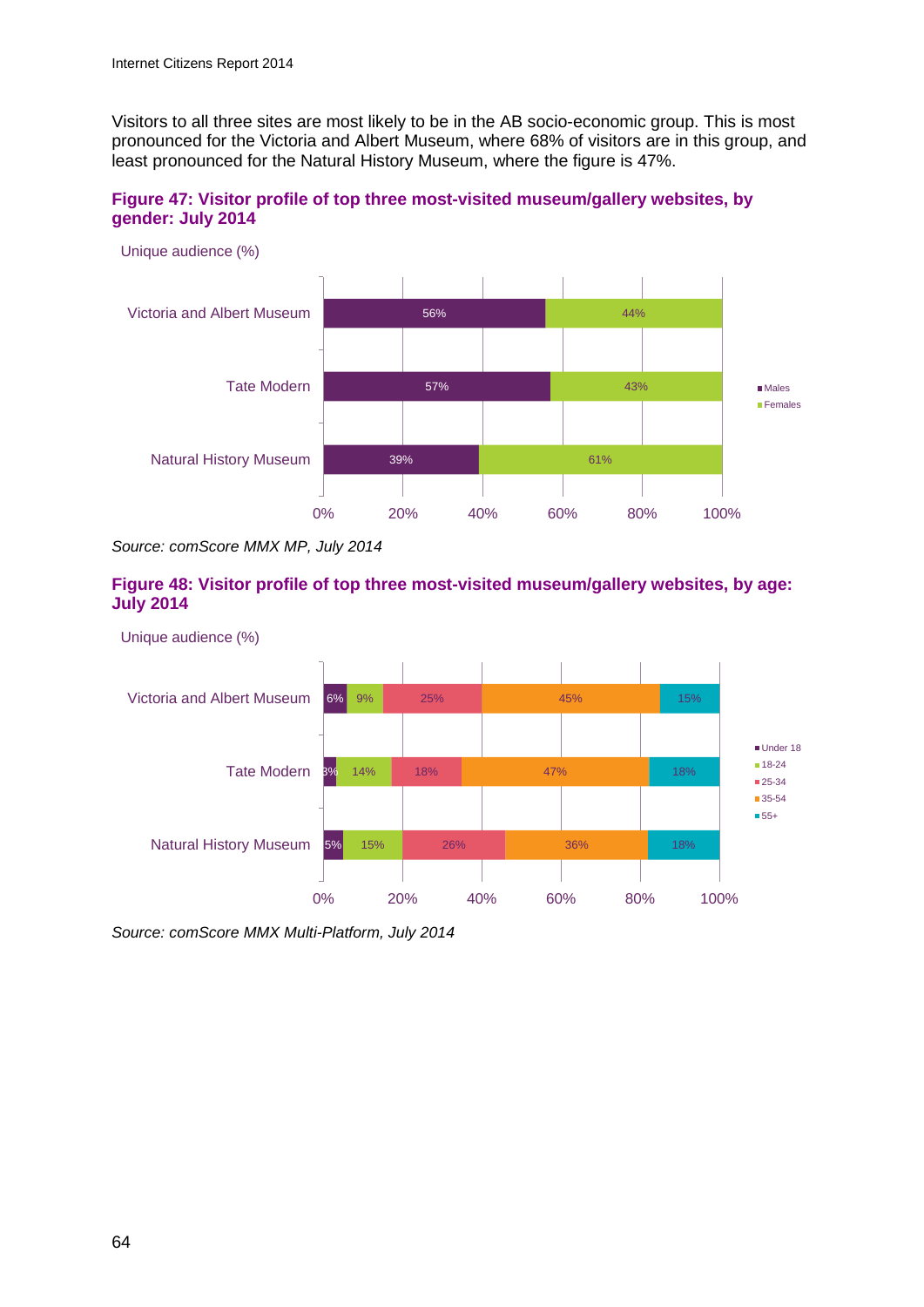**Figure 49: Visitor profile of top three most-visited museum/gallery websites, by SEG: July 2014** Unique audience (%)



*Source: comScore MMX Multi-Platform, July 2014*

# **7.4 Theatre, concerts and the arts**

#### **Finding out more about an artist, performer or event is the most common reason for visiting arts websites, followed by booking tickets**

As we saw above, in 2013/14 a quarter of adults in England visited a theatre or concert website.

According to the Taking Part Survey, of those who had visited a theatre or concert website in 2013/14, 46% had visited to buy tickets for an arts performance or exhibition, a similar rate to 2012/13 but a significant decrease on the 2010/11 high of 68%. $^{146}$  $^{146}$  $^{146}$ 

The Taking Part survey added new questions about arts websites in July 2011. Between July 2013 and June 2014, of those who had visited an arts website, 71% did so to find out more about an artist, performer or event, and 8% did so to find out how to take part or improve their creative skills. Both values are at similar levels to 2011/12, the first year of data collection, and 2012/13. Twenty one per cent of adults had visited an arts website to view or download part or all of a performance or exhibition, again, a similar proportion to 2011/12 but a significant decrease on the 2012/13 high of 25%.

<span id="page-67-0"></span> $146$  One reason for this decrease could be that the wording of this question changed slightly in July 2011, from asking whether the respondent had visited "Theatre/concert websites or other websites about art" to whether they had visited "Arts websites (including music, theatre, dance, visual arts and literature). This change coincides with the decline in the proportion of adults visiting these types of sites.  $\overline{a}$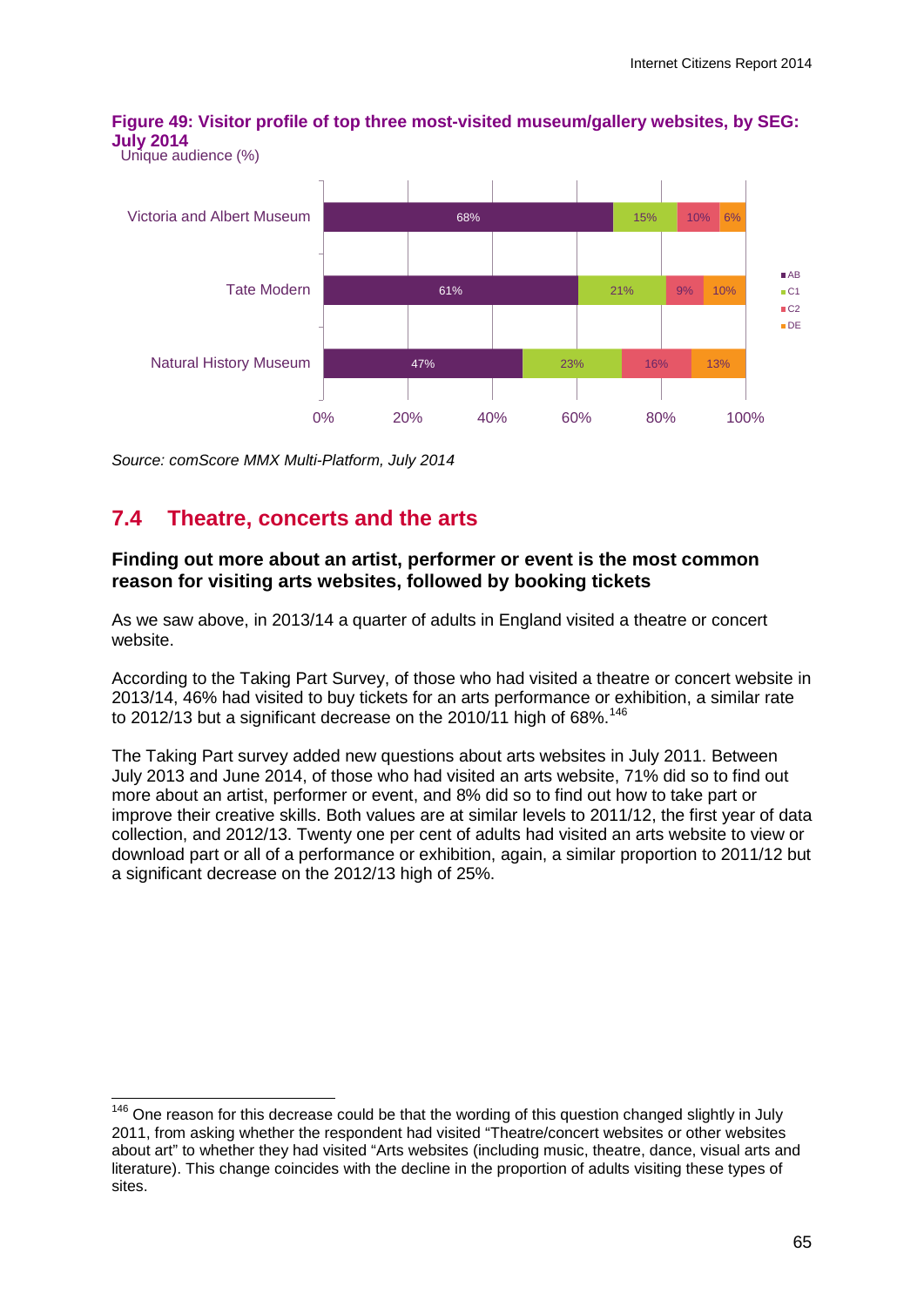# **7.5 Libraries**

Many libraries now have an online presence, thereby improving users' access to books, collections and other library resources. Similarly to museums and galleries, many libraries now use the internet to showcase fragile content<sup>[147](#page-68-0)</sup>, and link content across multiple institutions.

#### **Two in five adults use library websites to complete a transaction**

As shown in Figure 44 above, 14% of English adults said they visited library websites in 2013/14, a significant increase on 2005/06 (9%), although a decrease on the 2012/13 figure of 17%.

Of those who had visited a library website, 68% had searched and viewed online information or made an enquiry and 40% had completed a transaction e.g. reserved or renewed items or paid a fine.

Many libraries, archives and museums use the internet to provide access to their collections while helping to preserve them. Some digital collections make rare and fragile content, otherwise only accessible in reading rooms, publicly and freely available to view online. For instance, in 2009, the British Library embarked on the digitisation of over two million newspaper pages, making them fully searchable online.

#### **In July 2014 nearly three-quarters of visitors to the British Library website were male**

In July 2014, the British Library website had 134,000 unique visitors, 0.3% of all UK internet users. The average time spent per visitor was 4.8 minutes. Figure 50 below shows the make-up of visitors to the website. In both July 2013 and 2014 around half the visitors were in the AB socio-economic group and the largest age group was the 35-54 year olds. But while in July 2013 just over half the visitors to the site were female, in July 2014 almost three-quarters were male.

#### **Figure 50: Visitor demographics of bl.uk (British Library) by gender, socio-economic group and age: 2013 and 2014**



Unique audience (%)

*Source: comScore MMX Multi-Platform, July 2013 and July 2014*

<span id="page-68-0"></span><sup>&</sup>lt;sup>147</sup> For example, the British Library has digitised such fragile content as pages from 18<sup>th</sup> and 19<sup>th</sup> century newspapers.  $\overline{a}$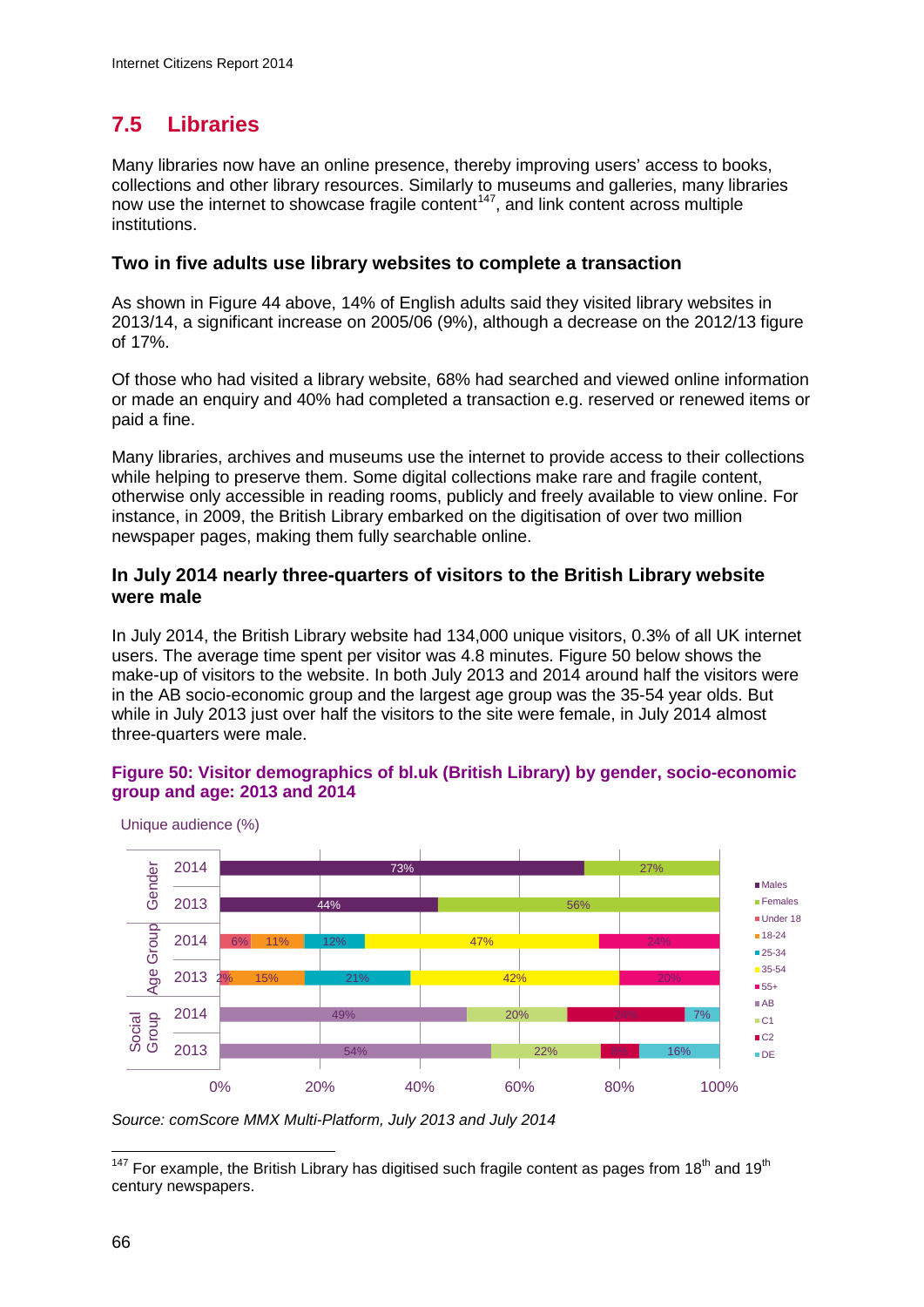## **Wikipedia is used by half of all internet users**

In contrast, the user-generated information website Wikipedia has an active reach of half (50%) of all internet users, equating to over 24 million unique users. The average time spent on the site is  $8.9$  minutes<sup>148</sup>.

# **7.6 Archives**

#### **More people visit archives and records offices online than in person**

As we saw in Figure 44, above, more than one in ten (11%) of adults in England use archive or records office websites.

In contrast to the other cultural sectors examined in the Taking Part report, a higher proportion of adults visited an archive or records office online than in person (11% vs. 4%). Of those who had visited an archive or records office website, 70% had done so to view digitised documents, 28% had searched a catalogue, a fifth (21%) had found information about the archive (e.g. opening hours) and 16% had completed a transaction, e.g. to purchase records.

#### **In 2012 145 million National Archives documents were downloaded**

The National Archives is the government's archive for England and Wales<sup>149</sup>. Its website allows internet users to view digitised documents.

The collections held by National Archives can be searched through its online catalogue. According to National Archives, over 5% of National Archives' records have been digitised.<sup>[150](#page-69-2)</sup> In 2012 145 million National Archive documents had been downloaded from its website, its partner websites and from Flickr; 890,000 podcasts were downloaded (an increase from 175,000 in 2008); and it gained over 8,400 new Twitter followers<sup>[151](#page-69-3)</sup>.

In July 2014, the National Archives website attracted 677,000 users, 1.3% of all UK internet users.<sup>[152](#page-69-4)</sup> [Figure 51](#page-70-0) below outlines nationalarchives.gov.uk visitor demographics by gender and age. In both 2013 and 2014 the majority of visitors to the National Archives were female (54% in 2014 and 57% in 2013). In 2014 around three in ten visitors to the website were in each of the 25-34, 35-54 and 55+ age groups, while just one in ten were under 25. This contrasts with 2013 when there were slightly more younger users (4% were under 18 and 14% were 18-24), and a higher proportion of users aged 35-54. In both 2013 and 2014 the AB socio-economic group was the largest, and the smallest number of visitors were in the DE group.

<sup>&</sup>lt;sup>148</sup> comScore MMX Multi-Platform, July 2014

<span id="page-69-1"></span><span id="page-69-0"></span><sup>149</sup> Scotland and Northern Ireland hold separate national archives. The National Archives of Scotland hold government and private documents relating to Scotland, while the Public Records Office of Northern Ireland holds private and official records for Northern Ireland. These are not reportable on comScore.<br><sup>150</sup> www.nationalarchives.gov.uk

<span id="page-69-3"></span><span id="page-69-2"></span><sup>151</sup> www.nationalarchives.gov.uk/zeitgeist/<br>152 comScore MMX Multi-Platform, July 2014

<span id="page-69-4"></span>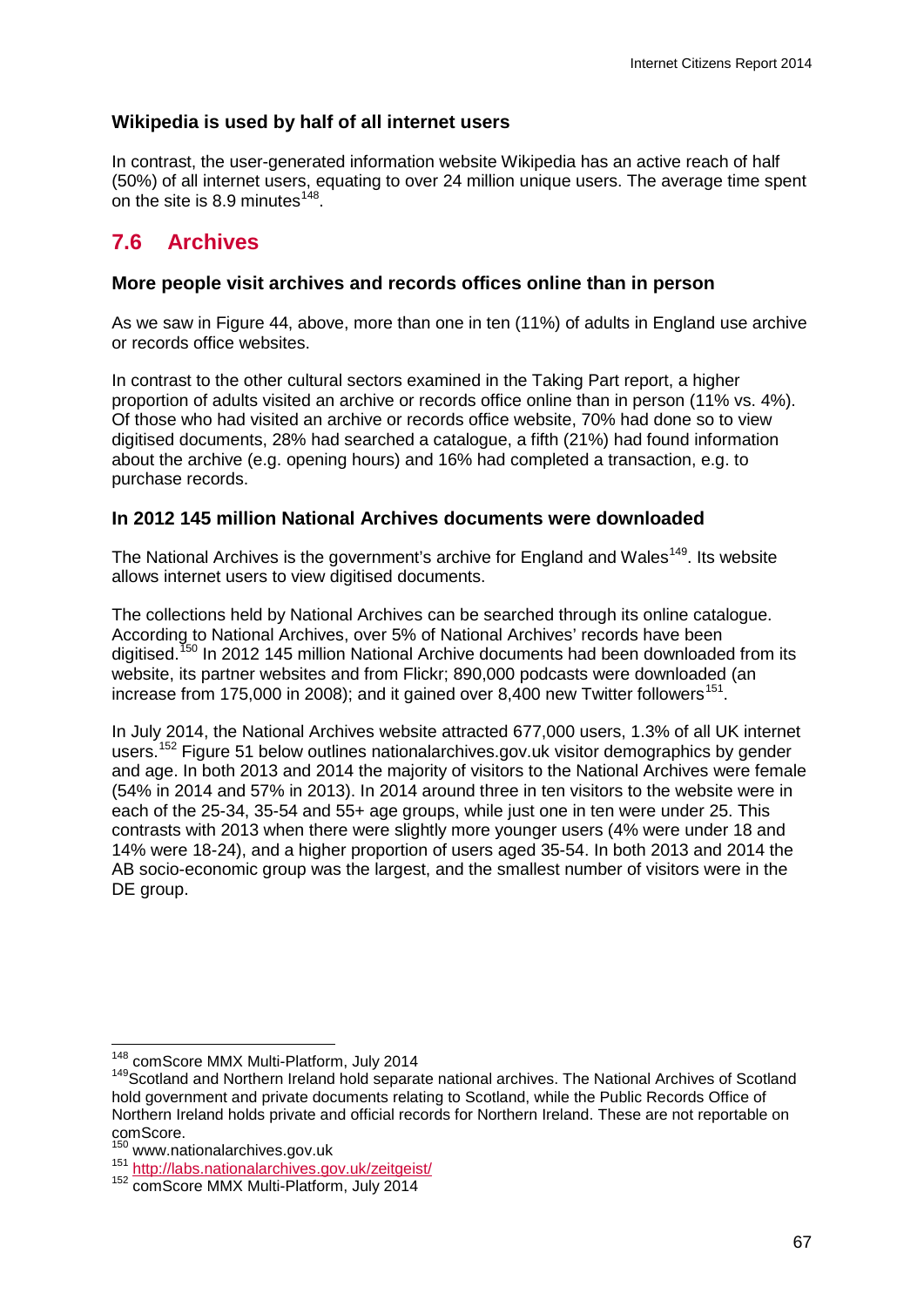#### <span id="page-70-0"></span>**Figure 51: Visitor profile of nationalarchives.gov.uk, by gender, socio-economic group and age: July 2013 and July 2014**

Unique audience (%)



*Source: comScore MMX Multi-Platform, July 2013 and 2014*

#### **War heroes' Wills**

The hand-written Wills of 230,000 British and Empire soldiers have been published on [a new](https://www.gov.uk/probate-search)  [website,](https://www.gov.uk/probate-search) allowing families and historians to view them for the first time. About 5% of the Wills contain personal letters that were intended to be sent home but were never posted; they lay alongside the writers' Wills in sealed archive boxes for 100 years.

The collection has now been viewed online more than one million times.

The documents were put online in 2012 by HM Courts & Tribunals Service (HMCTS) to enable people to search for what may have been the final messages sent home by their relatives.

Every soldier had to complete a Will before they headed to the front line. so their estate could be dealt with if they died. They carried a copy with them and many used the Will to write letters home. Many of the historic documents show the physical damage inflicted by the war.

The digitised documents are part of the archive of 41 million Wills preserved on behalf of HM Courts & Tribunals Service. The delicate paper documents are protected, and a web portal has made it straightforward for anyone to request scanned copies of the Wills.

#### **Summary**

The most popular kinds of cultural websites are heritage sites, visited by three in ten adults in England in 2013/14.

Since 2005/06 there have been increases in the numbers of English adults visiting heritage websites, museum or gallery websites and library websites.

Visitors are engaging with culture and library websites to look for information and book tickets, and also in other ways, including downloading documents and podcasts, viewing objects or exhibitions, taking virtual tours and keeping updated via Twitter.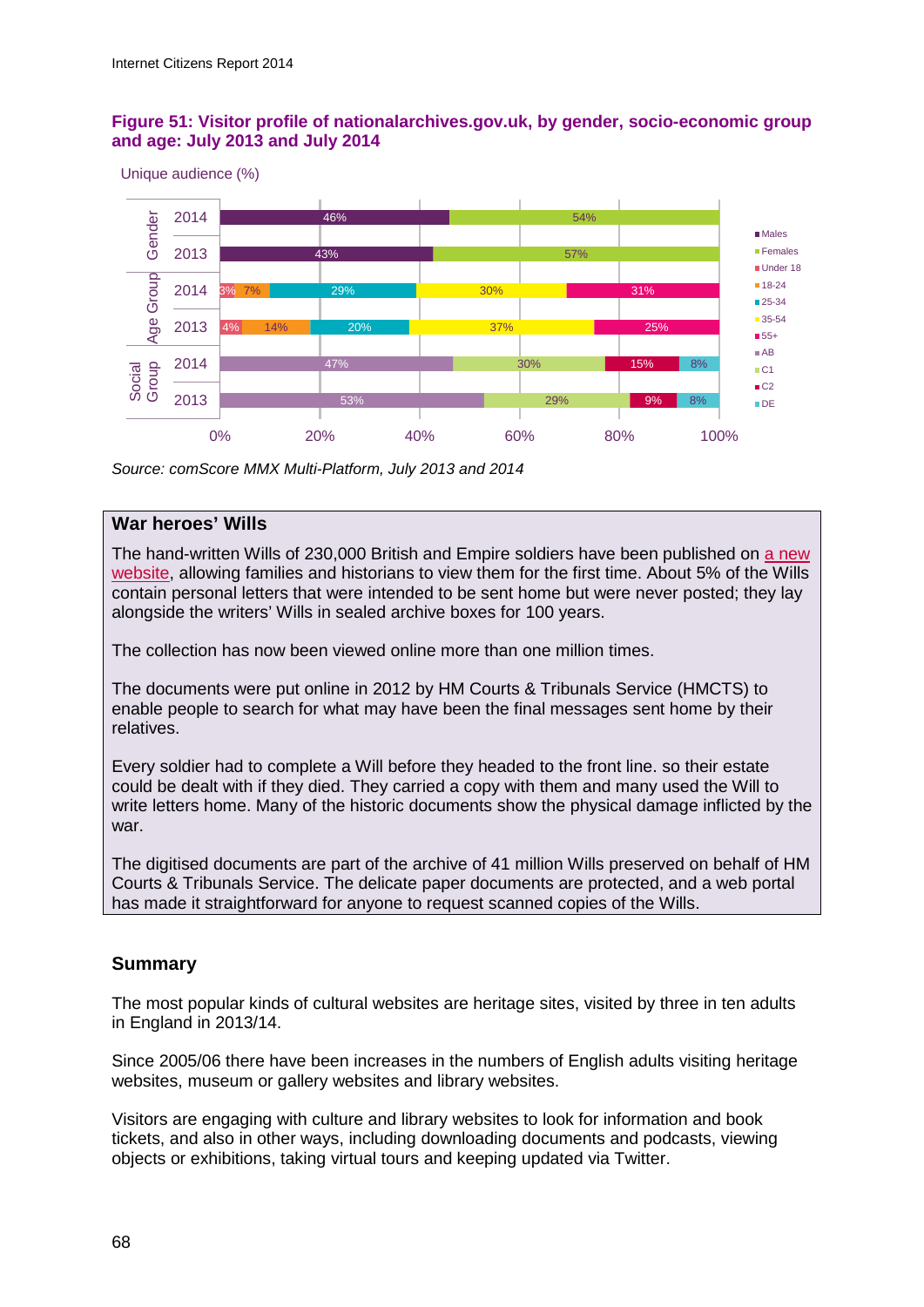Although in most areas the in-person visit is still dominant, a higher proportion of adults in England visited an archive or records office online than in person (11% vs. 4%).

Visitors to culture and library websites are most likely to be in the AB socio-economic group.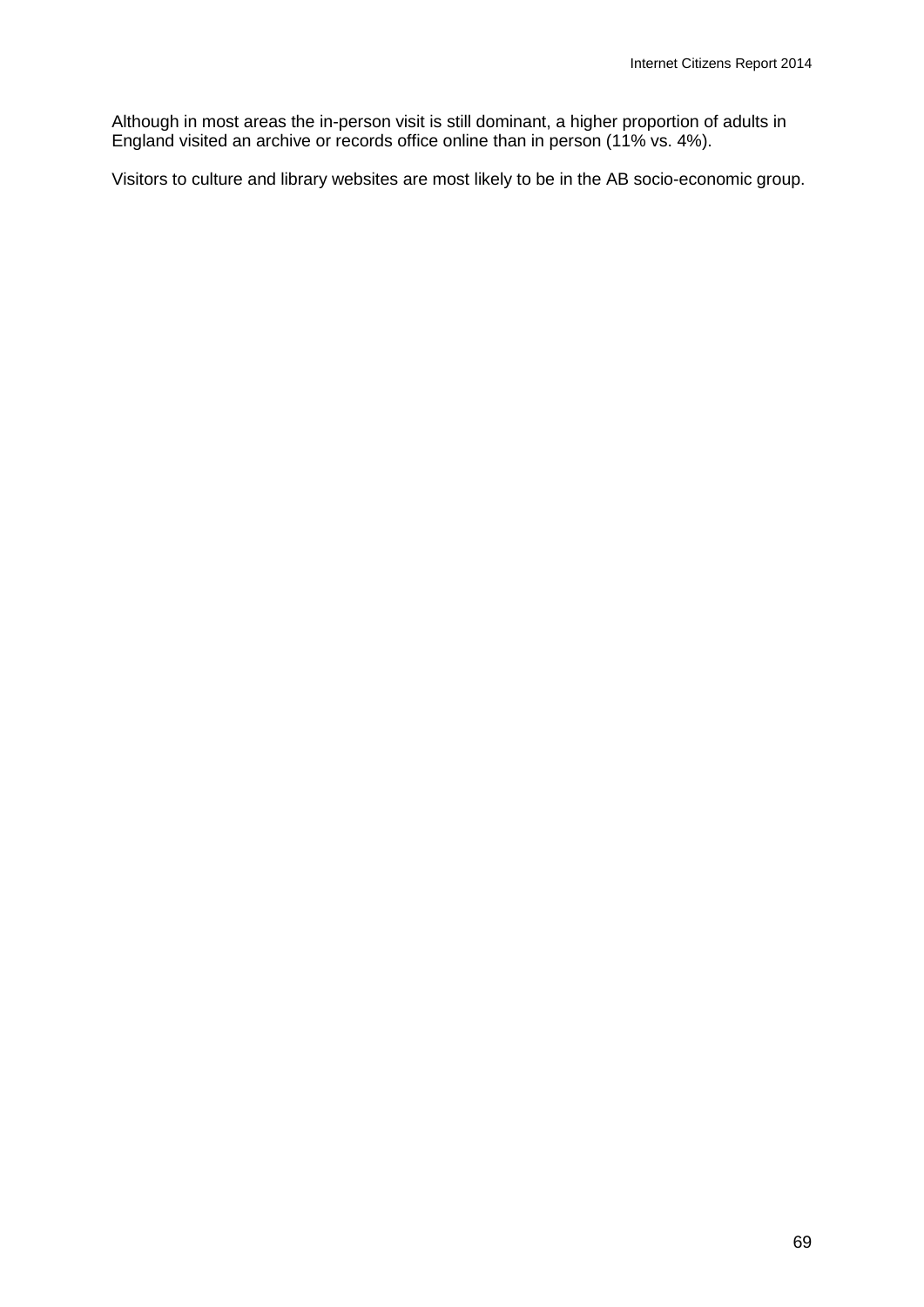# Annex A: comScore methodology

# **comScore**

The UK Online Measurement Company (UKOM) was formed in 2009 with a mandate from the advertising industry to establish measurement standards for digital media. In 2011, comScore was appointed the sole data supplier for UKOM on a three-year contract from January 2013.

## **Methodology**

comScore's Unified Digital Measurement (UDM) methodology applies combined panel and census measurement techniques to digital audience measurement. UDM uses comScore's global measurement panel to determine audience reach and demographics. Census-level activity is captured from publishers' digital content, such as on websites, videos, and computer and mobile applications. comScore combines census-level data with data captured from the panel to help provide a more accurate view of audiences and their consumption habits. This approach allows comScore to capture the most accurate consumption activity from publishers, and attribute this to audience demographics in a way that is not affected by cookie deletion, blocking, and rejection.

In this report we use comScore MMX Multi-Platform to analyse website and app use across laptop/desktop computers, mobiles and tablets. The digital audience is an unduplicated unique audience between each of these devices and the unique viewers of videos on laptop/desktop computers. Tablet usage data and off-network WiFi usage data are included under mobile since July 2013. However, only those websites and apps that have been tagged as part of comScore's census network report tablet usage data. Therefore caution is advised in comparing data between entities that tag and entities that don't.

It is not possible to break down comScore MMX Multi-platform data by nation.

### **Metrics**

Throughout this report we make reference to a number of metrics as defined below:

**Unique audience** – the total number of unique persons who visited a website or used an application at least once in a given month. Persons visiting the same website more than once in the month are therefore counted only once in this measure.

**Active audience** – the total number of people who visited any website or used any application at least once in a given month.

**Digital audience** – the active audience across platforms: laptop/desktop computers; mobile phones; and tablets (for those websites who have tagged in comScore's census network).

**Active reach** – the proportion that the unique audience of a website makes up of the active audience

**Time spent per month** – the average time spent browsing a website per unique visitor per month (excludes time spent watching online video and listening to streamed music, and for mobile audiences excludes any traffic over a home or public WiFi connection).

### **Dictionary**

Each of the entities reported by comScore are attributed to a level in comScore's *Client Focused Dictionary*. Several entities can exist within one website (e.g. BBC Sport and BBC iPlayer) and comScore's dictionary defines how these entities are structured and related to each other. It is client focused because comScore's clients define how their websites appear in reports according to this dictionary. All comScore reports use the same six tiered dictionary structure, as explained below: